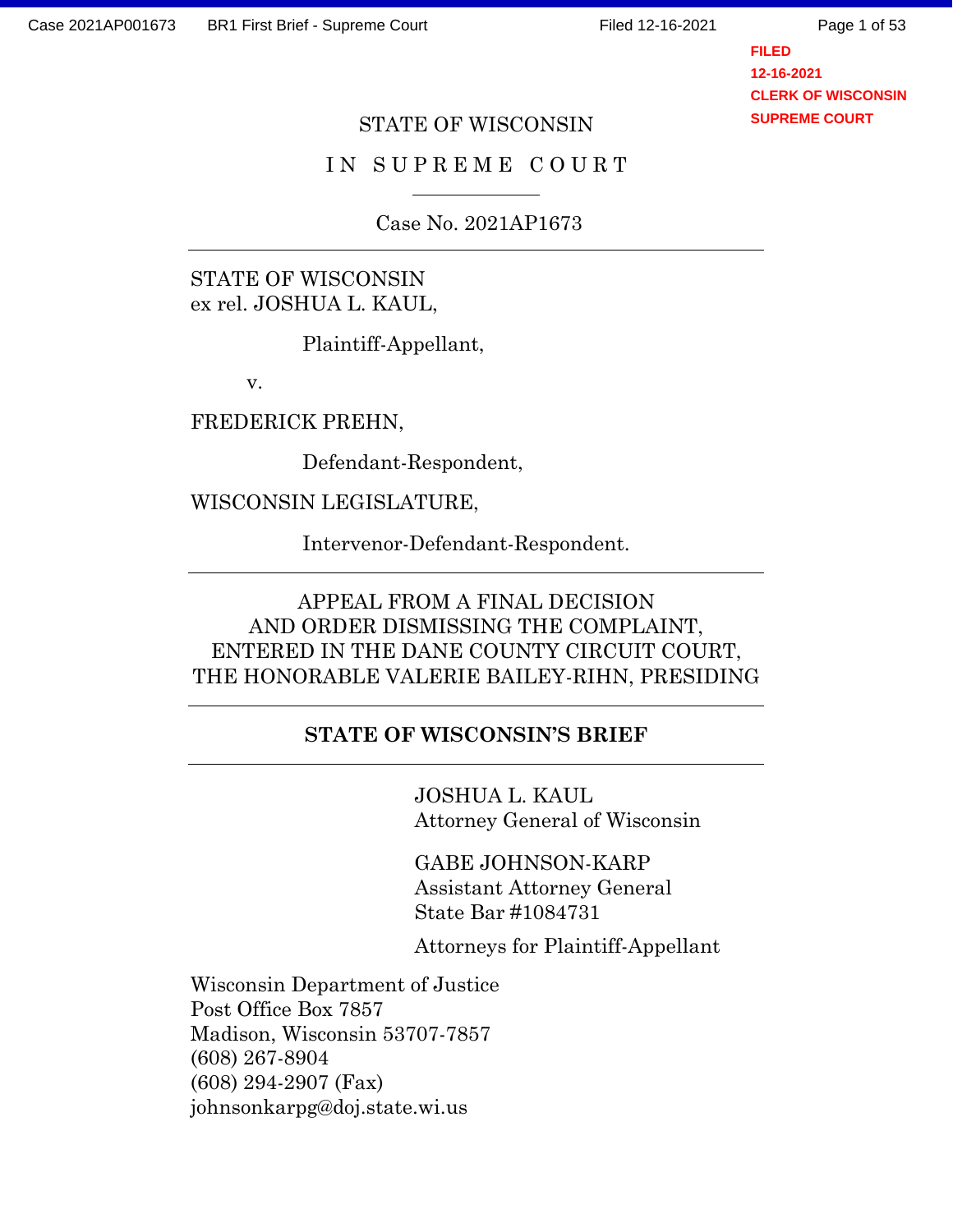# **TABLE OF CONTENTS**

| Page                                                                                                                                                                                                                            |
|---------------------------------------------------------------------------------------------------------------------------------------------------------------------------------------------------------------------------------|
|                                                                                                                                                                                                                                 |
| ON ORAL ARGUMENT<br>STATEMENT                                                                                                                                                                                                   |
|                                                                                                                                                                                                                                 |
|                                                                                                                                                                                                                                 |
| $\mathbf{I}$ .                                                                                                                                                                                                                  |
| II.                                                                                                                                                                                                                             |
|                                                                                                                                                                                                                                 |
|                                                                                                                                                                                                                                 |
|                                                                                                                                                                                                                                 |
| Prehn is unlawfully occupying the<br>I.<br>Board seat after his term expired and<br>after the Governor lawfully                                                                                                                 |
| Statutes governing state<br>Α.                                                                                                                                                                                                  |
| <b>B.</b><br>Prehn's fixed term expired and<br>Governor's lawful<br>the<br>appointment is now in full                                                                                                                           |
| Statutory text mandates<br>1.<br>that the Governor's<br>provisional appointee<br>was entitled to assume<br>office immediately upon<br>expiration of Prehn's<br>The expiration of Prehn's<br>a.<br>definite fixed term created a |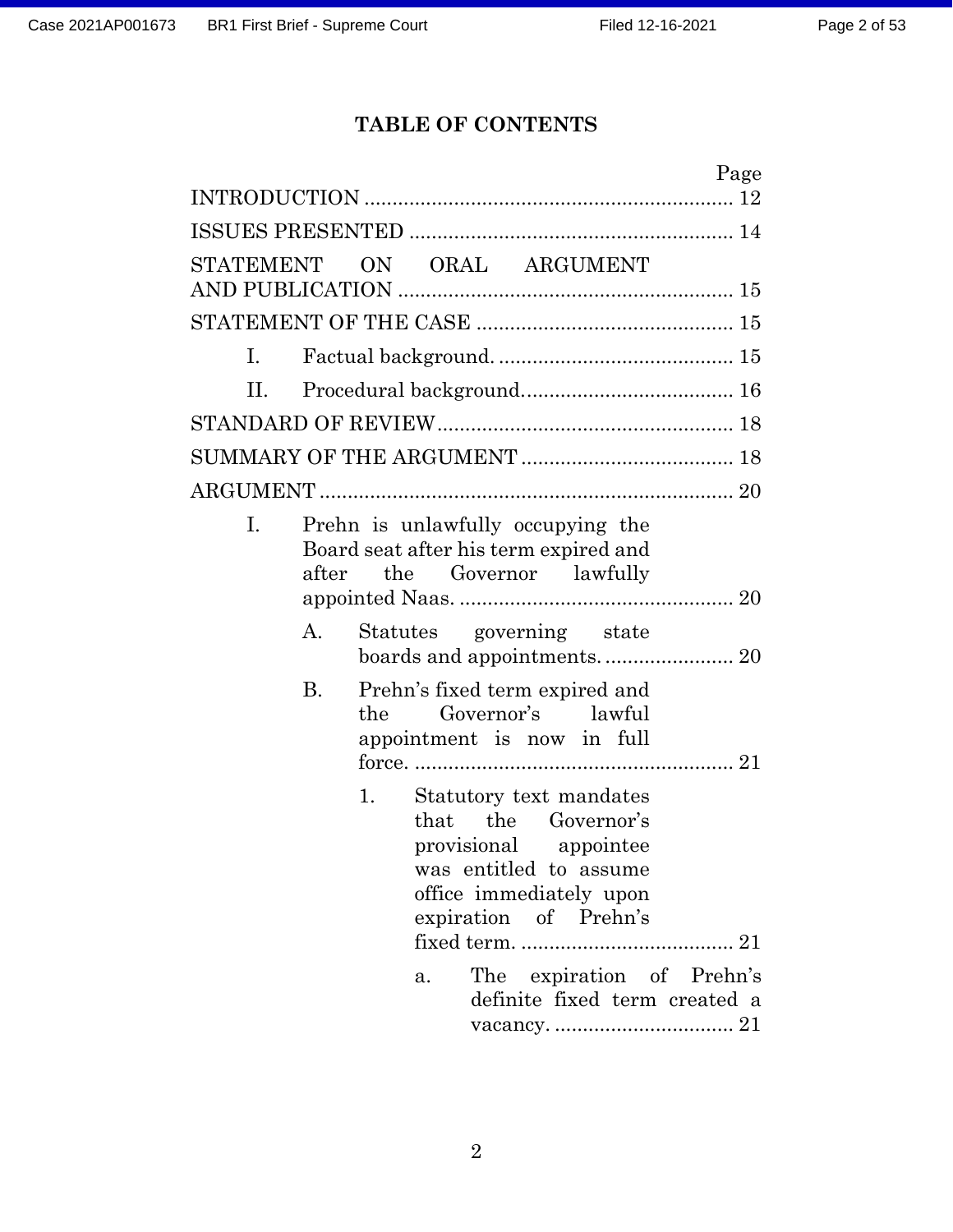|    |    | $\mathbf{b}$ .<br>The provisional appointment<br>statute mandates that<br>the Governor's provisional<br>appointment is "in full force<br>until acted upon by the |  |
|----|----|------------------------------------------------------------------------------------------------------------------------------------------------------------------|--|
|    |    | 2.<br>Statutory history of<br>the appointment and<br>vacancy provisions<br>further supports<br>the straightforward<br>interpretation of the                      |  |
|    |    | 3.<br>Common-law principles<br>and common sense<br>further support the<br>straightforward textual                                                                |  |
|    | C. | If <i>Thompson</i> is read as<br>authorizing Prehn's continued<br>presence in office, this Court                                                                 |  |
| П. |    | The statutes permit the Governor to                                                                                                                              |  |
|    | A. | Statutes and principles<br>governing removal of executive<br>36<br>officers.                                                                                     |  |
|    | Β. | removal statutes make<br>The<br>Prehn immediately removable                                                                                                      |  |
|    | C. | Statutory history and context<br>further demonstrate that "for<br>cause" protection terminates at                                                                |  |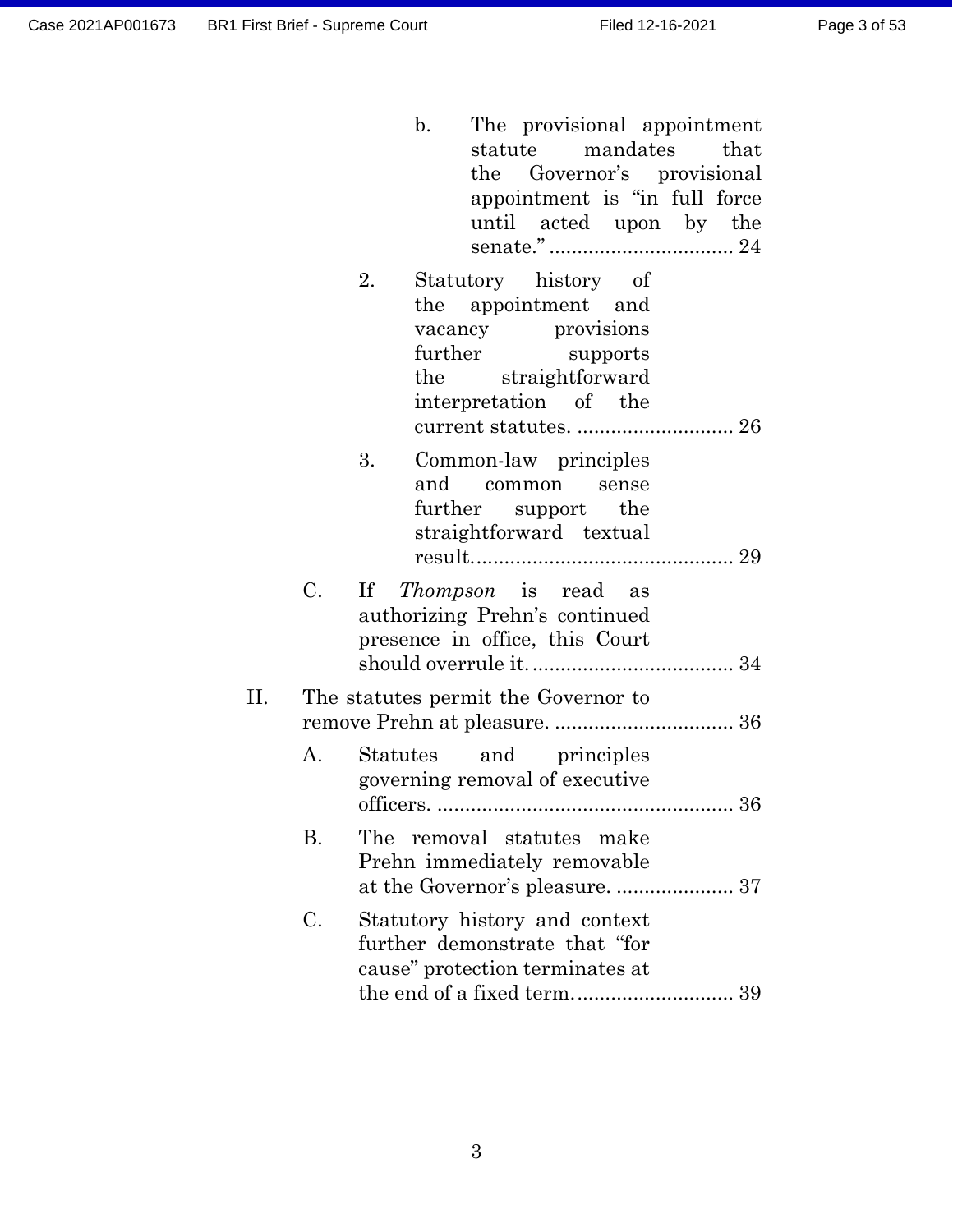| III. |    | Interpreting the statutes as Prehn<br>urged below would violate the                                                                                              |
|------|----|------------------------------------------------------------------------------------------------------------------------------------------------------------------|
|      | А. | The structure of the Board in                                                                                                                                    |
|      | Β. | Separation of powers                                                                                                                                             |
|      |    | It is exclusively the<br>1.<br>province of the executive<br>branch to take care that<br>the laws are faithfully                                                  |
|      |    | The acts of executive<br>2.<br>officers are<br>a<br>manifestation of the chief<br>executive, and the<br>Legislature may not<br>intrude into their                |
|      |    | The chief executive's<br>3.<br>power to remove an<br>executive officer after his<br>term has expired cannot<br>be limited to for-cause                           |
|      |    | 4.<br>The Legislature cannot<br>control the executive's                                                                                                          |
|      | C. | Interpreting the statutes to<br>allow<br>Prehn to continue<br>serving after his term expired,<br>contrary to the wishes of the<br>chief executive, would violate |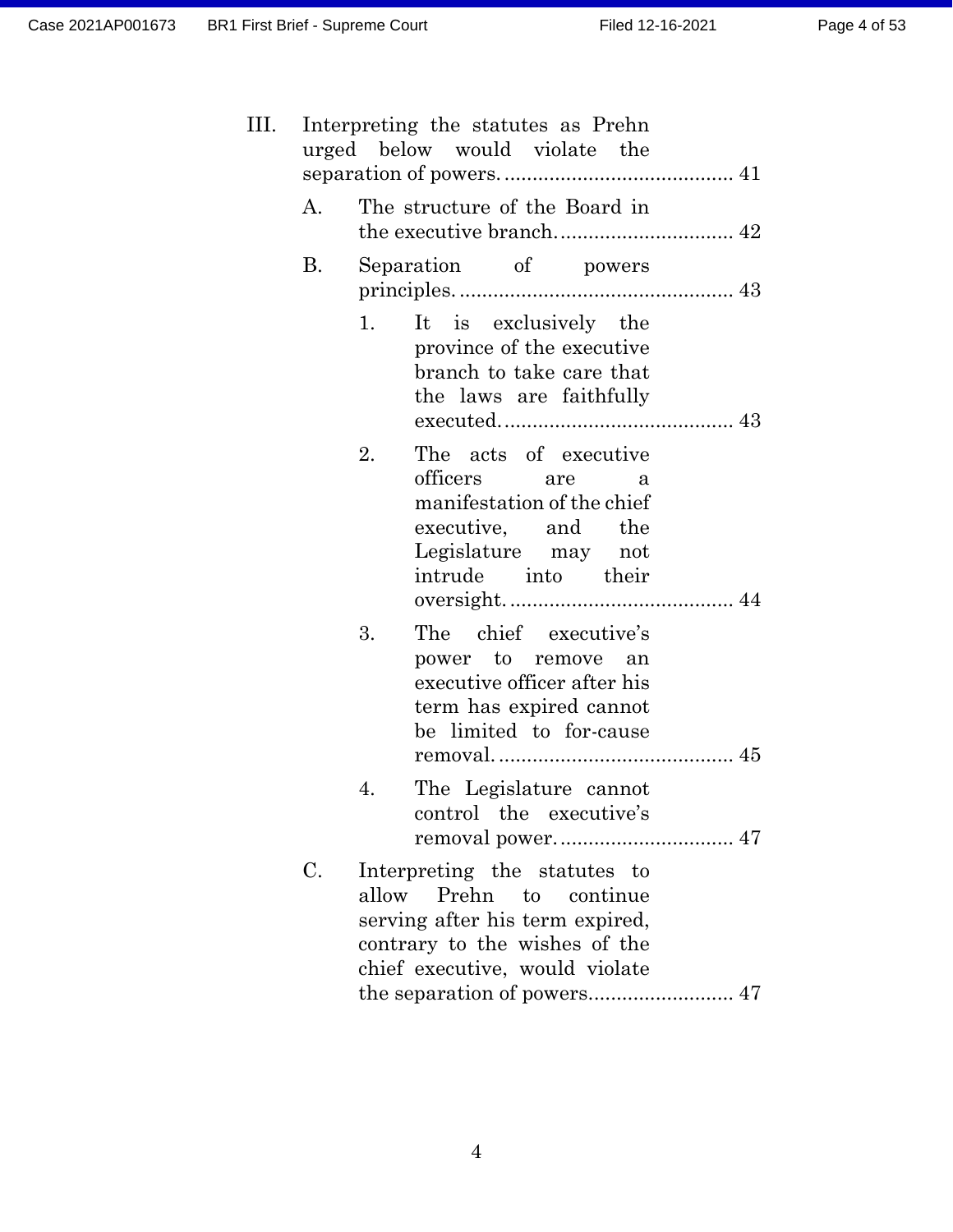| 1. | Prehn's view would<br>unconstitutionally<br>prohibit the chief<br>executive from removing,<br>at pleasure, executive<br>officers whose terms |
|----|----------------------------------------------------------------------------------------------------------------------------------------------|
| 2. | Prehn's view also would<br>violate the separation of<br>powers by granting<br>legislative oversight in<br>the removal of an                  |
|    | 52                                                                                                                                           |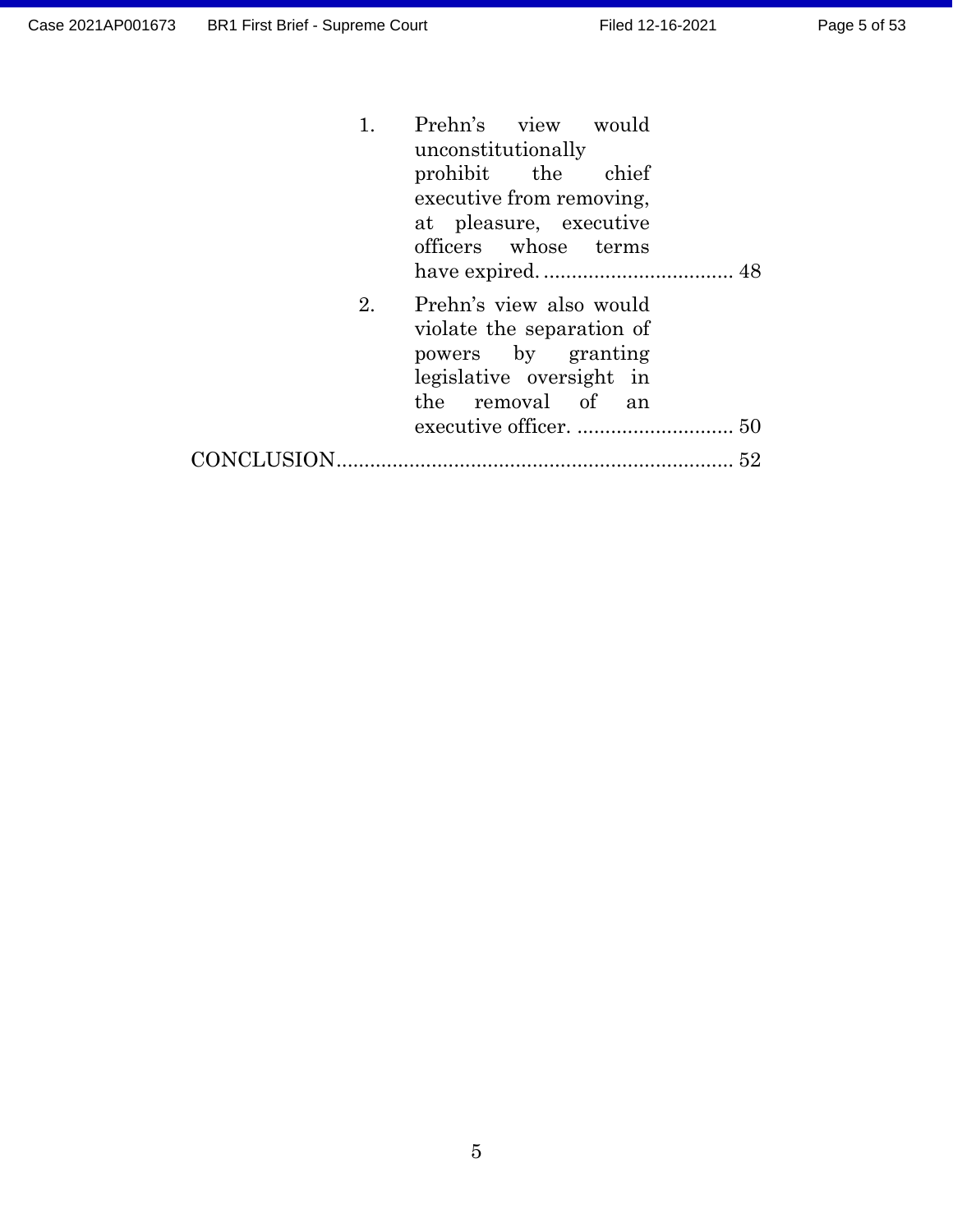# **TABLE OF AUTHORITIES**

## **Cases**

| Am. Family Mut. Ins. Co. v. DOR,<br>222 Wis. 2d 650, 586 N.W.2d 872 (1998)  42                                                   |
|----------------------------------------------------------------------------------------------------------------------------------|
| Arty's, LLC v. DOR,<br>2018 WI App 64, 384 Wis. 2d 320, 919 N.W.2d 590 29                                                        |
| Bartholomew v. Wis. Patients Comp. Fund &<br>Compcare Health Servs. Ins. Corp.,<br>2006 WI 91, 293 Wis. 2d 38, 717 N.W.2d 216 34 |
| Bowsher v. Synar,                                                                                                                |
| <i>Bradford v. Brynes,</i>                                                                                                       |
| Collins v. Yellen,                                                                                                               |
| Debeck v. DNR,<br>172 Wis. 2d 382, 493 N.W.2d 234 (Ct. App. 1992) 38                                                             |
| Dole Food Co. v. Patrickson,                                                                                                     |
| Free Enter. Fund v. Pub. Co. Accounting Oversight Bd.,                                                                           |
| Gabler v. Crime Victims Rights Bd.,<br>2017 WI 67, 376 Wis. 2d 147,897 N.W.2d 384 44                                             |
| Humphrey's Ex'r v. United States,                                                                                                |
| In re Hennen,                                                                                                                    |
| Kendall v. U.S. ex rel. Stokes,                                                                                                  |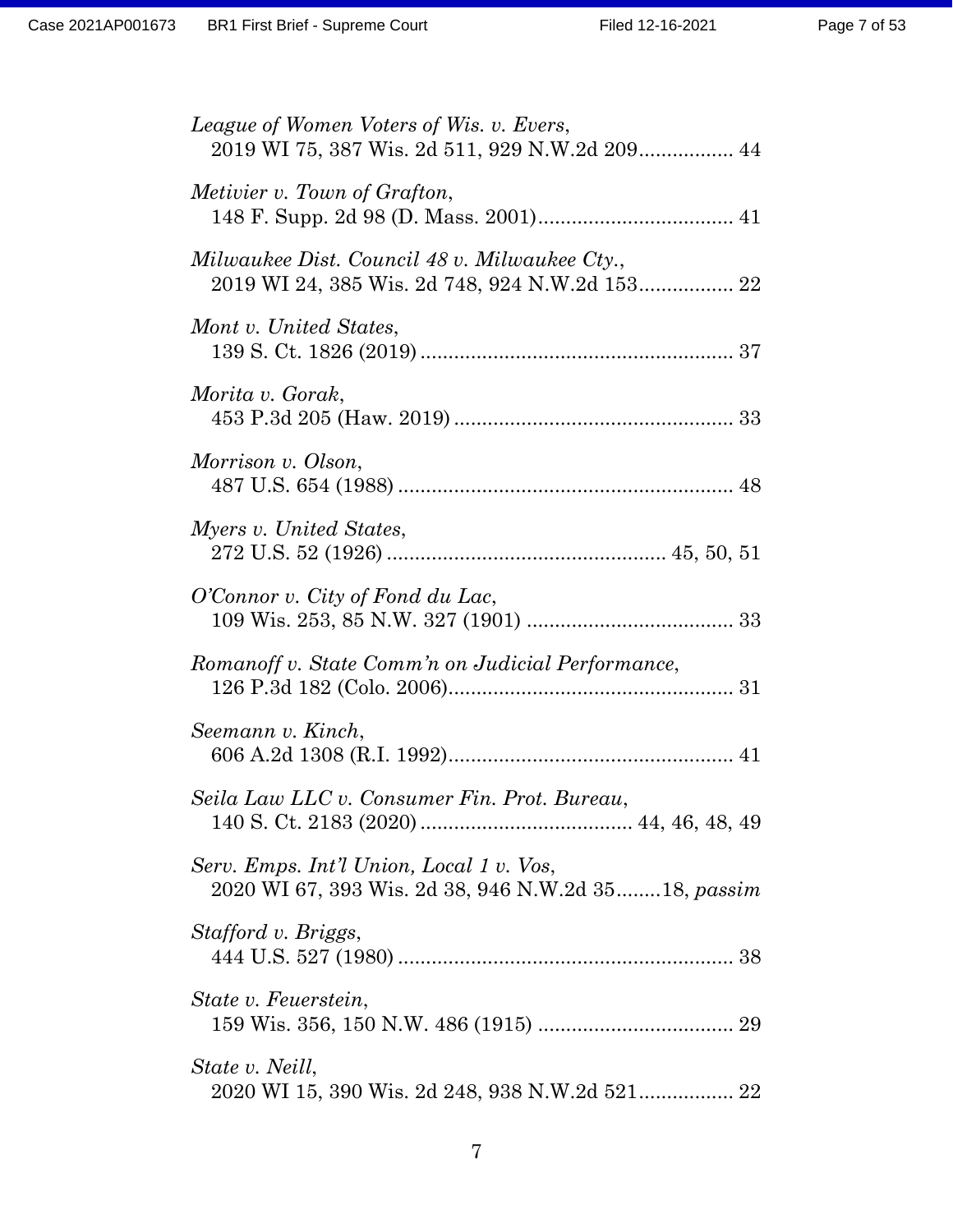| State v. Roberson,                                                                                                                                                          |
|-----------------------------------------------------------------------------------------------------------------------------------------------------------------------------|
| 2019 WI 102, 389 Wis. 2d 190, 935 N.W.2d 813 34                                                                                                                             |
| State ex rel. Dithmar v. Bunnell,<br>131 Wis. 198, 110 N.W. 177 (1907)  33, 47, 51                                                                                          |
| State ex rel. DNR v. Wis. Court of Appeals, Dist. IV,<br>2018 WI 25, 380 Wis. 2d 354, 909 N.W.2d 114 40                                                                     |
| State ex rel. Gubbins v. Anson,                                                                                                                                             |
| State ex rel. Hamilton v. Krez,                                                                                                                                             |
| State ex rel. Haven v. Sayle,                                                                                                                                               |
| State ex rel. Martin v. Heil,                                                                                                                                               |
| State ex rel. Mosconi v. Maroney,                                                                                                                                           |
| State ex rel. Nagle v. Sullivan,                                                                                                                                            |
| State ex rel. Pluntz v. Johnson,<br>176 Wis. 107, 184 N.W. 683 (1921),<br>judgment vacated on reh'g on other grounds by<br>176 Wis. 107, 186 N.W. 729 (1922) 12, 30, 35, 38 |
| State ex rel. Ryan v. Bailey,                                                                                                                                               |
| State ex rel. Thompson v. Gibson,<br>22 Wis. 2d 275, 125 N.W.2d 636 (1964) 12, passim                                                                                       |
| State ex rel. Withers v. Stonestreet,                                                                                                                                       |
| Town of Somerset v. DNR,<br>2011 WI App 55, 332 Wis. 2d 777, 798 N.W.2d 282 37                                                                                              |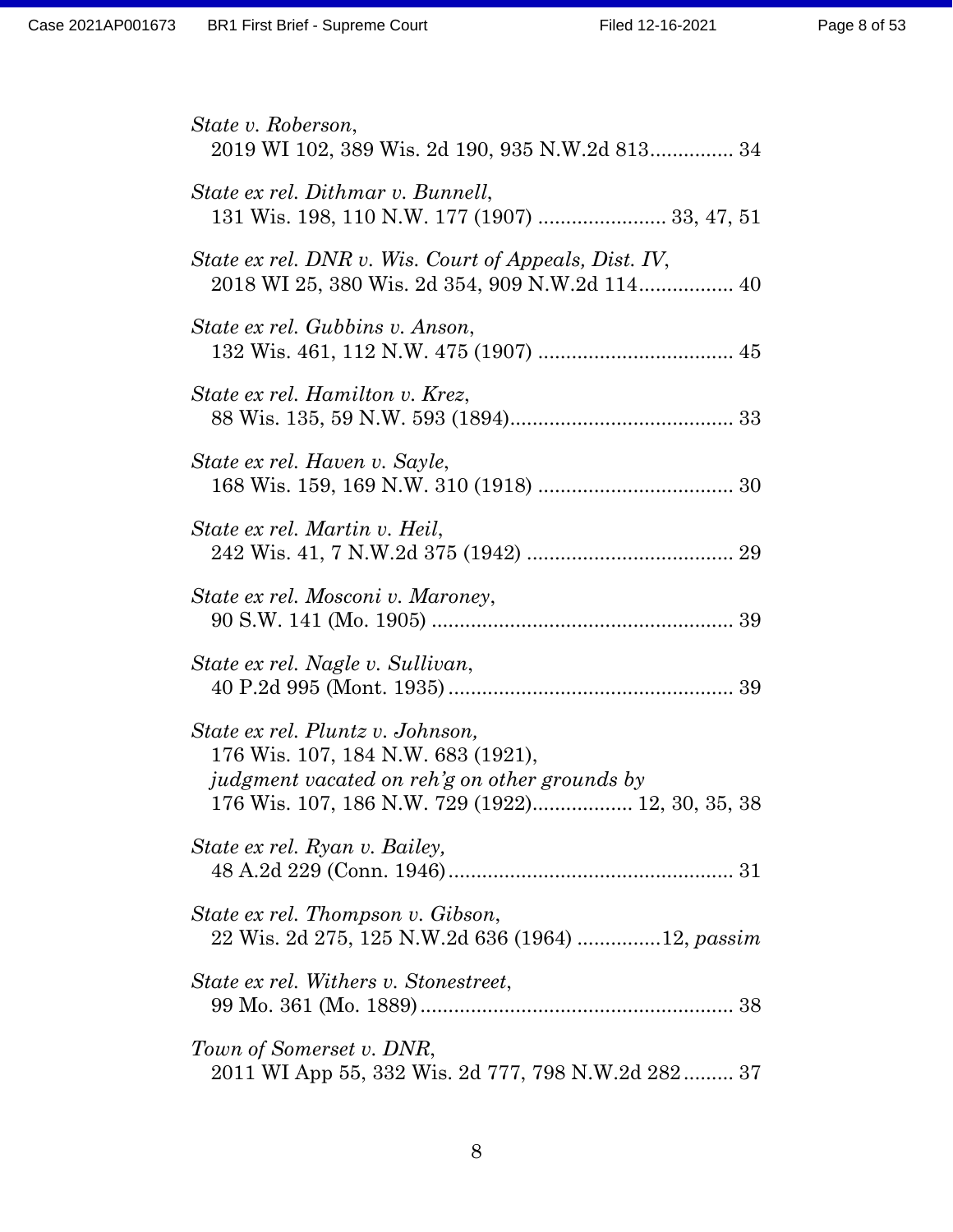## **Constitutional Provision**

| <b>Statutes</b> |
|-----------------|
|                 |
|                 |
|                 |
|                 |
|                 |
|                 |
|                 |
|                 |
|                 |
|                 |
|                 |
|                 |
|                 |
|                 |
|                 |
|                 |
|                 |
|                 |
|                 |
|                 |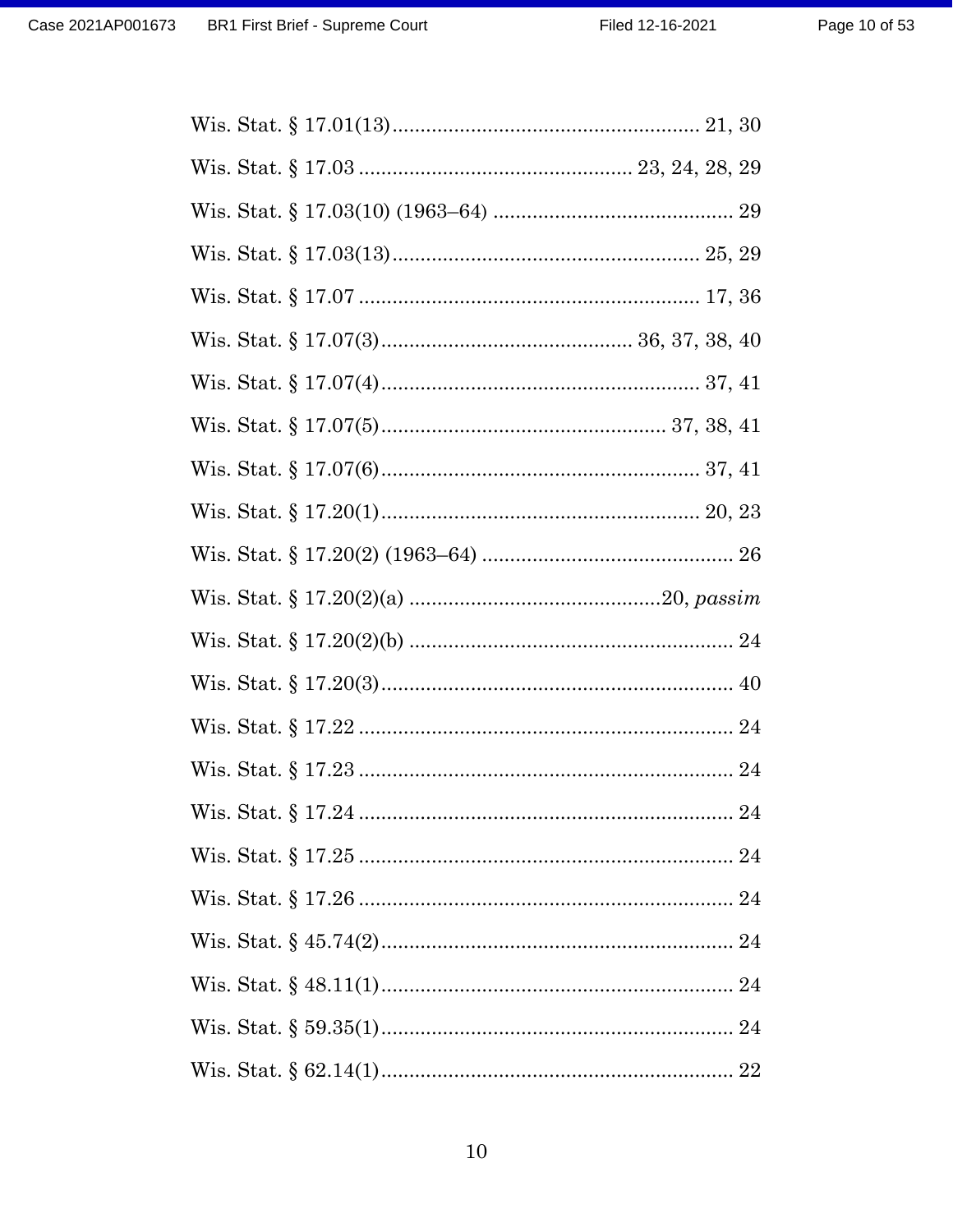| <b>Other Authorities</b>                               |
|--------------------------------------------------------|
| 2 Wis. Legis. Council, Report, <i>General Report</i>   |
| 63C Am. Jur. 2d Public Officers and Employees § 34     |
|                                                        |
|                                                        |
| Analysis by Wis. Legis. Reference Bureau, LRB-9627  27 |
| Analysis by Wis. Legis. Reference Bureau, LRB-9352 40  |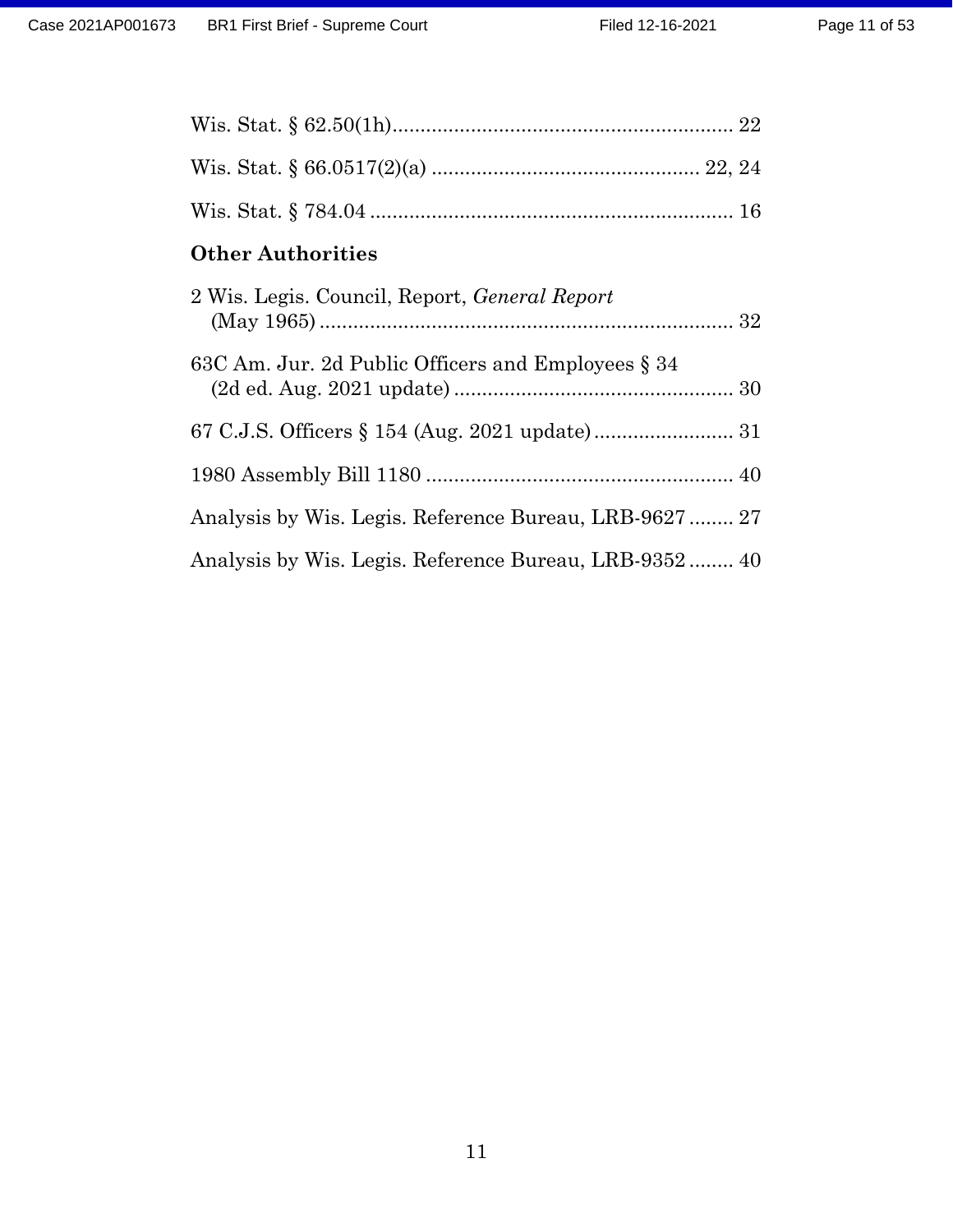#### **INTRODUCTION**

Frederick Prehn, a former appointee to the Wisconsin Natural Resources Board, refuses to leave office. His refusal is contrary to statutory text, history, and common sense, yet Prehn has continued to exercise executive branch powers, with other former officers now following suit.

The statutes governing vacancies, appointments, and removals from state office decide this case. They mandate that Prehn's term ended on May 1, 2021. They make explicit that the Governor had authority to fill Prehn's seat with a provisional appointee, whose appointment "shall be in full force until acted upon by the senate." And they provide that Governor Evers's provisional appointee, Sandra Naas, may currently "exercise all of the powers and duties of the office to which [she] is appointed," now that she has taken the oath of office.

Contrary to these statutes, Prehn argues that a fifty-year-old case (*State ex rel. Thompson v. Gibson*) interpreting different statutory provisions allows him to spurn the Governor's new appointment and remain in office as long as he chooses. Current statutes, not *Thompson*, control this case. Those statutes are consistent with longstanding common-law principles governing vacancies and appointments, including this Court's precedent in cases like *State ex rel. Pluntz v. Johnson*. Those cases and the current statutes are clear that a holdover does not prevent a vacancy from arising and does not prevent the Governor from appointing a provisional successor. *Thompson* never overruled those principles, and to the extent it is inconsistent with them and current statutes, it should be overruled.

Not only did *Thompson* interpret a different set of statutes, but the statutes in place then included an important failsafe—a recess appointment provision—that ensured that neither the Legislature nor a holdover like Prehn could

12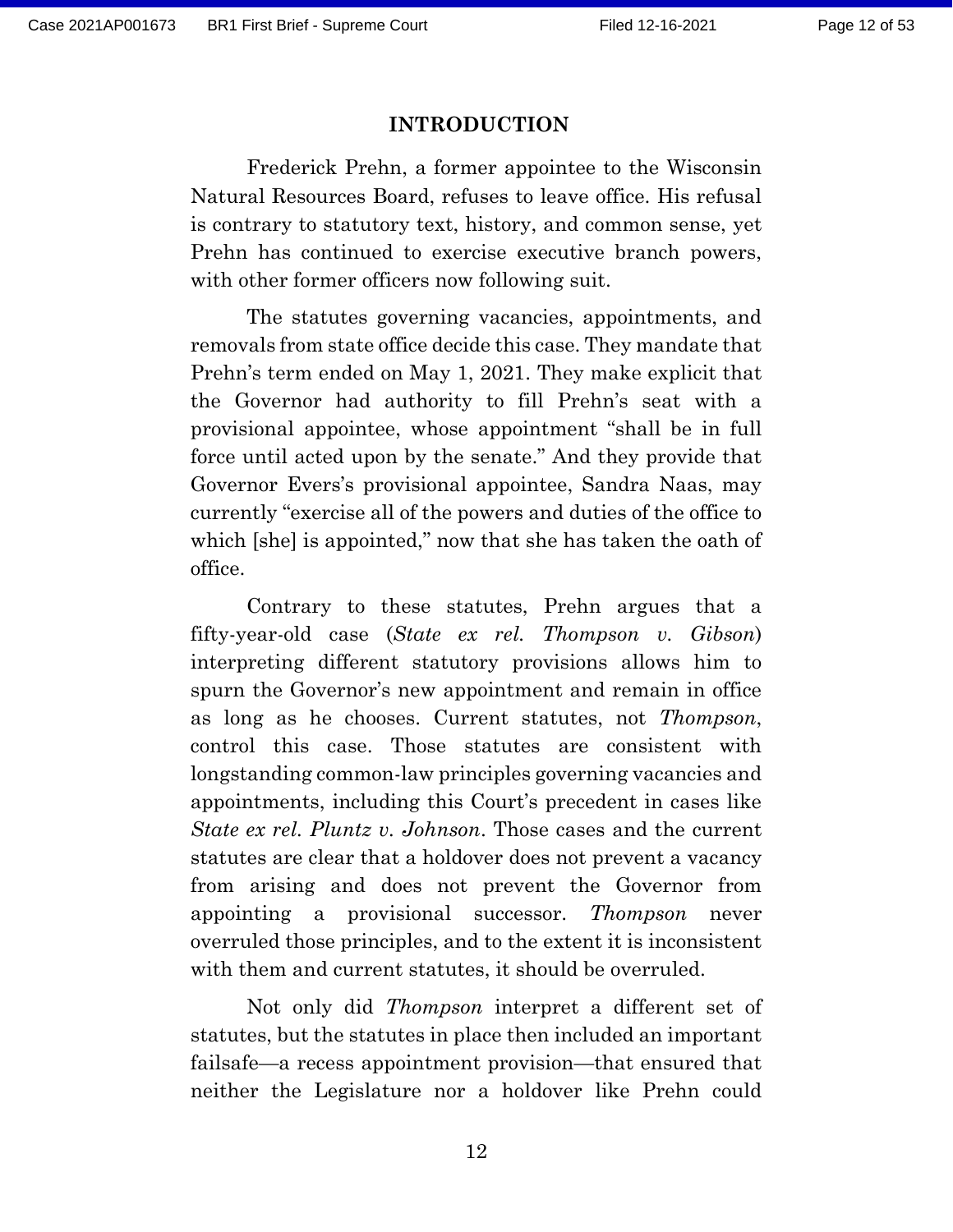exercise permanent control over the executive's appointment and removal decisions. That failsafe no longer exists in current statutes. That makes it even more important to give effect to what the current statutes do contain: a provisional appointment provision, which takes effect while the senate considers an appointment, preventing the existence of indefinite holdovers like Prehn.

In fact, there is a second way the statutes prevent that: gubernatorial removal. By statute, during his fixed term, Prehn was only removable for cause. But his term has ended, as has his tenure protection. Prehn is now removable at Governor Evers's pleasure, which the Governor has exercised by appointing Naas.

Statutes decide this case, but if there were any doubt, the separation-of-powers doctrine removes it. Statutes must be interpreted to avoid constitutional encroachments. Prehn's view—that he may remain in office as long as he likes—would violate the separation of powers in two ways. First, it encroaches on the core executive function to control removal, after a term has ended, so the executive can properly take care that the laws are faithfully executed. Allowing Prehn to continue in office contrary to the Governor's wishes nullifies the chief executive's prerogative over that core removal power. Second, Prehn's view transfers that core executive power to the Legislature, which also is impermissible. The Legislature may not control the removal of executive officers. However, under Prehn's view, so long as the Legislature declines to act on Nass's appointment, Prehn remains in office. By that mechanism, the Legislature can retain a former executive officer indefinitely, at the pleasure of *the Legislature*. This is directly contrary to the Founders' fears of aggrandizement by the legislative branch.

This Court can avoid these weighty constitutional issues by applying the current statutes as written. The

13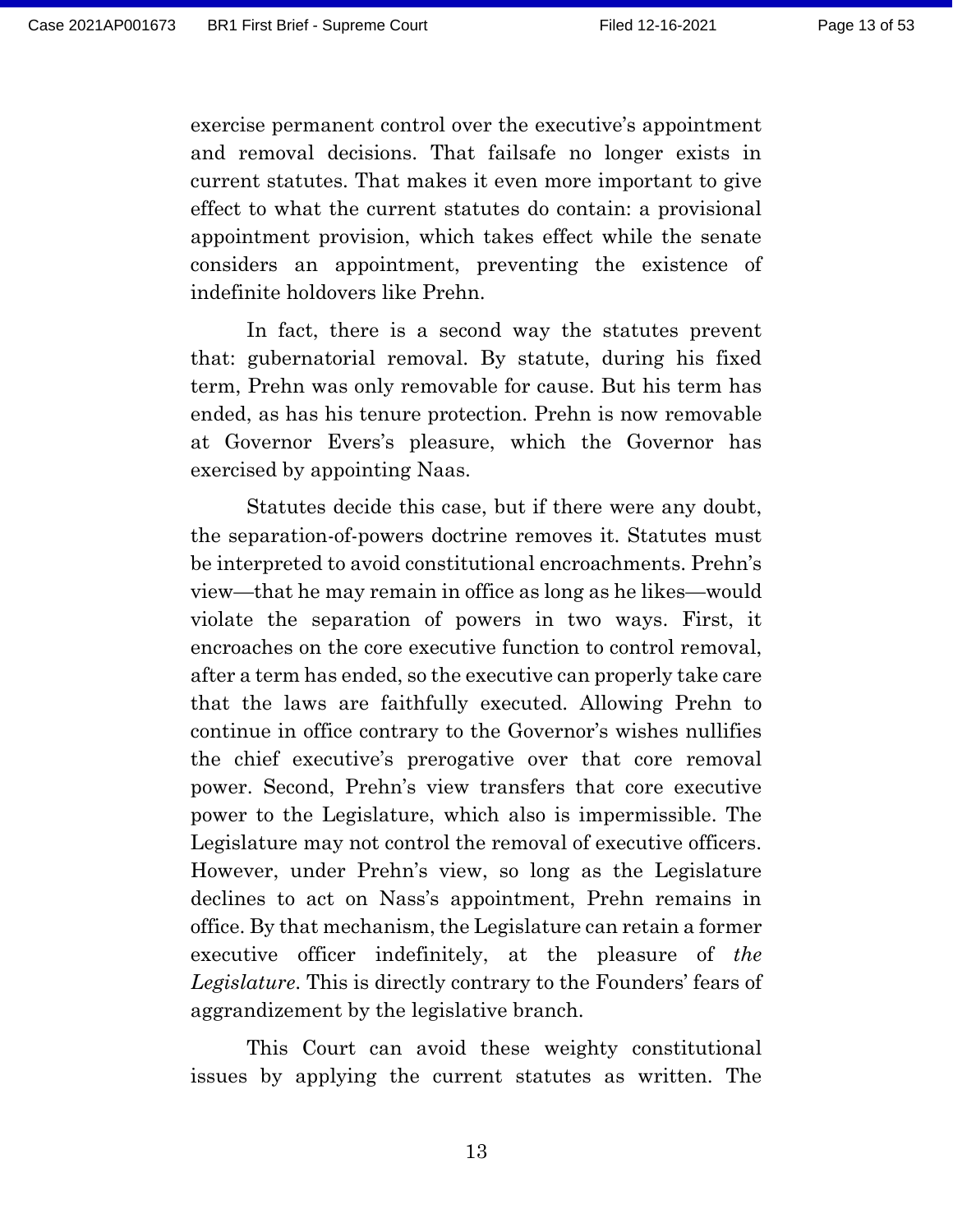decision below should be reversed, and judgment entered for the State.

#### **ISSUES PRESENTED**

1. The general statute governing vacancies in state and local offices provides that, in addition to 13 listed events, vacancies also occur "as otherwise provided." The specific statute at issue here provides that fixed-term appointments to the Wisconsin Natural Resources Board ("the Board") "shall expire on May 1." And for offices like Board seats, the gubernatorial appointment statute provides that the Governor may fill such vacancies with a provisional appointment, which "shall be in full force until acted upon by the senate." Until the senate acts, the provisional appointee "may exercise all of the powers and duties of the office to which such person is appointed during the time in which the appointee qualifies."

Here, following the expiration of Prehn's term, Governor Evers provisionally appointed Sandra Naas to serve on the Board. Naas qualified by taking the oath of office, yet Prehn refuses to step aside and allow Naas to take her lawful seat on the Board. Does Prehn's refusal to leave office and allow Naas to take office support issuance of a writ of quo warranto?

This circuit court answered "no," based on its reading of *State ex rel. Thompson v. Gibson*.

This Court should answer "yes" because *Thompson* does not control the current appointment statutes. In the alternative, the Court should overrule *Thompson* to the extent necessary to conform to the statutes and constitutional principles.

2. The general rule is that appointive officers are removable at the pleasure of the appointing authority. However, statutes provide that some officers enjoy "for cause"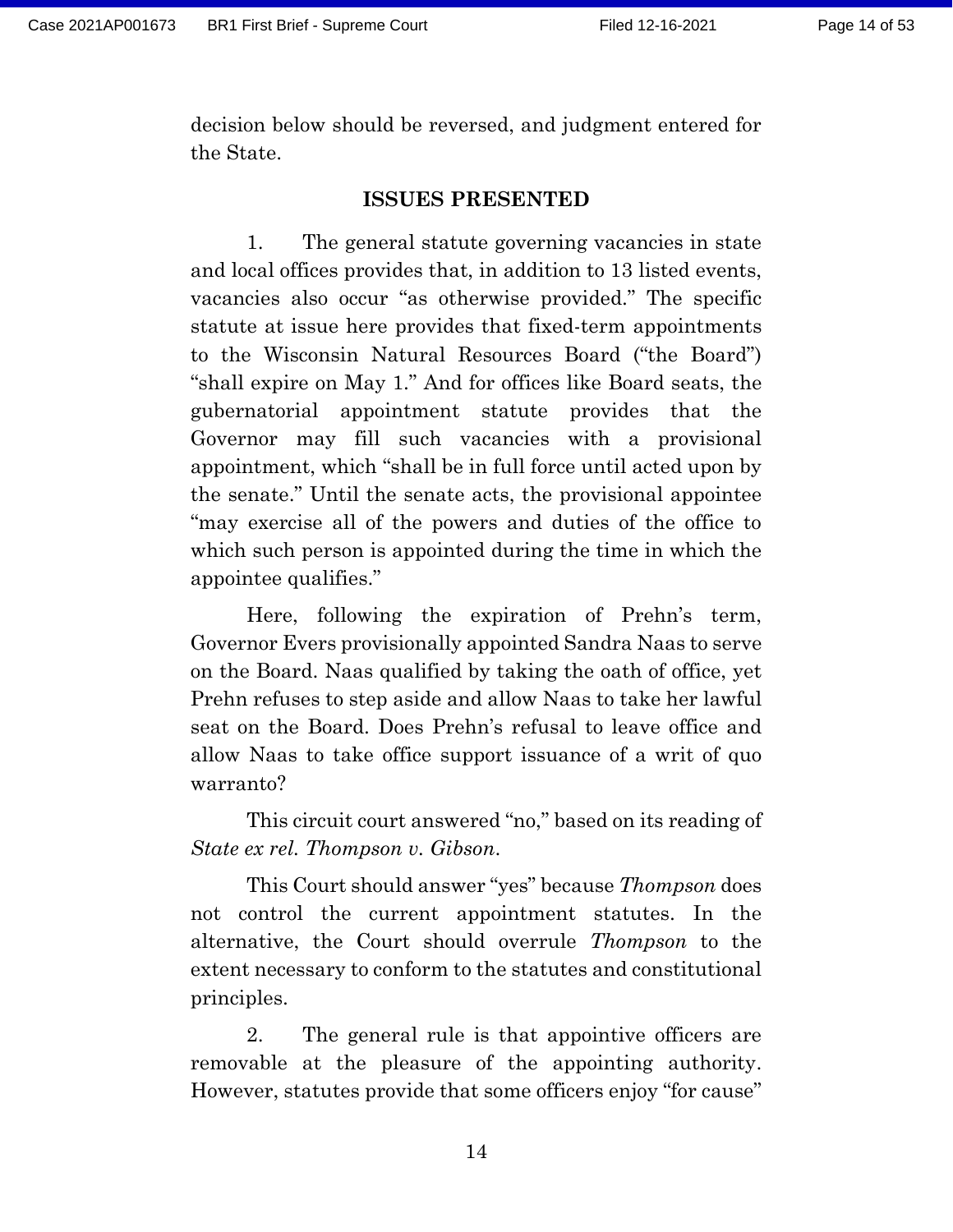protection during the pendency of a fixed term. After the term expires, the default "at pleasure" removal again applies. That is consistent with what the constitutional separation of powers mandates.

Prehn served a fixed term that ended on May 1, 2021. Now that his term has expired, does Prehn continue to enjoy "for cause" tenure protection?

The circuit court answered "yes."

This Court should answer "no."

### **STATEMENT ON ORAL ARGUMENT AND PUBLICATION**

By accepting the petition for bypass, this Court has indicated that the case is appropriate for oral argument and publication.

#### **STATEMENT OF THE CASE**

#### **I. Factual background.**

Governor Scott Walker appointed Prehn as a member of the Board on May 18, 2015, with a term expiring May 1, 2021. (R. 72:2.) On April 30, 2021, Governor Evers announced the appointment of Sandra Dee E. Naas and Sharon Adams to the Board, in anticipation of the vacancies that would be created by the expiring terms of Prehn and Julie Anderson on May 1. (*See* R. 17:7.) Anderson stepped down from the Board on April 14, 2021, and Adams filled the position left open by Anderson's resignation. (*See* R. 17:7–8.)

Prehn, however, refused to vacate his former office. (R. 72:2.) Rather, despite his fixed term having ended, Prehn continues to act as a Board member at monthly meetings, including by voting on Board matters affecting the policies and acts of the Department of Natural Resources (DNR). (*See* R. 72:2; *see also* R. 17:8.) Based on Prehn's and the Legislature's public comments and assertions in this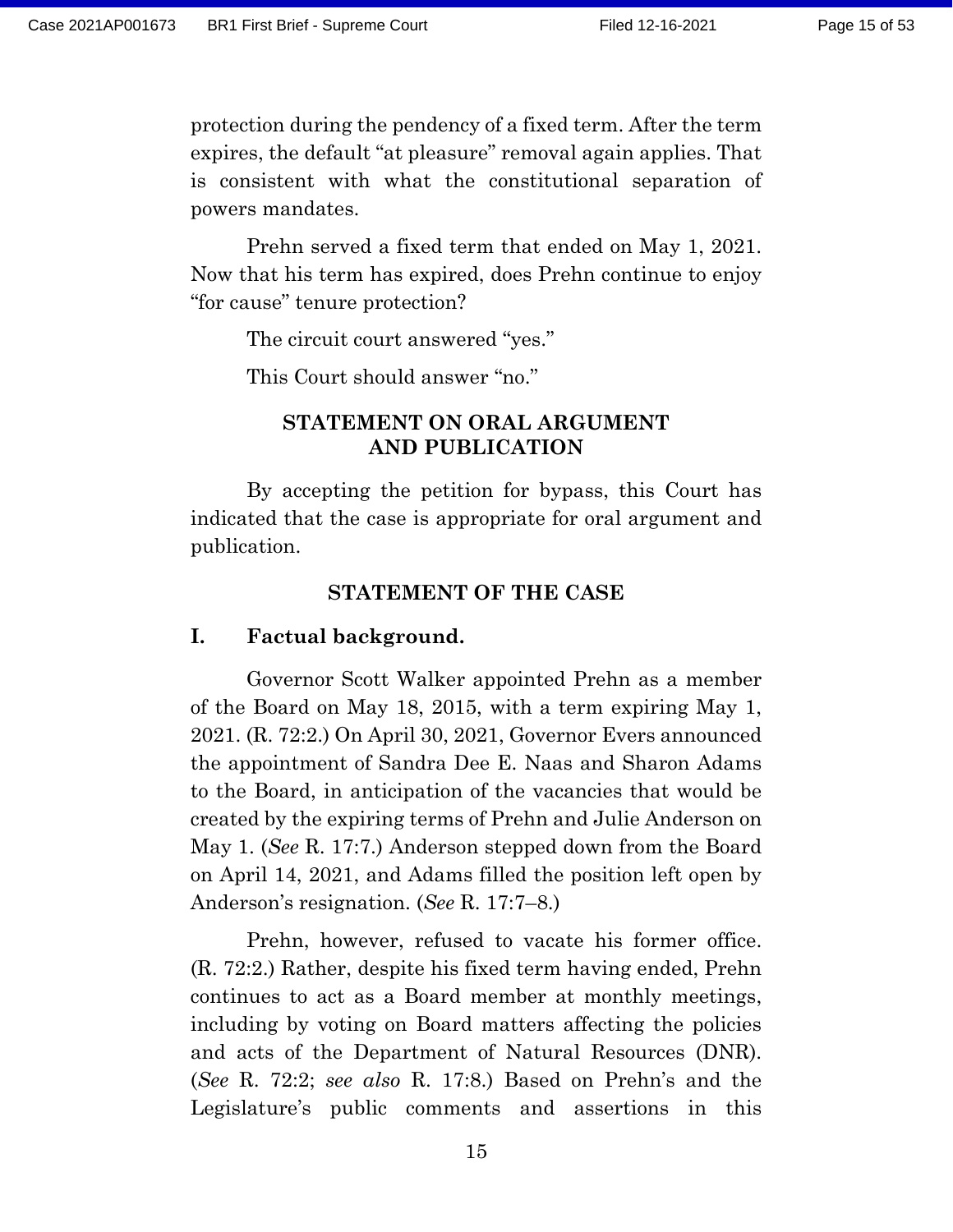litigation, it is anticipated that Prehn plans to continue to exercise the Board officer duties indefinitely, until the Legislature is satisfied with a replacement. (*See* R. 19:10; 55:25 (noting Prehn's argument to remain in office indefinitely); *see also* Legis. Br. Opp'n Bypass 16 (asserting that Governor must "negotiate" with senate before provisional appointee can take office).) Some other board members are now following suit.<sup>1</sup>

#### **II. Procedural background.**

The State of Wisconsin, by its Attorney General, brought this action pursuant to Wis. Stat. § 784.04 to remove and exclude Prehn from the Board member office that he currently claims to occupy. (R. 2.) The State alleged that by refusing to allow Governor Evers's lawful appointee to take office, Prehn was violating the statutes governing appointments to, and removal from, state boards. (*See* R. 2:5–7.) As relief, the State sought a writ of quo warranto removing and excluding Prehn from the Board office he claims to occupy. (R. 2:7.) In the alternative, the State requested a declaration that the Governor may remove Prehn at pleasure since he no longer enjoys "for cause" tenure protection. (R. 2:7.) Based on the time sensitivity of the issues presented, the circuit court ordered expedited briefing and decision. (R. 6.)

In its expedited decision, the circuit court granted Prehn's motion to dismiss. (R. 72.) Despite recognizing "very good reasons for concluding a 'vacancy' occurs when a person's

<sup>1</sup> *See, e.g.*, [https://www.wtcsystem.edu/assets/4July-13-14-](https://www.wtcsystem.edu/assets/4July-13-14-2021-WTCSB-Minutes.pdf) [2021-WTCSB-Minutes.pdf](https://www.wtcsystem.edu/assets/4July-13-14-2021-WTCSB-Minutes.pdf) (indicating that three former members of Wisconsin Technical College System Board—Levzow, Tourdot, and William—continued to act despite terms ending May 1, 2021; while provisional appointees—Rogers, Buhr—were present but not allowed to participate); *see also* Wis. Stat. §§ 15.07(1), 15.94 (technical college system board appointment provisions).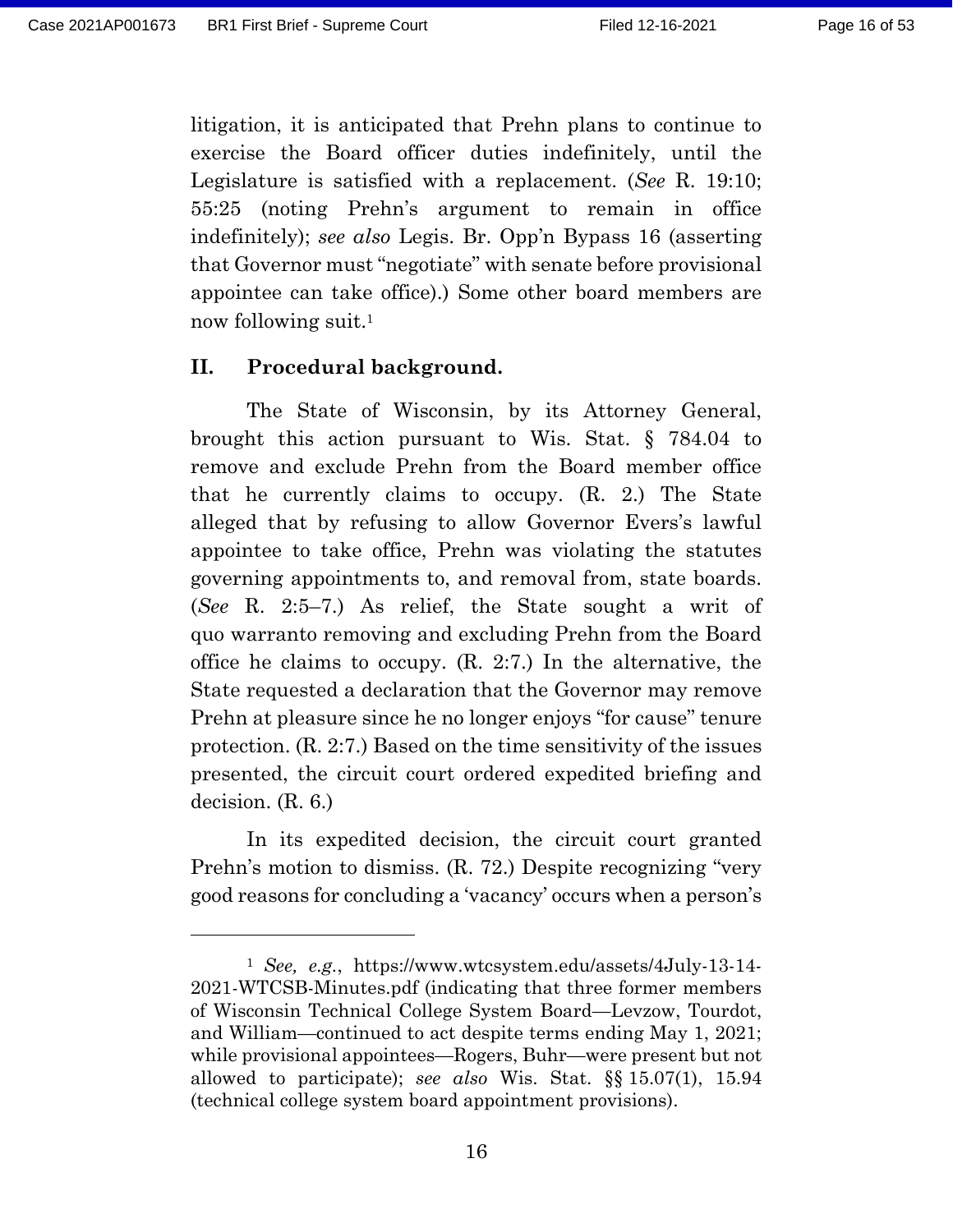term is over," the court held that *State ex rel. Thompson v. Gibson*, 22 Wis. 2d 275, 125 N.W.2d 636 (1964), precludes that reading of the current statutes and thus precludes the Governor's provisional appointee from taking office until either Prehn chooses to step down or the Legislature chooses to confirm the Governor's provisional appointee.<sup>2</sup> (*See* R. 72:2, 6–14.) Thus, while acknowledging that both the language of current statutes and common sense support Prehn's exclusion, the court held that it was "bound by the holding of *Thompson v. Gibson* to conclude that there is no vacancy in the Board seat" and that Prehn could therefore remain, potentially for life. (R. 72:14; *see* R. 72:12–14.)

The court also held that despite the expiration of Prehn's term, he continued to be removable only "for cause." (R. 72:14–16 (citation omitted).) The court interpreted Wis. Stat. § 17.07, which governs the removal of officers, as drawing a distinction between officers who are appointed for a fixed term and those who are not. (R. 72:15.) The court concluded that if the office was initially filled for a fixed term, the individual possesses "for cause" protection indefinitely. (R. 72:16 (citation omitted).)

Finally, the court addressed the State's argument that the laws must be interpreted to avoid the constitutional problems of gutting the Governor's power to remove executive officers and providing the Legislature with effective control over removal. (R. 72:16.) The court found that "[t]hese

<sup>2</sup> During briefing, the Wisconsin Legislature moved to intervene, which the circuit court denied. (*See* R. 8; 15; 58.) The court allowed the Legislature to submit briefing as an amicus. (R. 58:2.) The Legislature appealed the circuit court's interim decision denying its motion to intervene. *See Kaul v. Prehn*, Case No. 2021AP1610. That case is being held in abeyance pending this Court's disposition of the Legislature's intervention petition, which the Court recently granted.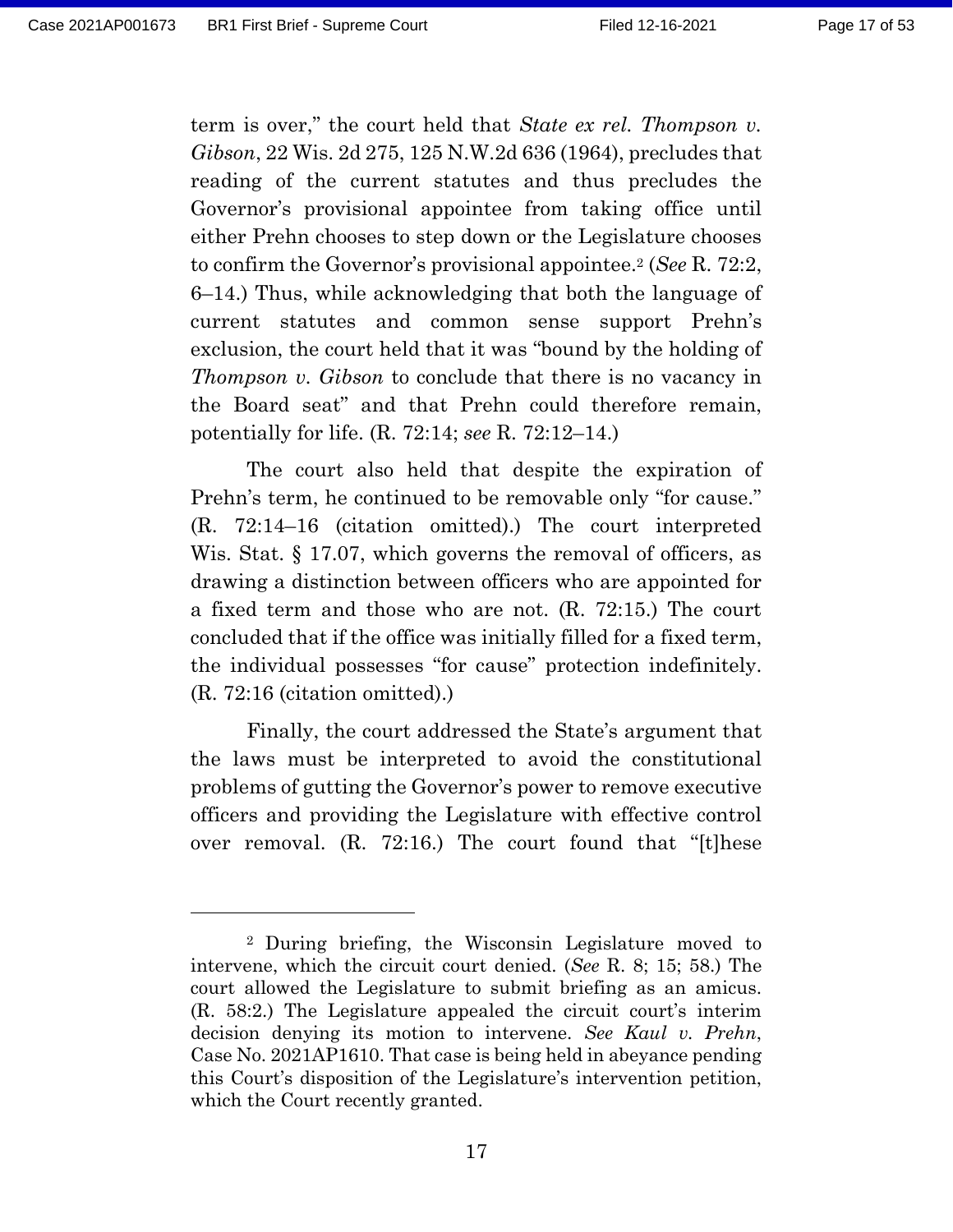arguments are compelling but unavailing," given its view that *Thompson* controlled the outcome of the case. (R. 72:17.)

This appeal followed.

#### **STANDARD OF REVIEW**

On review of a decision granting a motion to dismiss, an appellate court accepts as true the complaint's factual allegations, and reviews legal questions de novo. *See Serv. Emps. Int'l Union, Local 1 v. Vos* ("*SEIU*"), 2020 WI 67, ¶ 26, 393 Wis. 2d 38, 946 N.W.2d 35. This appeal presents questions of law regarding the meaning of Wisconsin statutes, which are entitled to *de novo* review. *See id.*

### **SUMMARY OF THE ARGUMENT**

Two independent statutory grounds mandate that Prehn must leave office. Each is compelled by statutory text and confirmed by statutory history, context, and common sense.

First, Prehn's fixed-term appointment expired on May 1, 2021, thereby creating the vacancy that Governor Evers filled by provisionally appointing Naas. Prehn's refusal to allow Naas to take office is directly contrary to statute and supports the writ of quo warranto.

*Thompson*, on which Prehn will likely rely and which the circuit court found binding, is not to the contrary. Most fundamentally, current statutes—not *Thompson*'s reasoning—control this case. Multiple statutory changes since then demonstrate that the expiration of Prehn's fixed term creates a vacancy and that the Governor lawfully appointed Naas to fill that vacancy. Reading *Thompson* as Prehn urges is inconsistent with current statutes, as well as established common-law principles articulated in cases long before *Thompson*. Those cases make clear that a vacancy *does*  exist upon the expiration of a fixed term like Prehn's, where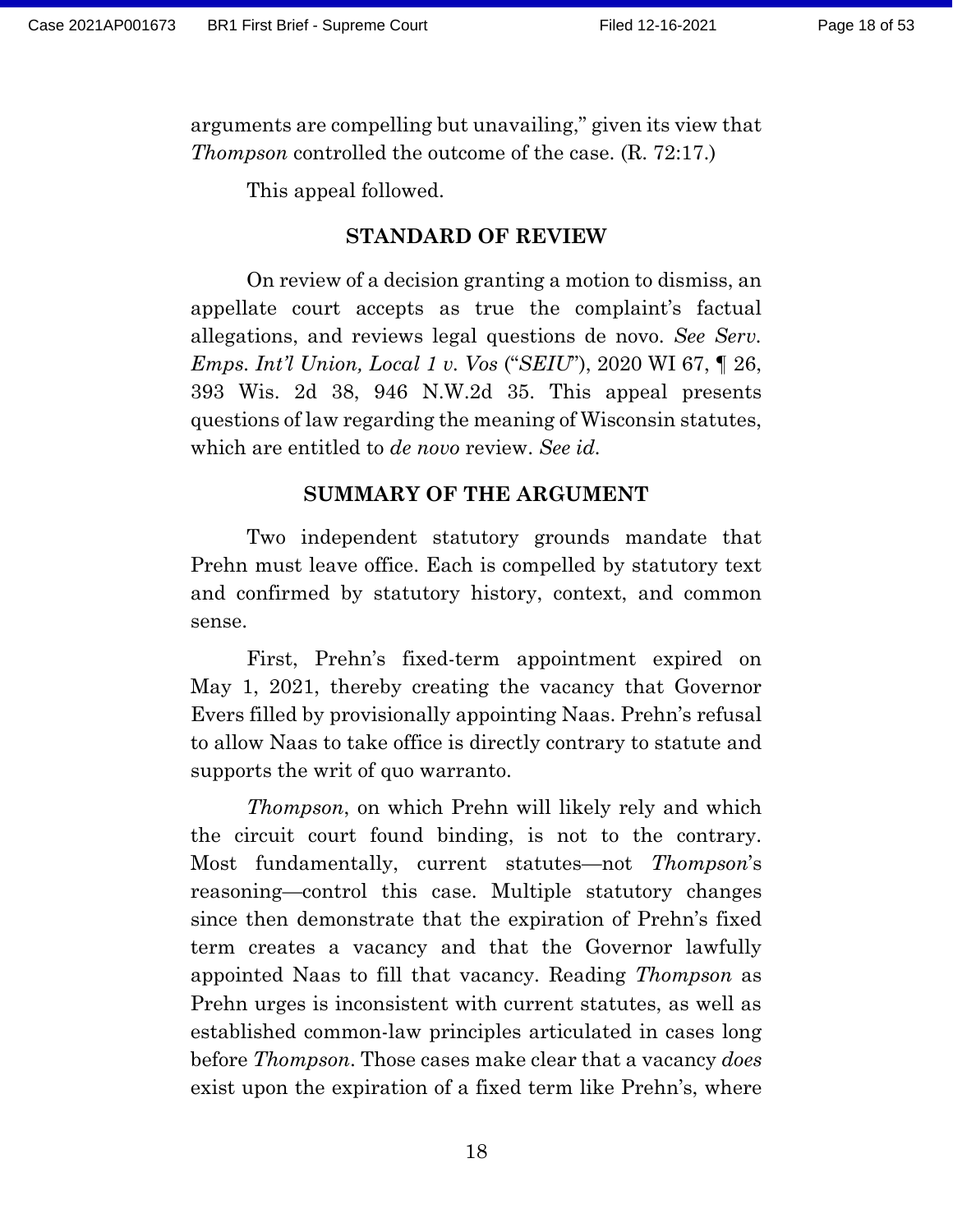there is no statutory holdover provision. Thus, *Thompson* does not support Prehn's continuation in office. However, if this Court were to disagree, then *Thompson* should be overruled to the extent necessary to conform to the current statutes and constitutional principles.

The second reason Prehn must leave office is because, now that his term is over, he no longer has "for cause" tenure and is removable at the Governor's pleasure. This is consistent with the statutory text, which grants "for cause" protection only to those officers presently serving a fixed-term appointment. It is also consistent with historical practice and common sense. Recognizing "for cause" tenure protection for an expired term would effectively insulate former office holders as long as they choose to remain in office.

If any doubt remained, the constitutional separation of powers would resolve it. Interpreting the statutes as Prehn urges would raise two impermissible problems of constitutional authority: prohibiting the chief executive from exercising removal authority over high-level executive branch officials whose terms have ended; and, at the same time, vesting that removal authority in the Legislature, which could maintain its preferred executive branch officials as long as it chooses. These impermissible constitutional encroachments are avoided by simply applying the appointment and removal statutes as written.

Prehn must leave office. The decision below should be reversed and judgment entered for the State, requiring Prehn to step aside and allowing Naas to begin her work as provided by the provisional appointment statute.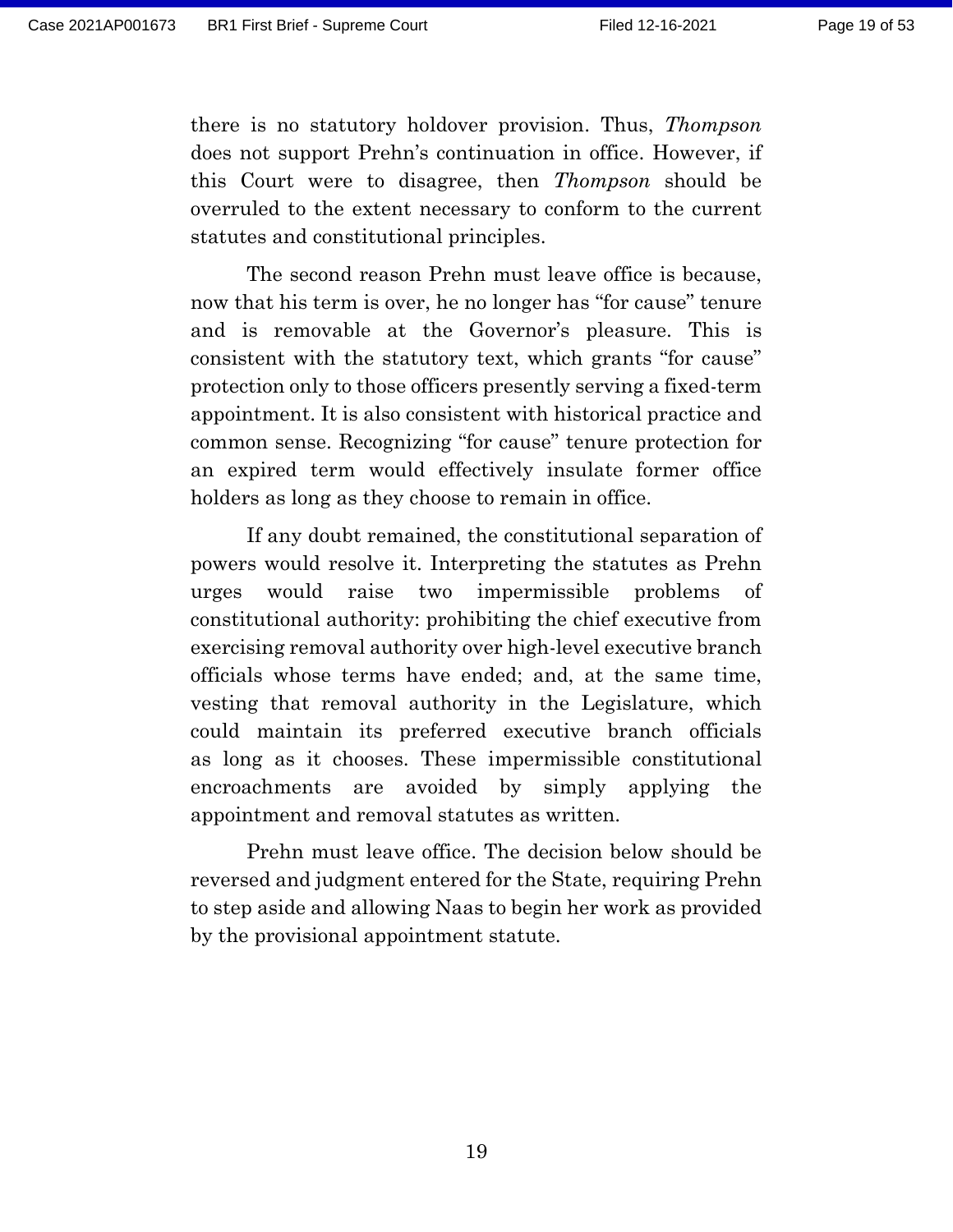#### **ARGUMENT**

- **I. Prehn is unlawfully occupying the Board seat after his term expired and after the Governor lawfully appointed Naas.**
	- **A. Statutes governing state boards and appointments.**

This case involves multiple statutes relating to the appointment of officers to fill seats on state boards. Those statutes concern four main topics: board-member appointments, officers' terms, filling vacancies, and provisional appointments.

First, the statute governing appointments to state boards provides that for departments under the direction and supervision of a board, members "shall be nominated by the governor, and with the advice and consent of the senate appointed, to serve for terms prescribed by law." Wis. Stat. § 15.07(1)(a). Relevant here, DNR is under the direction and supervision of the Board. Wis. Stat. § 15.34(1).

Second, Board members shall be "appointed for staggered 6-year terms." Wis. Stat.  $\S 15.34(2)(a)$ . For offices with fixed terms, like the Board here, members' terms "shall expire on May 1." Wis. Stat.  $\S 15.07(1)(c)$ .

Third, another set of statutes governs the procedures by which vacancies in appointive state offices are filled. The general rule is that "[v]acancies in appointive state offices shall be filled by appointment by the appointing power and in the manner prescribed by law for making regular full term appointments." Wis. Stat.  $\S$  17.20(1). Appointees to those state offices "shall hold office for the residue of the unexpired term or, if no definite term of office is fixed by law, until their successors are appointed and qualify." *Id*.

Fourth, for gubernatorial appointments like this one, another statute also applies, Wis. Stat. § 17.20(2)(a). Under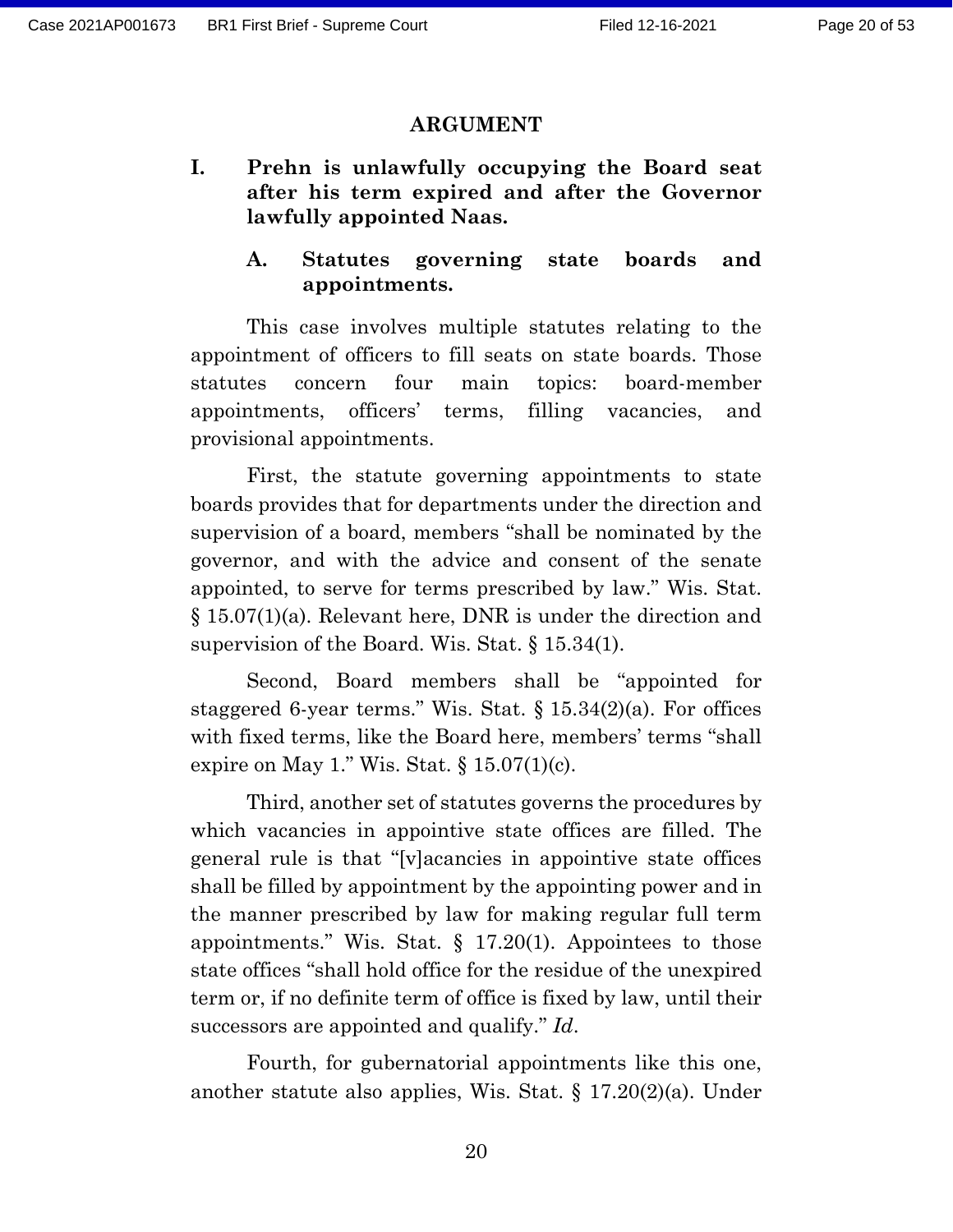that statute, "[v]acancies occurring in the office of any officer normally nominated by the governor, and with the advice and consent of the senate appointed, may be filled by a provisional appointment by the governor for the residue of the unexpired term, if any, subject to confirmation by the senate." Wis. Stat. § 17.20(2)(a). The Governor's provisional appointment "shall be in full force until acted upon by the senate" and the "provisional appointee may exercise all of the powers and duties of the office to which such person is appointed during the time in which the appointee qualifies." *Id*. For these provisional gubernatorial appointments, the appointee "qualifies" for office simply by "fil[ing] the required oath of office." Wis. Stat. § 17.01(13).

## **B. Prehn's fixed term expired and the Governor's lawful appointment is now in full force.**

When Prehn's term expired on May 1, the Governor's provisional appointment of Naas was "in full force." Wis. Stat.  $\S 17.20(2)(a)$ . The two governing statutes are supported by statutory history, canons of construction, case law, and common sense.

> **1. Statutory text mandates that the Governor's provisional appointee was entitled to assume office immediately upon expiration of Prehn's fixed term.**

This case is controlled by the text of two current statutes. *Thompson*'s analysis of now-superseded law does not control.

## **a. The expiration of Prehn's definite fixed term created a vacancy.**

The first principle requires little discussion: Prehn's definite, fixed term expired on May 1. The governing statute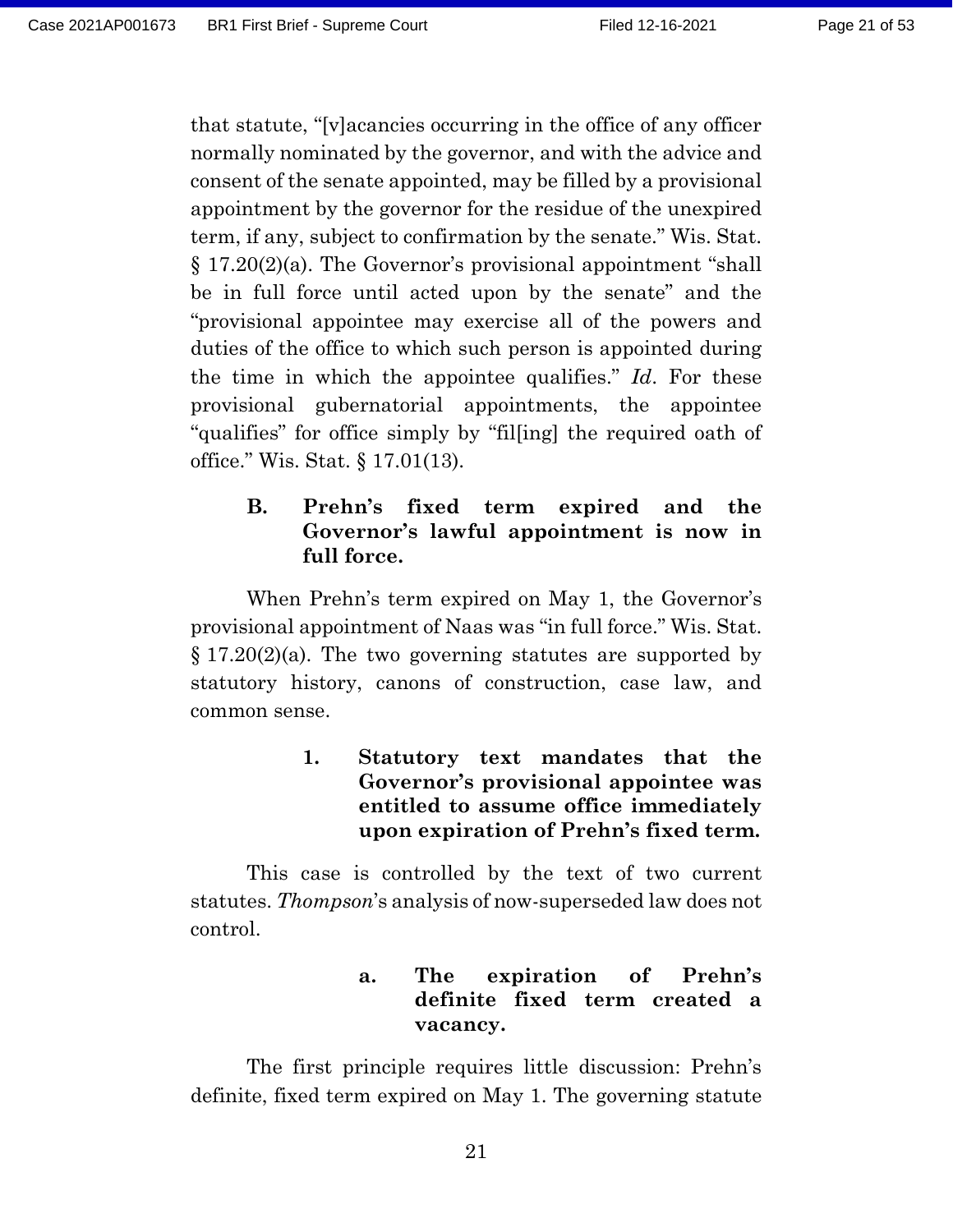includes no holdover provision and instead mandates unequivocally that Prehn's term "shall expire on May 1." Wis. Stat. § 15.07(1)(c).

Notably, this statute is different from some other appointment statutes that include express holdover provisions. For example, members of the council on recycling "shall serve a 4-year term expiring on the date that the next term of governor commences . . . or until a successor is appointed." Wis. Stat. § 15.347(17)(c). Local election officials "shall hold office for 2 years and until their successors are appointed and qualified." Wis. Stat. § 7.30(6)(a). Local weed commissioners "shall hold office for one year and until a successor has qualified or the [local executive] . . . determines not to appoint a weed commissioner." Wis. Stat. § 66.0517(2)(a). And first-class city commissioners serve for "5 years . . . and until a successor is appointed and qualified." Wis. Stat. § 62.50(1h); *see also, e.g.*, Wis. Stat. § 62.14(1) (allowing officeholders to hold over "until their successors are qualified").

"When the legislature uses different terms in a statute—particularly in the same section—[courts] presume it intended the terms to have distinct meanings." *Milwaukee Dist. Council 48 v. Milwaukee Cty.*, 2019 WI 24, ¶ 29, 385 Wis. 2d 748, 924 N.W.2d 153 (citation omitted). Likewise, it is a principle of statutory construction that "courts should not add words to a statute to give it a certain meaning." *State v. Neill*, 2020 WI 15, ¶ 23, 390 Wis. 2d 248, 938 N.W.2d 521 (citation omitted). "Rather, [courts] interpret the words the legislature actually enacted into law." *Id*. (citation omitted).

Here, both in Wis. Stat. ch. 15 and in other similar term-setting statutes, the Legislature has expressly authorized some appointments to hold over. No such authorization exists for appointees to the Board. That difference must be given effect.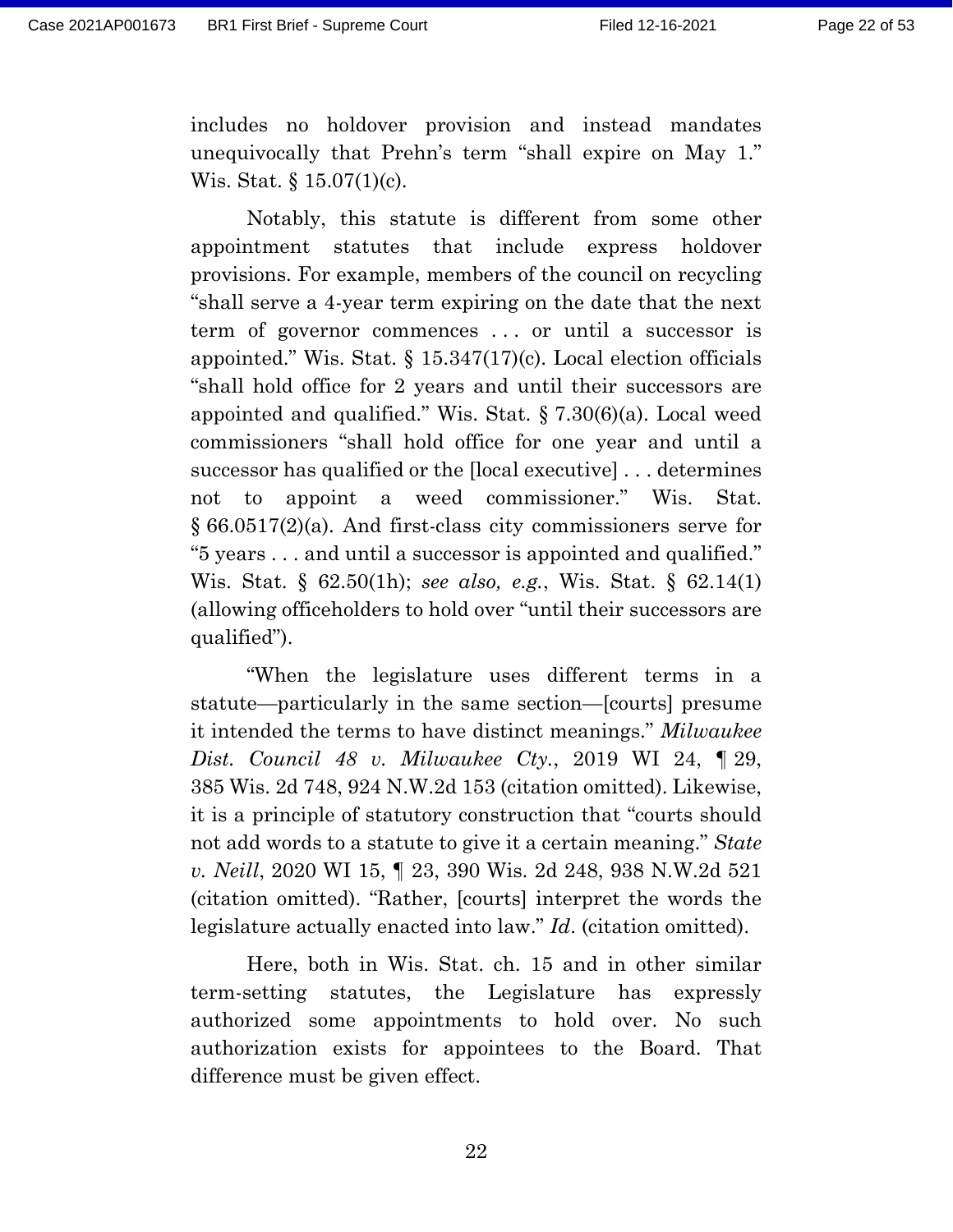Closely related statutes further support this distinction. Most notably, the procedure under the general appointment statute, Wis. Stat. § 17.20(1), provides that "appointees to fill vacancies [in appointive offices] shall hold office for the residue of the unexpired term or, if no definite term of office is fixed by law, until their successors are appointed and qualify." The statute thus distinguishes between offices with a definite, fixed term and those without one, such as those with express holdover provisions, noted above.

The absence of an express holdover provision underscores that when Prehn's term ended on May 1, 2021, it terminated his lawful possession of the office. The Governor has exercised his authority to appoint a provisional appointee to the vacant office, and so Prehn's continued occupation of that office is contrary to statute and unlawful.

The general vacancy statute states that "[e]xcept as otherwise provided, a public office is vacant when," and then lists 13 events. While the list does not specifically include the expiration of a fixed appointive term as creating a vacancy, the general statute's opening clause expressly recognizes that vacancies are also created by other statutes "as otherwise provided." *See* Wis. Stat. § 17.03 (intro.).

Here, the statutes do provide otherwise, dictating that Board members' six-year terms "shall expire" on May 1. Wis. Stat. §§ 15.07(1)(c), 15.34(2)(a). This vacancy is thus "otherwise provided" in the specific applicable statute.

As the statutes make clear, the time at which an appointive term expires depends on the particular office. Some appointive terms extend indefinitely "until a successor is appointed and qualified." *See* Wis. Stat. § 15.795(1). Others, while including an initial set term, do not actually expire and instead continue, for example, "for 2 years and until their successors are appointed and qualified" ("qualified" means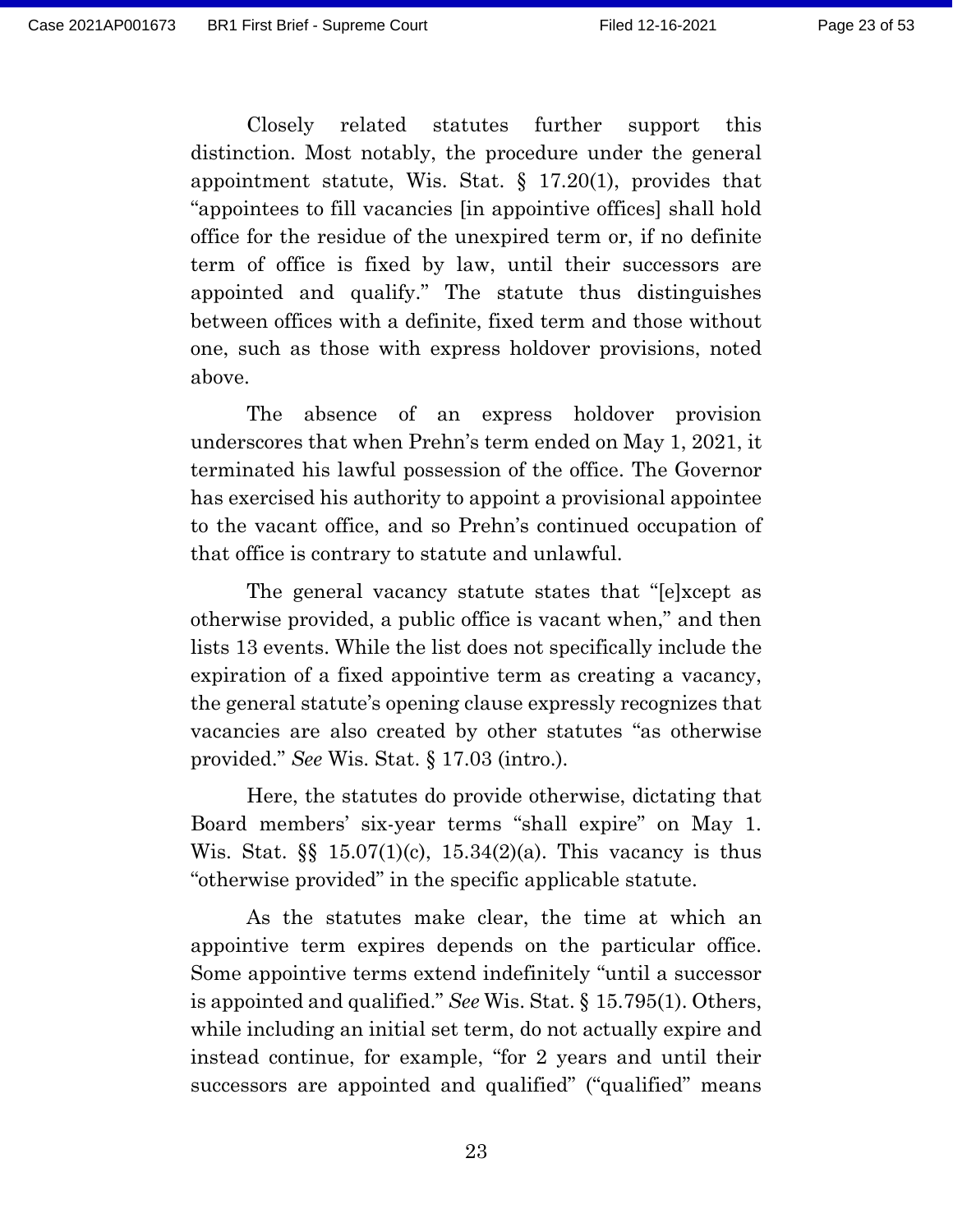having taken the oath). *E.g.*, Wis. Stat. §§ 7.30(6)(a), 45.74(2), 66.0517(2)(a). Still other appointive terms continue at the pleasure of the appointing authority. *E.g.*, Wis. Stat. §§ 48.11(1), 59.35(1). And of course others, like that governing Prehn's here, do include a fixed, definite term that ends on a set date.

Given these different terms for appointive offices scattered throughout the code, the general vacancy statute leaves it to office-specific statutes to dictate when a vacancy arises in a particular appointive office as "provided" in those various statutes. *See* Wis. Stat. § 17.03. The statutes governing Prehn's former office do just that.

### **b. The provisional appointment statute mandates that the Governor's provisional appointment is "in full force until acted upon by the senate."**

Following the expiration of Prehn's term, Governor Evers's appointee was immediately entitled to take office, as expressly provided in the gubernatorial provisional appointment statute.

Wisconsin Stat. § 17.20(2)(a) authorizes the Governor to use a procedure that is nearly unique among all appointing authorities under Wis. Stat. ch. 17.<sup>3</sup> Whereas Wis. Stat. ch. 17 includes appointment procedures for offices in counties, cities, towns, villages, and school boards, among others, *see, e.g.*, Wis. Stat. §§ 17.22, .23., .24, .26, .27, the provisional appointment statute provides a specific provision for gubernatorial appointees. Wis. Stat.  $\S 17.20(2)(a)$ . The statute provides that for an "officer normally nominated by the

<sup>3</sup> One other constitutional officer, the state superintendent, is authorized to use this procedure in a limited circumstance. *See* Wis. Stat. § 17.20(2)(b).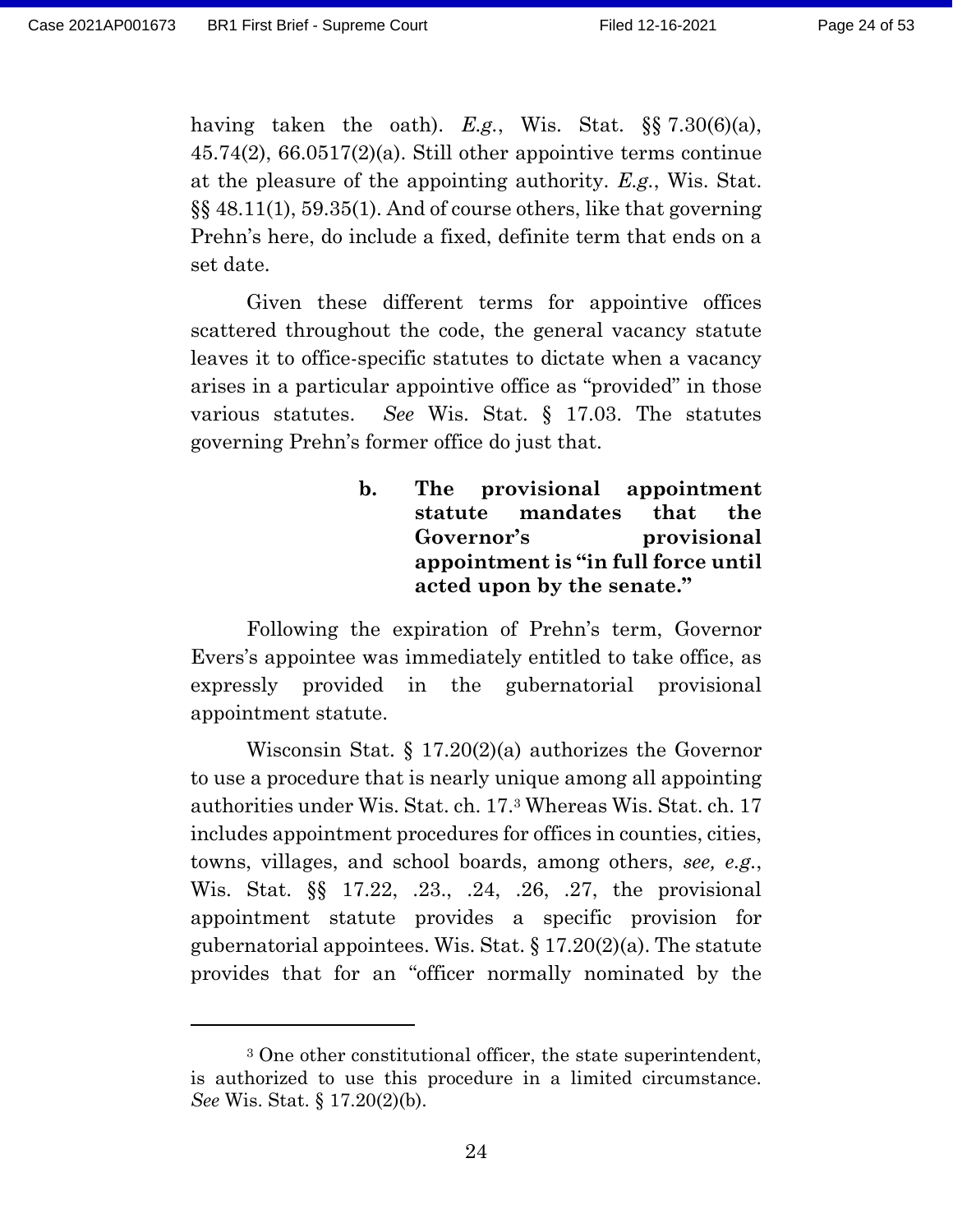governor, and with the advice and consent of the senate appointed," the officer may instead be appointed "by a provisional appointment by the governor." *Id*. And once the Governor's provisional appointee takes the oath of office, the appointee "may exercise all of the powers and duties of the office." *Id.*; *see* Wis. Stat. § 17.03(13). Such provisional appointments by the Governor "shall be in full force until acted upon by the senate." Wis. Stat.  $\S 17.20(2)(a)$ .

It is unsurprising that the Governor has this unique authority. In our constitutional system of government, the Governor is unique. He is the chief executive, elected by the people to carry the laws into effect. This structure thus prevents gaps in offices when a term ends and, in addition, prevents separation of powers issues, as discussed in section III., *infra*.

The gubernatorial provisional appointment statute means Naas has an immediate right to perform the duties of the office that Prehn refuses to relinquish. Naas was appointed to fill the vacancy created by the expiration of Prehn's term—a "[v]acanc[y] occurring in the office of any officer normally nominated by the governor, and with the advice and consent of the senate appointed." *Id*. And Governor Evers provisionally appointed Naas "subject to confirmation by the senate," during which time her appointment "shall be in full force until acted upon by the senate." *Id.* During that time, she "may exercise all of the powers and duties of the office." *Id*.

By operation of statute, Prehn's term is over and Naas's provisional appointment is "in full force." *Id*.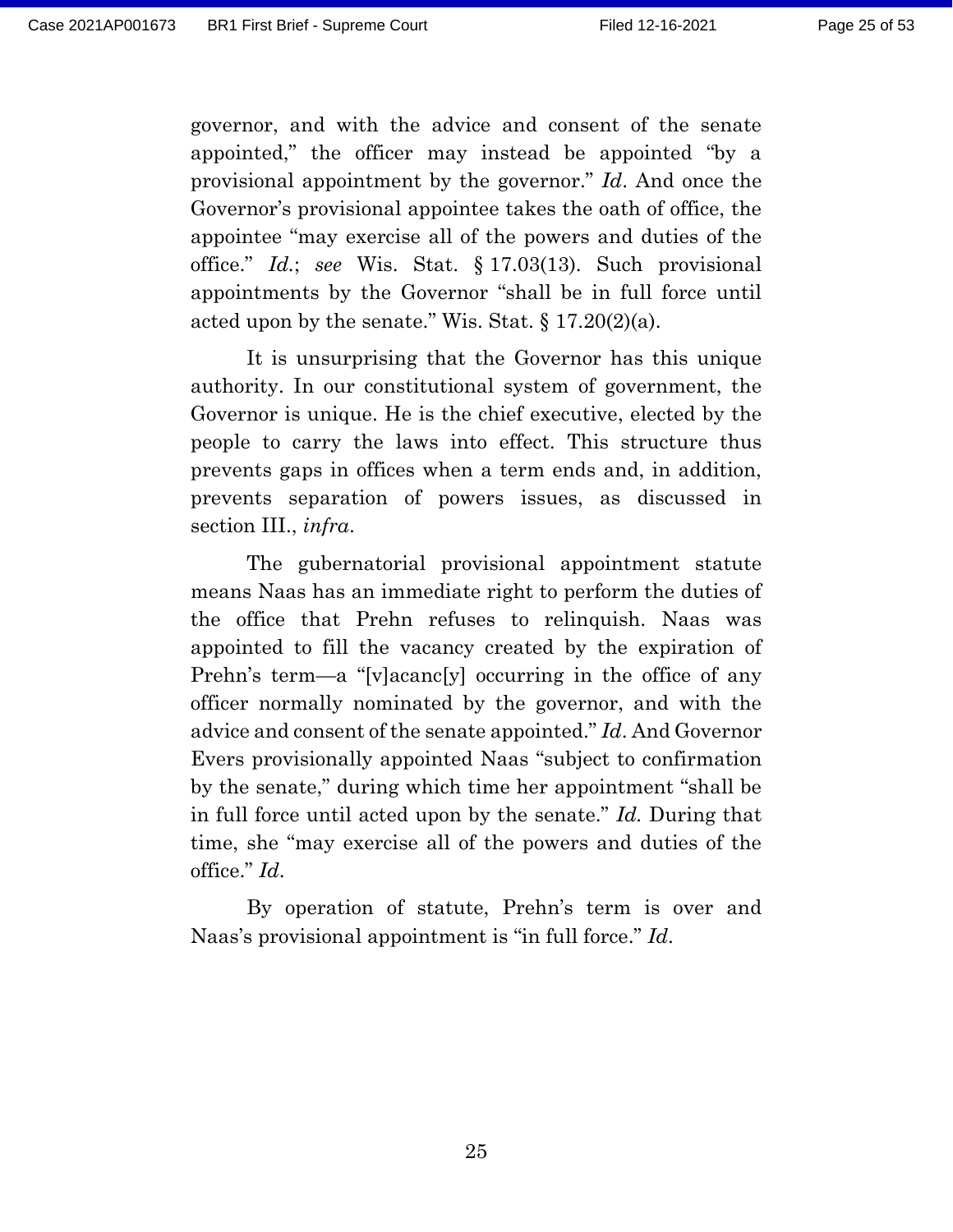**2. Statutory history of the appointment and vacancy provisions further supports the straightforward interpretation of the current statutes.**

The result dictated by the text also is consistent with the history of the appointment and vacancy statutes, which have changed over time, including after this Court's decision in *Thompson*, 22 Wis. 2d at 125, which the circuit court found controlling. *Thompson* does not control the current statutes or their key mechanisms.

When *Thompson* was decided, the Governor had two sources of provisional appointment authority: one was Wis. Stat. § 14.22 (1963–64), which provided that the Governor could make provisional appointments when the Legislature was "not in session." The other was then-existing Wis. Stat. § 17.20(2) (1963–64), which allowed the Governor to make provisional appointments to fill vacancies when the Legislature was *in recess*. So in 1964 the Governor had two avenues to make appointments if the senate failed to act on his nominations, but both relied on the Legislature's regular gaps in session.

In *Thompson*, the Governor sought to make such appointments. The Court held that the Legislature was "in session" at the time of the appointments, which meant that Wis. Stat. § 14.22 was unavailable. 22 Wis. 2d at 290. The Court also held that the Legislature was in "recess" at the times of the appointments, but some of the offices were not "vacant" under the prior version of Wis. Stat. § 17.20(2).

Importantly, after *Thompson*, the gubernatorial provisional appointment statutes were changed to eliminate recess appointments. *See* 1977 Wis. Laws ch. 418, § 78. That law repealed Wis. Stat. § 14.22 and amended Wis. Stat. § 17.20(2). Eliminating the recess appointment mechanism, the new statutes authorized the Governor to make provisional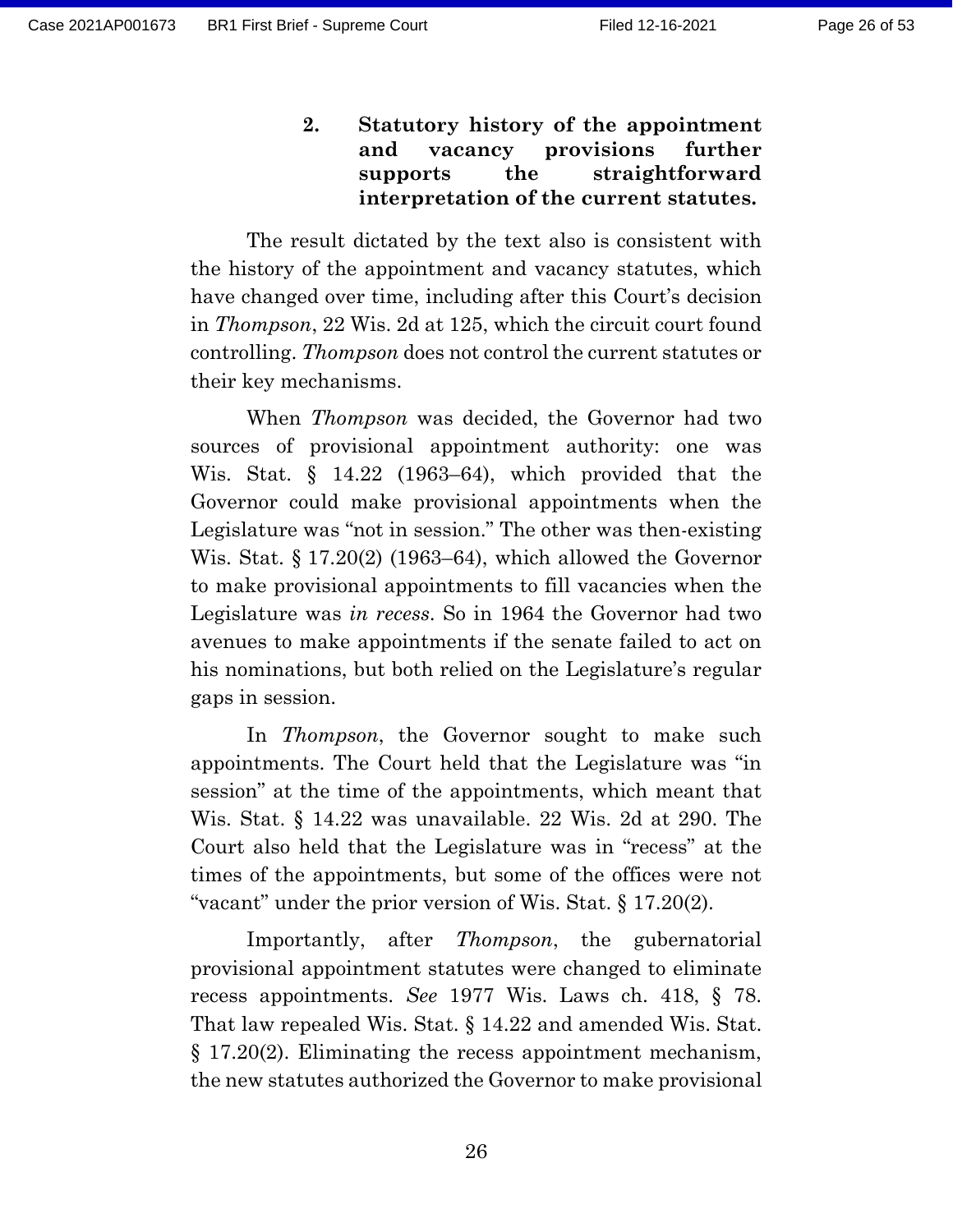appointments as a matter of course whenever there is a vacancy. Wis. Stat. § 17.20(2)(a).

As explained in the Legislative Reference Bureau's analysis accompanying the 1977 bill, the amendment "extends the power of the governor to make provisional appointments under the same circumstances regardless of whether the legislature is in recess." Analysis by Wis. Legis. Reference Bureau, LRB-9627 (available in drafting file for 1977 Wis. Laws ch. 418, Wis. Law Library, Madison, Wis.). In other words, "[u]nless the appointee is to replace an official who has not resigned and is serving for a fixed term which has *not yet expired*, the appointee may take office immediately." *Id*. (emphasis added).

The statutory change had two important effects. First, it eliminated the failsafe of recess appointments discussed in *Thompson*—where the Governor could make appointments when the senate failed to act on a nominee. Second, it added a new, expanded failsafe: the statutes now authorize the Governor to make provisional appointments *any time*, with those appointments "in full force until acted upon by the senate." Wis. Stat. § 17.20(2)(a).

That change superseded the statutory scheme analyzed in *Thompson*. Specifically, it removed the underlying concern that an office would remain physically vacant until the senate acted on the appointment, effectively creating a vacuum in public office. *See, e.g.*, *Thompson*, 22 Wis. 2d at 293–94 (discussing distinction between *de facto* and *de jure* officers).

The current version of the provisional appointment statute, enacted after *Thompson*, eliminates that possibility and ensures that as soon as a provisional appointee is named and qualifies, there will be no such vacuum. *Thompson*'s discussion of a fundamentally different statutory scheme thus does not control the analysis under the current statutes.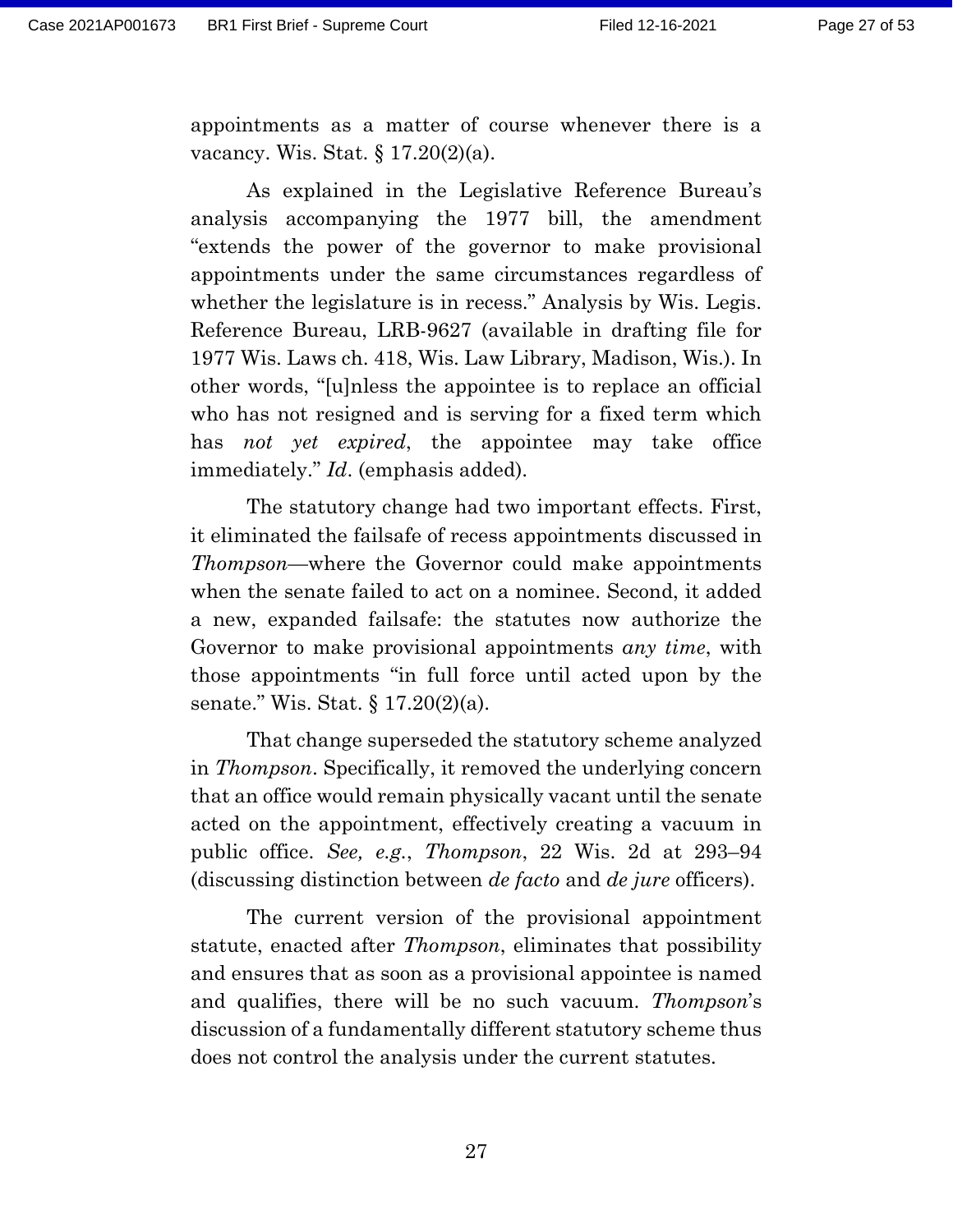The different procedures in place further illustrates why *Thompson*'s interpretation does not control here. Under the older statutes, a governor could make provisional appointments when the Legislature was not "in session," so the longest the senate could stall a confirmation was until the end of its session, at which time the Governor's provisional appointments would "be . . . valid and effectual." Wis. Stat. § 14.22 (1963–64); *see also Thompson*, 22 Wis. 2d at 289–90. This had the effect of creating a constitutional safety valve, ensuring that the Governor had *some* opportunity to make provisional appointments without excessive interference by the Legislature in executive branch functioning.

That recess-appointment safety valve no longer exists, which makes it all the more important that the current provisional appointment statute be given proper effect. Projecting *Thompson*'s interpretation onto current statutes would transform a statute that now allows for immediate provisional executive appointments (thereby properly empowering the Governor) into one granting appointees the superpower of indefinitely holding onto an expired term (thereby improperly empowering an expired Board member and the senate). That makes no sense as a matter of statutory interpretation or separation of powers, and thus further counsels the straightforward interpretation discussed above.

*Thompson* also would not control for additional reasons, including a materially different vacancy statute from current Wis. Stat. § 17.03. That version of the statute did not include the "[e]xcept as otherwise provided" clause that now exists in Wis. Stat. § 17.03. This is significant because the court stated that, then, there was "no provision in [the vacancy] statute, or any other, providing that a vacancy exists when a lawful appointee holds over." *Thompson*, 22 Wis. 2d at 290–91. That is no longer true. Following *Thompson*, the vacancy statute was amended to include the "[e]xcept as otherwise provided" clause. *See* 1983 Wis. Act 484. With that addition, the statute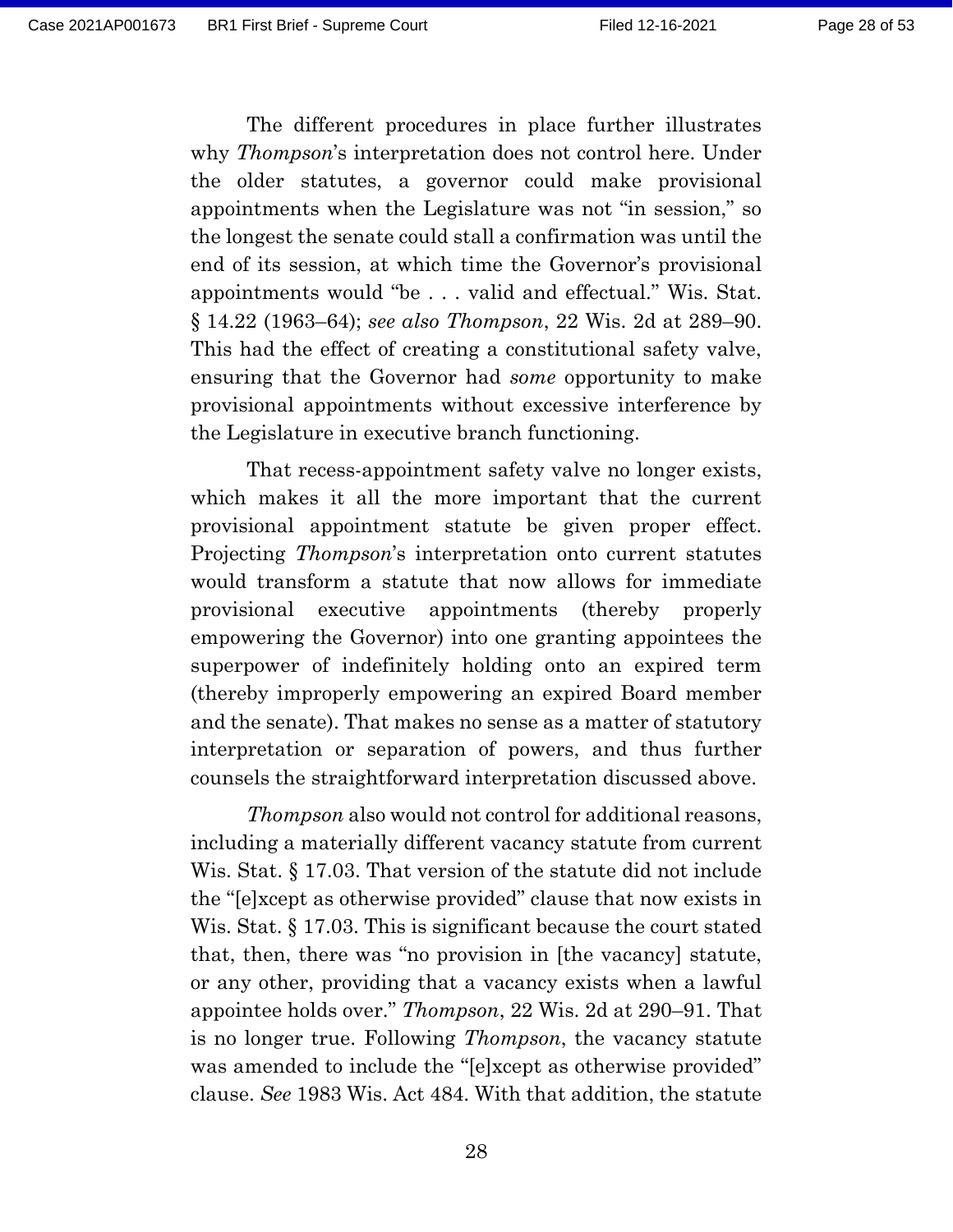now expressly recognizes that other statutes may provide circumstances for vacancies—including those dictating that a Board member's term "shall expire on May 1." Wis. Stat.  $$15.07(1)(c).4$ 

#### **3. Common-law principles and common sense further support the straightforward textual result.**

*Thompson* did not even address—much less question or overrule—the longstanding common-law principle that an incumbent may not lawfully hold over in office where statutory language definitively limits the term of office and does not include an express holdover provision. *See, e.g.*, *State v. Feuerstein*, 159 Wis. 356, 150 N.W. 486, 488 (1915); *State ex rel. Martin v. Heil*, 242 Wis. 41, 48, 7 N.W.2d 375 (1942). Instead, the court's decision just *assumed* that the incumbents there were "lawfully holding over after expiration of [their] term[s]." *Thompson*, 22 Wis. 2d at 290.

Here, Prehn has no such express holdover authority, and common-law principles of vacancy and holdover undercut

<sup>4</sup> The circuit court overlooked this distinction and instead focused on a different statutory provision, one found in the enumerated list of vacancy-creating events. (*See* R. 72:13.) That is, both the *Thompson*-era statute and the current general-vacancy statute (Wis. Stat.  $\S$  17.03) provide that a vacancy occurs where "any special provision of law" so states. (*See* R. 72:13 (discussing Wis. Stat. § 17.03(10) (1963–64) and Wis. Stat. § 17.03(13) (2019–20)). But this ignores the addition of the "except as otherwise provided" clause, discussed above. The circuit court's analysis would thus read that newer clause out of the statutes, rendering it surplusage, contrary to the bedrock principle in statutory interpretation. *See Arty's, LLC v. DOR*, 2018 WI App 64, ¶ 15, 384 Wis. 2d 320, 919 N.W.2d 590.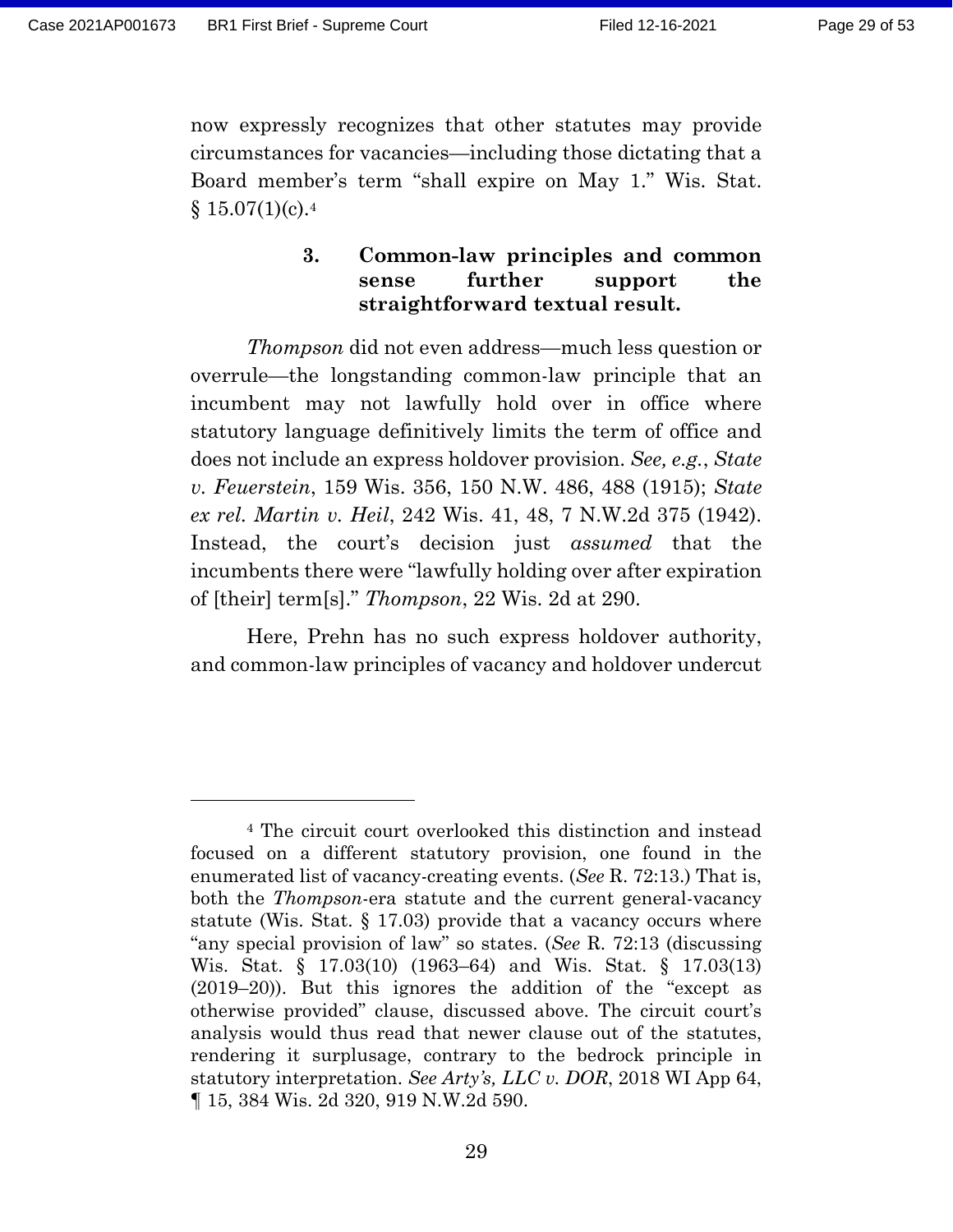his position. Most notable is *State ex rel. Pluntz v. Johnson*, on which Prehn relied heavily below. *See* 176 Wis. 107, 184 N.W. 683 (1921), *judgment vacated on reh'g on other grounds by* 176 Wis. 107, 186 N.W. 729 (1922). *Pluntz* makes clear that even when there is a holdover, the office is nonetheless "vacant" for purposes of appointing a successor. *See* 184 N.W. 683. In *Pluntz* this Court explained that although a sheriff had "legally held over" pursuant to an express holdover provision, "there was nevertheless a vacancy in the office, and his title thereto after the expiration of the fixed and definite term was defeasible, and subject to be terminated *whenever an eligible and lawfully elected or appointed successor should qualify therefor*." *Id*. at 685 (emphasis added). *Pluntz* thus further supports the conclusion that the mere existence of a holdover does not defeat a successor taking office upon "qualification," like Naas has done here by taking the oath. *See* Wis. Stat.  $§ 17.01(13).$ 

This is illustrated further by reference to the common law concepts of *de jure* and *de facto* officers. As *Thompson* explained, only where there "is an express statutory provision for holding over after expiration of an appointive term" does an incumbent continue in office as "an officer *de jure*, and not *de facto*." *Thompson*, 22 Wis. 2d at 293–94; *see also, e.g.*, *State ex rel. Haven v. Sayle*, 168 Wis. 159, 169 N.W. 310 (1918). The authority on which the *Thompson* court relied—American Jurisprudence, *see* 22 Wis. 2d at 294—makes the same distinction. 43 Am. Jur. *Public Officers* § 484 (explaining that a former officer in Prehn's circumstances is *de facto*). 5

The purpose of the *de facto* officer doctrine "is the continuity of governmental service and the protection of the

<sup>5</sup> The same rule is stated in the current edition of American Jurisprudence. 63C Am. Jur. 2d *Public Officers and Employees* § 34 (2d ed. Aug. 2021 update).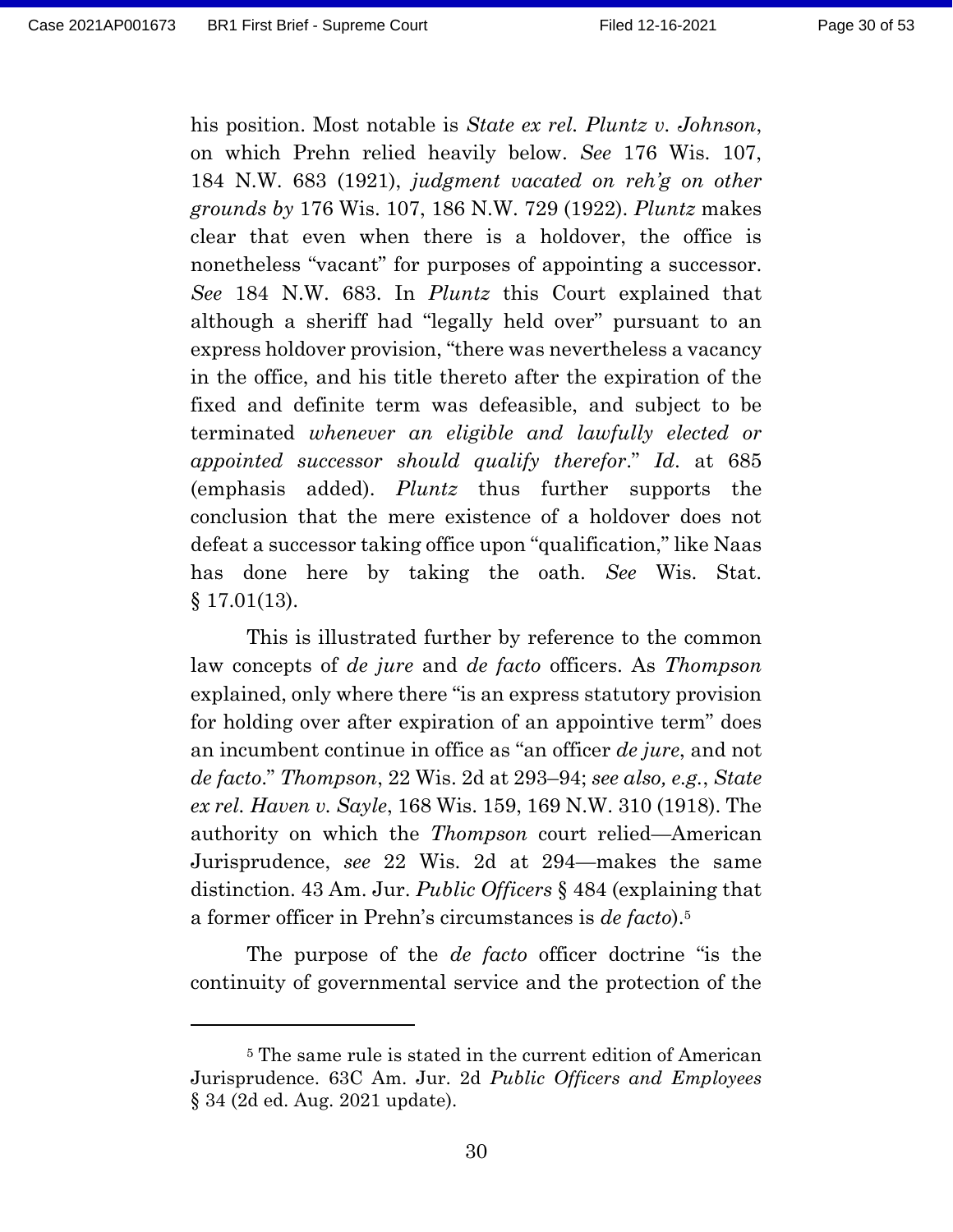public in dealing with such officers, not to protect them from displacement by *de jure* successors." *Bradford v. Brynes*, 70 S.E.2d 228, 231 (S.C. 1952). While holdovers "are generally regarded as *de facto* officers and cannot be punished as intruders, . . . their temporary occupation of office does not prevent the existence of a vacancy and the filling of the office by the duly empowered authority." 67 C.J.S. *Officers* § 154 (Aug. 2021 update)*.* Thus, a holdover like Prehn "in effect, occupies a technically vacant office until the next officer is appointed." *Romanoff v. State Comm'n on Judicial Performance*, 126 P.3d 182, 191 (Colo. 2006); *see also State ex rel. Ryan v. Bailey*, 48 A.2d 229, 231–32 (Conn. 1946) (explaining that officer without express holdover provision can stay on only as a *de facto* officer and "that his occupancy of the office does not prevent the existence of a vacancy to be filled by the authority duly empowered to do so") (citation omitted).

Thus, the common-law principles on which Prehn relied below (and which were identified in *Thompson*) do not support his continued usurping. He "has no right as against the one rightfully chosen [as] his successor," and the qualified officer is entitled to take possession of the office immediately. 43 Am. Jur. *Public Officers* § 486. When the law permits an immediate appointment to fill this vacancy, like Wis. Stat. § 17.20(2)(a) does here, that provisional appointment is valid and effective. *See, e.g., Byrnes*, 70 S.E.2d at 232 (explaining that "[t]he word 'vacancy' when applied to public offices is not employed in a technical sense," and that an office "may be vacant when it is occupied by one who is not a *de jure* officer, as by a mere usurper, or by one who is holding over") (citation omitted).

One additional point about *Thompson* bears mention, particularly as pertains to its interaction with common-law principles. As was observed in a contemporaneous Legislative Council Report, *Thompson* "resolved only the problems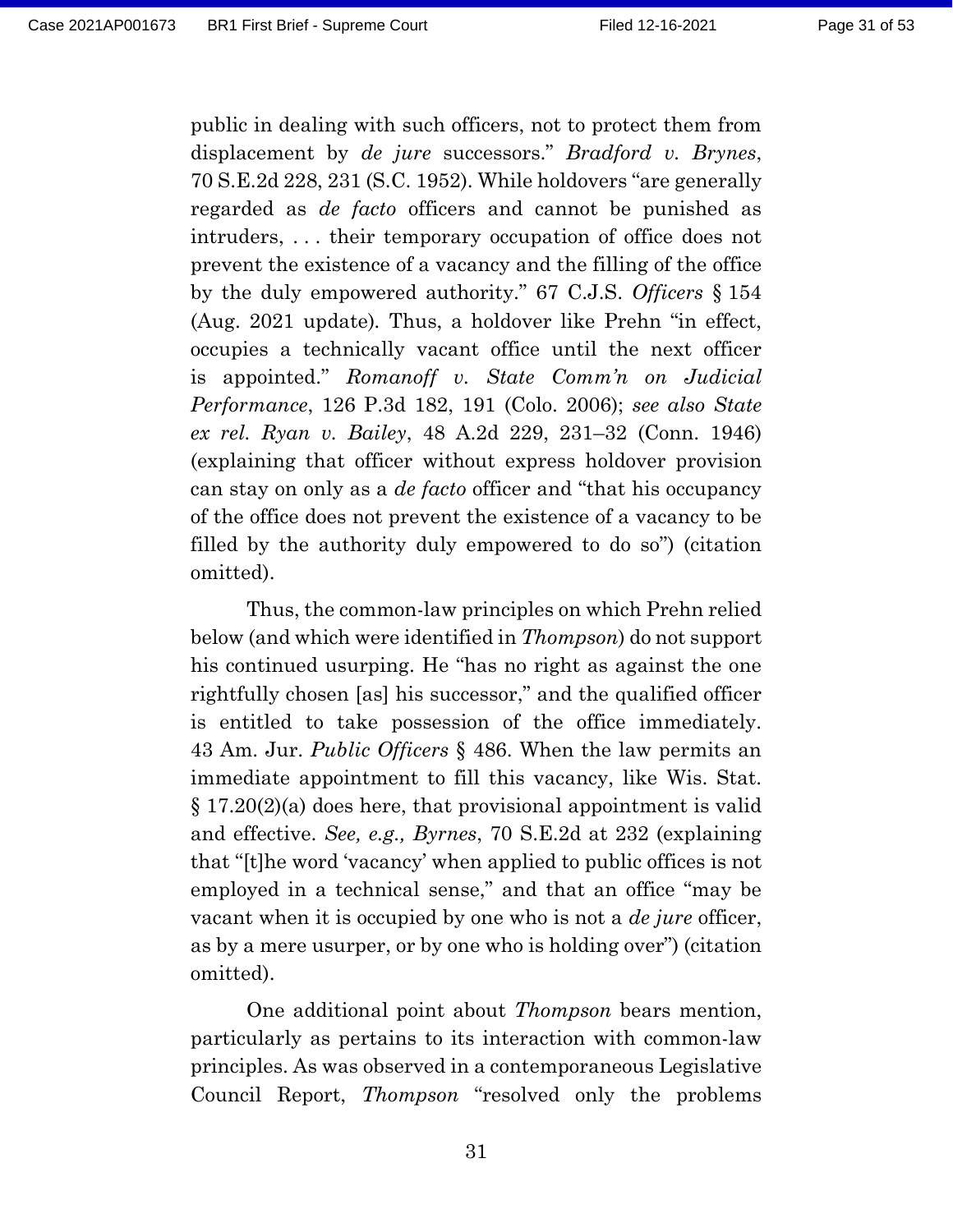relating to the specific appointments based on the existing facts. The many other appointments not included in [*Thompson* and a related case] . . . , as well as many basic problems, were left unresolved."<sup>6</sup> As explained above, many of those "basic problems" have since been addressed in the currently operative statutes.

In addition to those statutes and underlying common law principles, common sense also supports Prehn's ouster. If it were otherwise—that no vacancy arose when Prehn's term expired—that would create two fundamental problems. First, this would have the effect of nullifying the Governor's provisional appointment authority under Wis. Stat.  $§ 17.20(2)(a)$  in situations like this. Despite a statute authorizing the Governor to appoint a replacement to immediately "exercise all of the powers and duties of the office" pending senate confirmation, *id.*, Prehn's view is that something more is needed to create a vacancy before that statute can be given effect. Throughout briefing below, Prehn was unable to explain why a "vacancy" arises only *after* the successor is confirmed under the provisional appointment statute—a gap in logic that the circuit court highlighted. (R. 72:11.) The clear, logical answer is that current statutes mandate that the vacancy arose on the expiration of Prehn's term.

The second practical problem with Prehn's view is that it would give former officers like him the right to remain in office at *his* and the senate's pleasure. The statutes say nothing about that (but the removal statute and separation of powers does, as discussed below). If a former officeholder like

<sup>6</sup> 2 Wis. Legis. Council, Report, *General Report*, 110 (May 1965) (conclusions and recommendations of the judiciary committee), https://books.google.com/books?id=anEwAQAAIAAJ&printsec=frontc over#v=onepage&q&f=false (begins on page 516 of compiled document).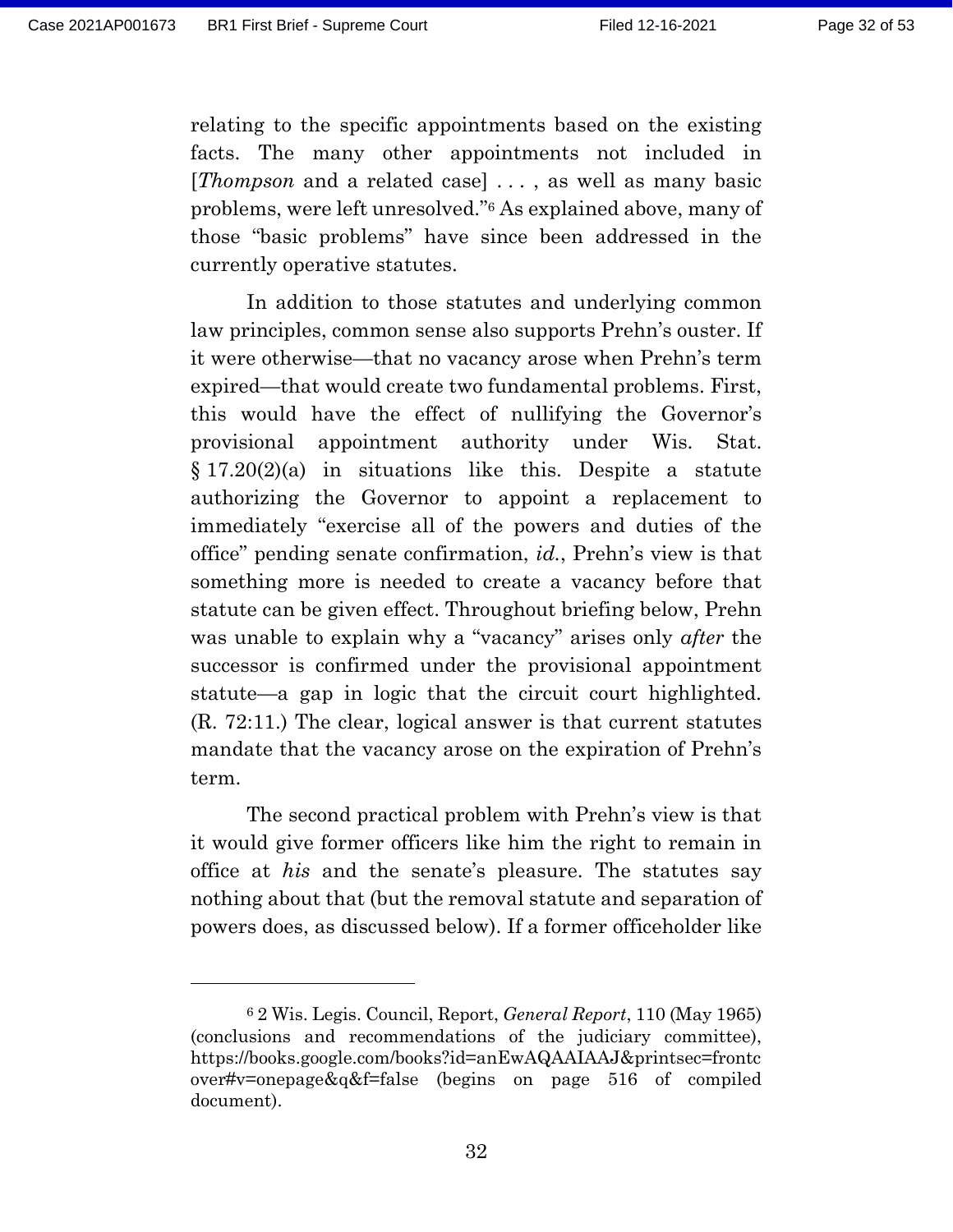Prehn were not required to vacate, that holdover and a supportive senate could effectively commandeer the Governor's removal authority.

The Supreme Court of Hawaii rejected just such a result of allowing a holdover appointee to remain in office solely by virtue of the state legislature refusing to confirm the governor's interim appointee. *See Morita v. Gorak*, 453 P.3d 205, 215 (Haw. 2019). In rejecting a proposed interpretation of the statutes that would have allowed that result, the court highlighted the "substantial" constitutional problem of holding that the governor is simply "without recourse to replace a holdover commissioner if the legislature refuses to confirm a new appointment." *Id.* Fortunately, current Wisconsin statutes do not support such an absurd, anti-democratic result.

Over 100 years ago, this Court addressed just such an attempted usurpation of appointment power by the Legislature. In refusing to give effect to the Legislature's attempt to install a preferred candidate in the office of county judge, the Court held that the "power is not left with the Legislature in its discretion to appoint or elect all officers" as it chooses, and that "the continuance of a person in office by legislative interference, beyond the specific term for which he was elected or appointed, is equivalent to a new appointment to the office, and void if the office be one that the Legislature cannot fill by direct appointment or election." *State ex rel. Dithmar v. Bunnell*, 131 Wis. 198, 110 N.W. 177, 184 (1907) (quoting *O'Connor v. City of Fond du Lac*, 109 Wis. 253, 268, 85 N.W. 327 (1901)); *see also State ex rel. Hamilton v. Krez*, 88 Wis. 135, 59 N.W. 593, 594 (1894).

The plain language of the current statutes supports what common sense also dictates: an officer whose fixed term expired, and whose successor is statutorily authorized to perform her duties, must leave. This Court should rule accordingly.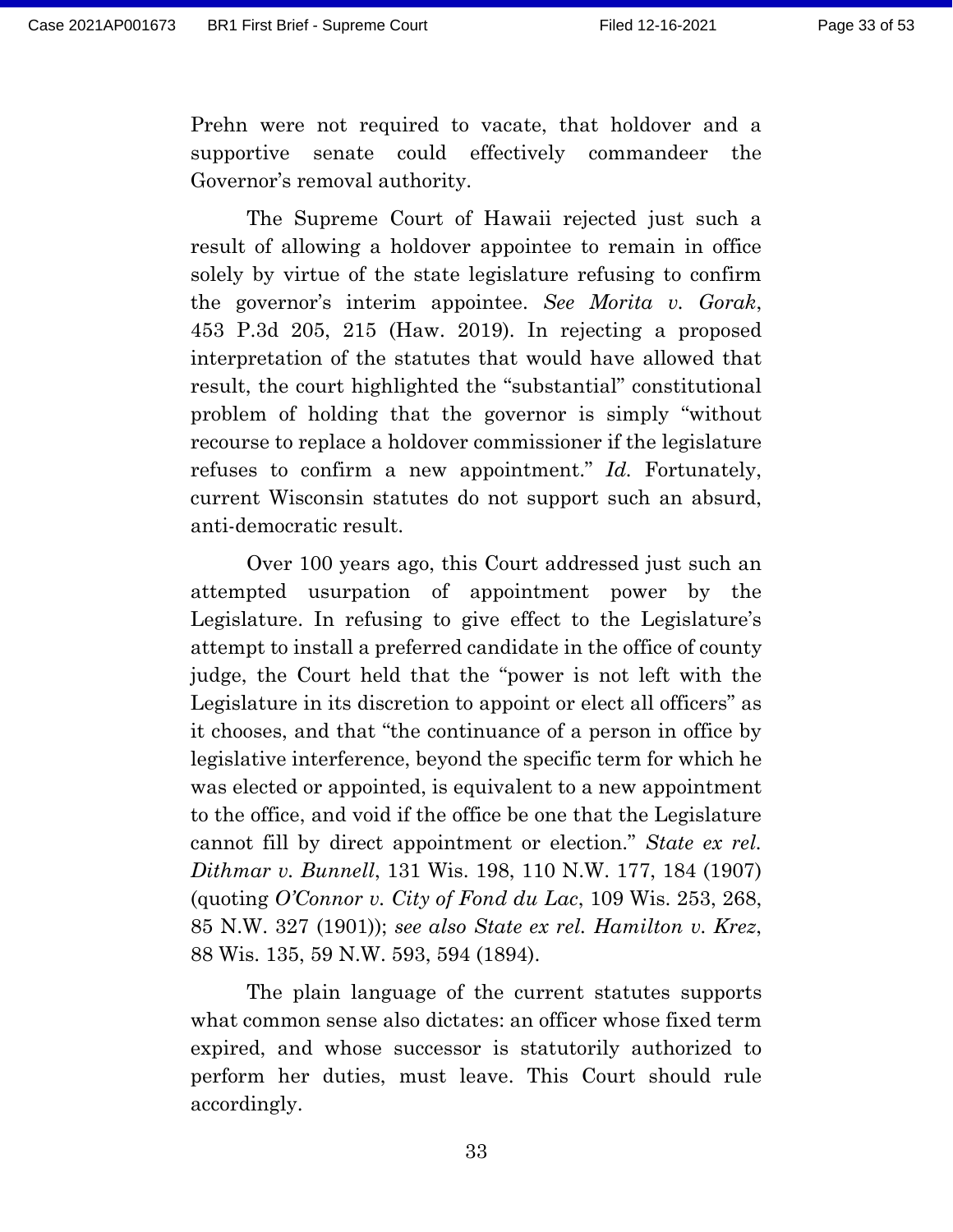**C. If** *Thompson* **is read as authorizing Prehn's continued presence in office, this Court should overrule it.**

For the reasons just discussed, this case can and should be decided on the text of current statutes, not *Thompson*'s interpretation of long-superseded ones. But if *Thompson* is read as authorizing Prehn's continued authority to remain in office, this Court should overrule it.

Wisconsin courts consider multiple factors when determining whether to overrule a previous decision, and require at least one of the following to be true:

(1) Changes or developments in the law have undermined the rationale behind a decision; (2) there is a need to make a decision correspond to newly ascertained facts; (3) there is a showing that the precedent has become detrimental to coherence and consistency in the law; (4) the prior decision is "unsound in principle;" or (5) the prior decision is "unworkable in practice."

*State v. Roberson*, 2019 WI 102, ¶ 50, 389 Wis. 2d 190, 935 N.W.2d 813 (quoting *Bartholomew v. Wis. Patients Comp. Fund & Compcare Health Servs. Ins. Corp.*, 2006 WI 91, ¶ 33, 293 Wis. 2d 38, 717 N.W.2d 216).

At least three of these factors support overruling *Thompson* if it were read as supporting Prehn's continued presence in office: (1) changes in the statutes undercut the rationale supporting the decision; (2) the decision is unsound in principle, particularly in light of pre-existing common law principles; and (3) the decision is unworkable in practice.

First, as just discussed, changes in the statutes since *Thompson* show that its rationale is no longer applicable, particularly for gubernatorial provisional appointments.

Second, *Thompson* is unsound in principle if it is read to mean that an officer like Prehn—with a fixed term and no holdover clause—can remain in office indefinitely despite the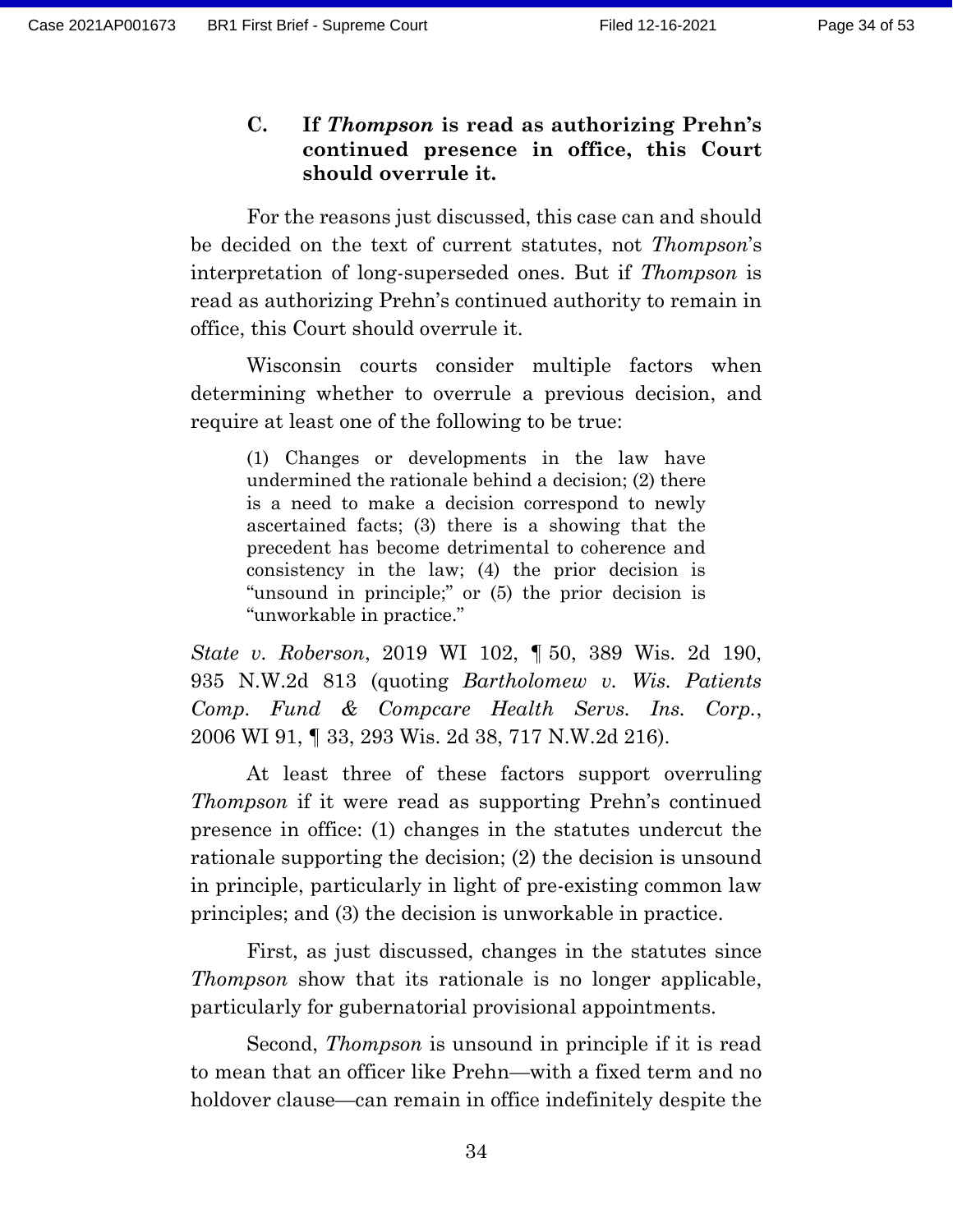existence of a qualified successor. As noted, this proposition was already questionable at the time *Thompson* was decided, based on the prevailing common-law rule. *See, e.g.*, *Pluntz*, 184 N.W. at 685 (recognizing that vacancy exists even where there is a lawful holdover, and that holdover's claim to office terminates upon appointment of qualified successor). The Court in *Thompson* made no effort to distinguish the common-sense rule as stated in *Pluntz*, which remains good law. Insofar as *Thompson* is read as conflicting with that longstanding common-sense rule (as well as current statutes), *Thompson* should give way.

Third, *Thompson* also is unworkable in practice if it is read to support the result Prehn urges. It is unworkable not only because it would conflict with current statutes, but also because it would support a result contrary to the separation of powers. As discussed *infra*, the separation of powers requires that the Governor have control over the removal of executive branch officers like Prehn, whose term is expired. This authority cannot be infringed by individual officers refusing to leave office or by the Legislature blocking the Executive's decision to replace an officer. *Thompson* did not address these serious concerns, perhaps because the recess-appointment statutes then in place limited the time for which the Executive's removal authority could be impinged. But now, under Prehn's view, *Thompson* would grant former officers like him and the senate *indefinite power* to defeat the Executive's prerogative. That unworkable result cannot stand.

In sum, while the State believes that this Court need not overrule *Thompson* to conclude that Prehn is unlawfully holding over, there exist multiple reasons to do so if the Court were to conclude that *Thompson* is a barrier to the correct answer here.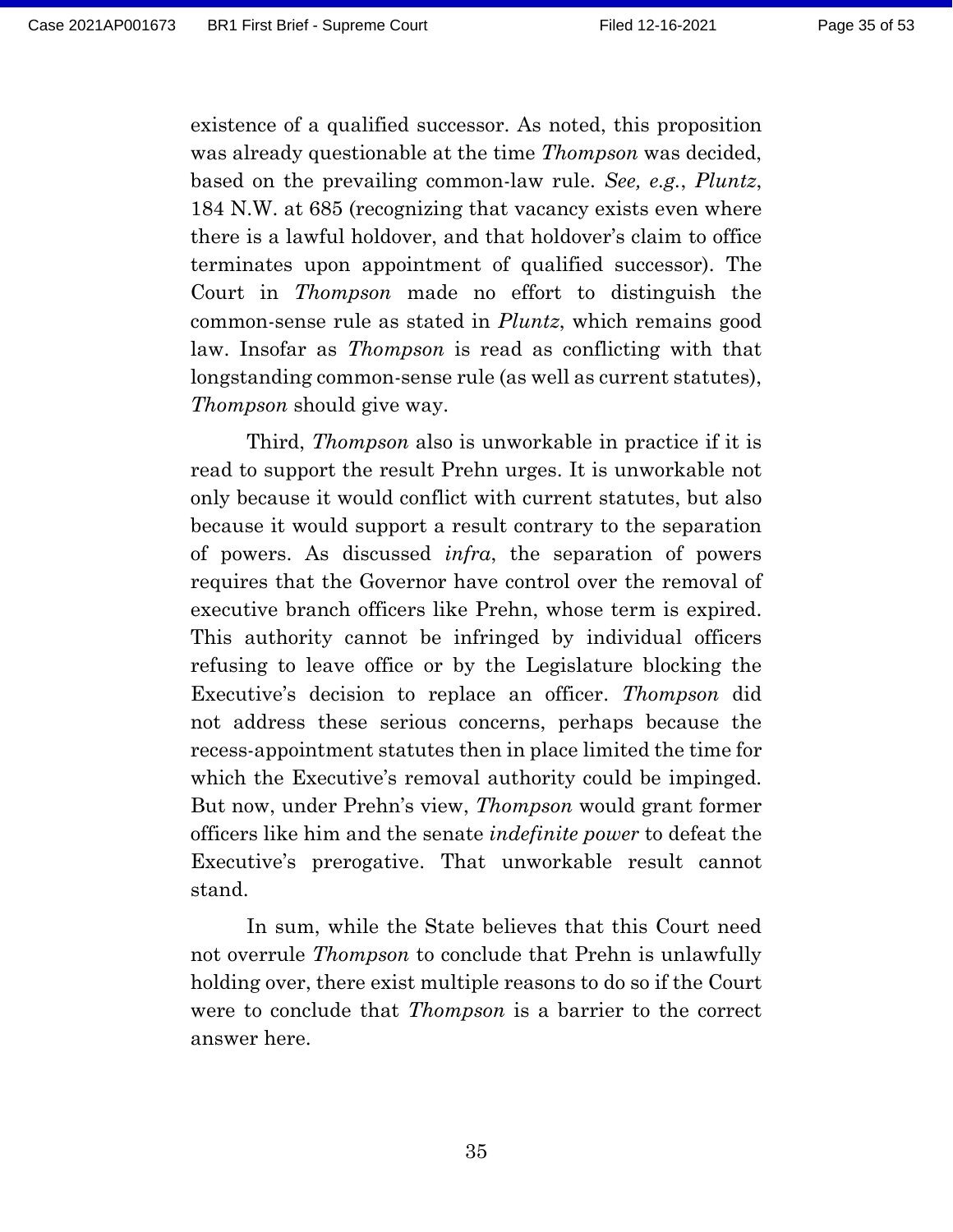#### **II. The statutes permit the Governor to remove Prehn at pleasure.**

The foregoing resolves this case. However, there is a second, independent reason why ouster is appropriate: the statutes allow the Governor to remove Prehn at pleasure. If it were otherwise, Prehn could use his refusal to leave office as a superpower to keep a position, with tenure protection, after his tenure expired. That makes no sense and cannot be the correct meaning of the statutes.

#### **A. Statutes and principles governing removal of executive officers.**

The executive's power generally includes "the authority to remove those who assist him in carrying out his duties." *Free Enter. Fund v. Pub. Co. Accounting Oversight Bd.*, 561 U.S. 477, 513–14 (2010). Removal power is critical to ensuring political accountability. *Id.* at 514; *see also, e.g.*, *Collins v. Yellen*, 141 S. Ct. 1761, 1784 (2021).

These principles are reflected in Wisconsin statutes. In some instances, the statutes grant officers fixed-term tenure protection, in which case they can be removed only "for cause." But that protection has limits—it necessarily ends when the fixed term does. Otherwise, the default of removal at pleasure applies.

Wisconsin Stat. § 17.07 sets forth two standards for removing appointed state officers: (1) for cause and (2) at pleasure. "State officers serving in an office that is filled by appointment of the governor for a fixed term by and with the advice and consent of the senate, or serving in an office that is filled by appointment of any other officer or body for a fixed term subject to the concurrence of the governor," may only be removed by the Governor "for cause." Wis. Stat. § 17.07(3).

With just a few (inapplicable) exceptions, all other appointed officers may be removed at pleasure. This includes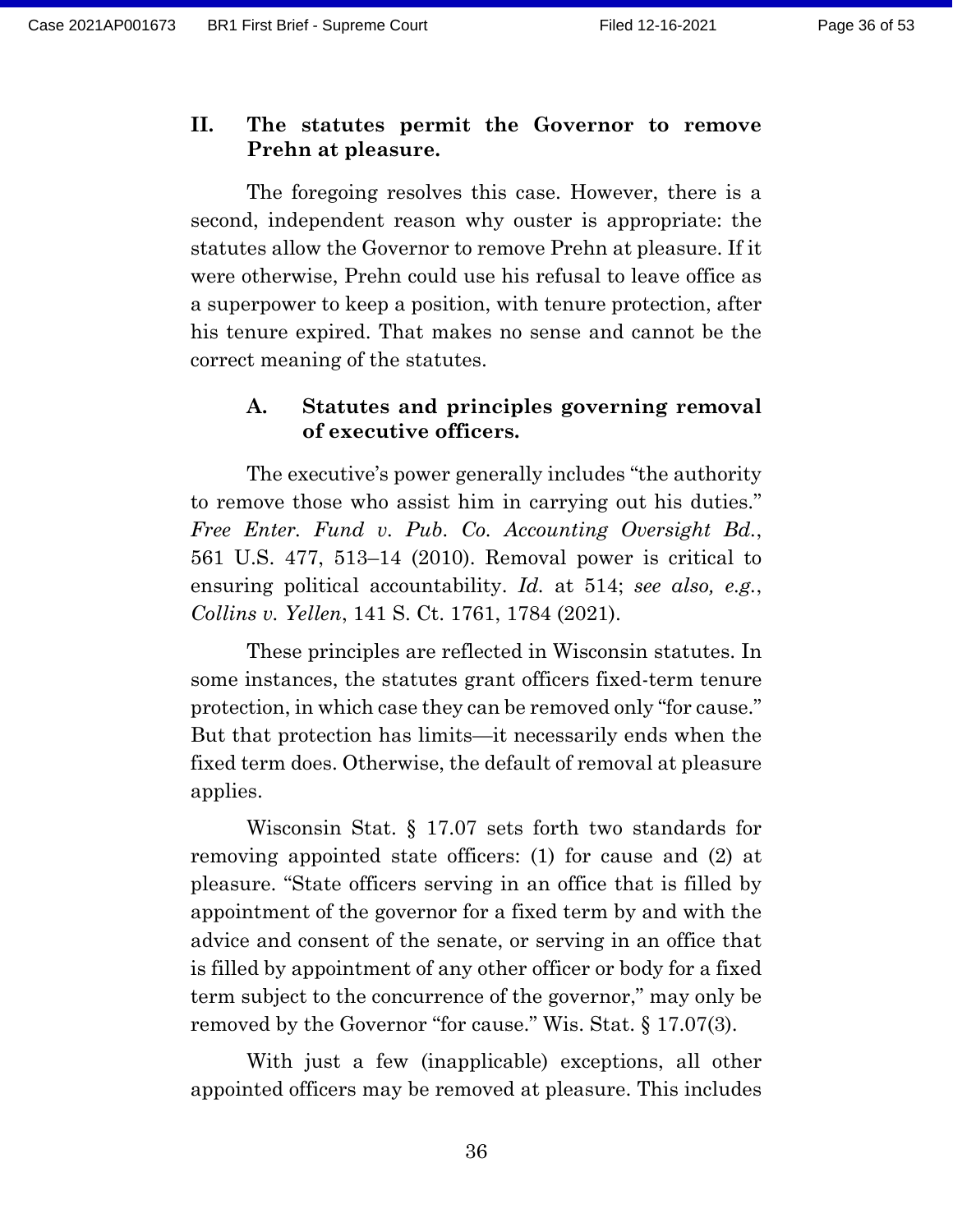officers appointed "to serve at the pleasure of the governor," appointed "for an indefinite term subject to the concurrence of the governor," and "serving in an office that is filled by appointment of the governor alone for a fixed or indefinite term or to supply a vacancy in any office." Wis. Stat. § 17.07(4)–(5). The law also includes a catch-all provision for "[o]ther state officers serving in an office that is filled by appointment of any officer or body without the concurrence of the governor," who may be removed "by the officer or body having the authority to make appointments to that office, at pleasure." Wis. Stat. § 17.07(6).

### **B. The removal statutes make Prehn immediately removable at the Governor's pleasure.**

Under the plain language of the removal provisions, Prehn's tenure has expired and he is removable at the Governor's pleasure.

For an officer to have "for cause" tenure protection, he must be serving in a fixed term at the present time. The statute uses the present tense throughout: the officer must be "serving" in an office "that *is* filled . . . for a fixed term." Wis. Stat. § 17.07(3). As a result, the law requires that to have "for cause" protection, an office must currently be filled for a fixed term. Once that term is over, the protection goes with it. That present-tense construction is consistent with both basic rules of grammar and precedent interpreting similar phrases. *See, e.g.*, *Town of Somerset v. DNR*, 2011 WI App 55, ¶¶ 9–10, 332 Wis. 2d 777, 798 N.W.2d 282 (interpreting phrase "is located," concluding that "[b]y using a present tense verb form, the statute clearly specifies that the Department is to remit the payment to the municipality where the property is located at the present time"); *Mont v. United States*, 139 S. Ct. 1826, 1838 (2019) (reading phrase "is imprisoned" as present-tense, requiring a "real-time assessment"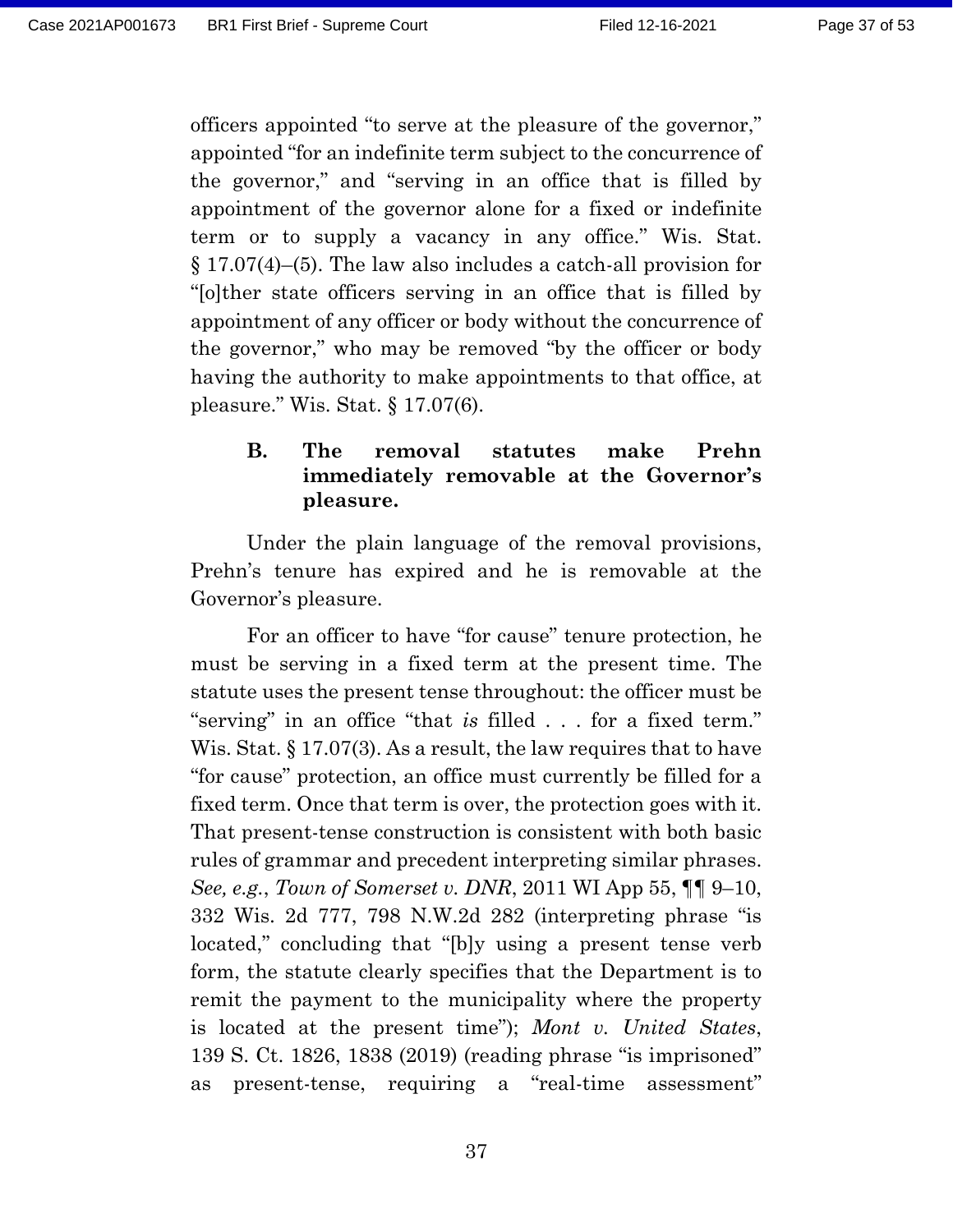consistent with colloquial use); *see also, e.g.*, *Dole Food Co. v. Patrickson*, 538 U.S. 468, 478 (2003); *Stafford v. Briggs*, 444 U.S. 527, 535–36 (1980).

The plain language construction is confirmed by surrounding provisions. The statute contemplates that a single office may be "filled" in different ways depending on changing circumstances. For example, where an office "is filled" by gubernatorial appointment with the advice and consent of the senate "for a fixed term," the incumbent has "for cause" protection. Wis. Stat. § 17.07(3). But where an individual who later occupies that same office is "appointed by the governor during the recess of the legislature" or to "supply a vacancy," he may be removed at the Governor's pleasure. Wis*.* Stat. § 17.07(5).<sup>7</sup>

The same logic applies to Prehn's fixed term: once it was over, the office was no longer filled for a fixed term, and he cannot avail himself of "for cause" protection. Although his appointive term "was fixed and definite," his holdover period "was indefinite and uncertain." *Pluntz*, 184 N.W. at 686;<sup>8</sup> *see also State ex rel. Withers v. Stonestreet*, 99 Mo. 361, 899 (Mo. 1889) (holding that after expiration of fixed term, holdover officer could be removed at pleasure of the executive).

<sup>7</sup> The circuit court overlooked the present tense construction of the law, effectively reading "is filled" to also include "was filled." (*See* R. 72:15–16.) That reading is not permitted by statutory language or everyday grammar. *See Debeck v. DNR*, 172 Wis. 2d 382, 388, 493 N.W.2d 234 (Ct. App. 1992) ("[T]he legislature has not provided that the use of the present tense in the statutes includes the past."). That is, although the office *was filled* by a fixed-term appointee during Prehn's term, it no longer is.

<sup>8</sup> On rehearing, this Court again affirmed the distinction between a fixed term and a holdover period. *See Pluntz II*, 186 N.W. 729.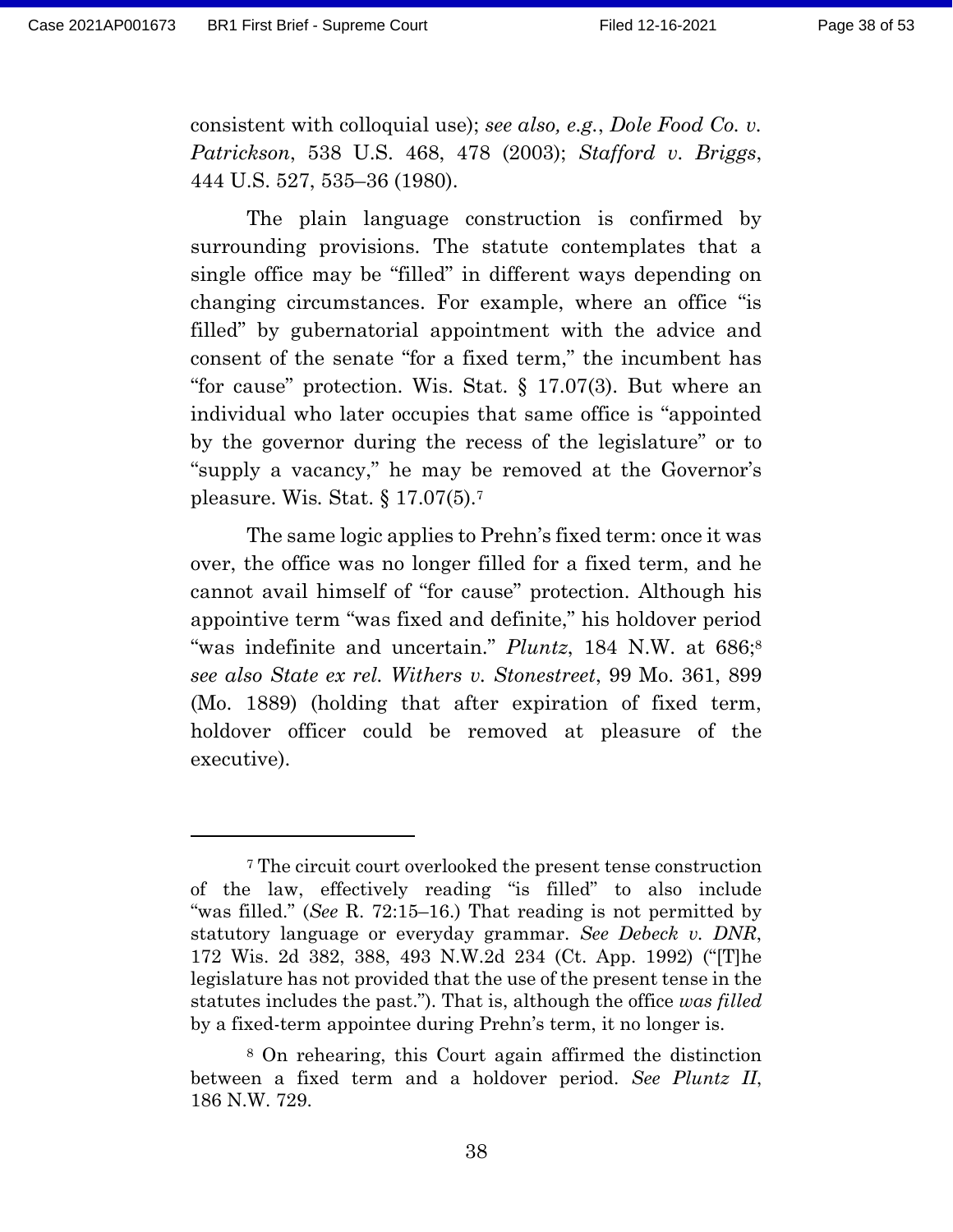The Governor may therefore remove Prehn immediately. His term is over and so he is removable at pleasure. The job he was appointed to do ended; it makes no sense to require more "cause" than that, nor do the statutes require anything more.

## **C. Statutory history and context further demonstrate that "for cause" protection terminates at the end of a fixed term.**

The text of the removal statutes reflects the development of the removal power over time. "[F]or cause" protection is an exception to the longstanding general rule that executive officers are removable at the will of the appointing authority. *See*, *e.g., In re Hennen*, 38 U.S. 230, 259 (1839) (holding that even when senate has advice-and-consent role in appointment, the incidental power of removal is "vested in the President alone"); *Free Enter. Fund*, 561 U.S. at 509 (finding that once removal restrictions were struck as invalid, appointee was removable at will of appointing power).

In turn, where there are exceptions of "for cause" protection, they are not unlimited: "[i]t is fixity of tenure that destroys the power of removal at pleasure otherwise incident to the appointing power." *State ex rel. Nagle v. Sullivan*, 40 P.2d 995, 998 (Mont. 1935) (quoting *State ex rel. Mosconi v. Maroney*, 90 S.W. 141, 147 (Mo. 1905)). That justification has no power once an officer's specified term has ended.

Statutory history confirms these mechanisms in Wisconsin law. When the phrase "fixed term" was added to the "for cause" removal provision, the explanatory notes observed that the change "provides, in accordance with the presently accepted understanding of the situation, that appointees who serve for a fixed term and whose appointments required senate confirmation may not be removed by the governor *in mid-term* unless a showing of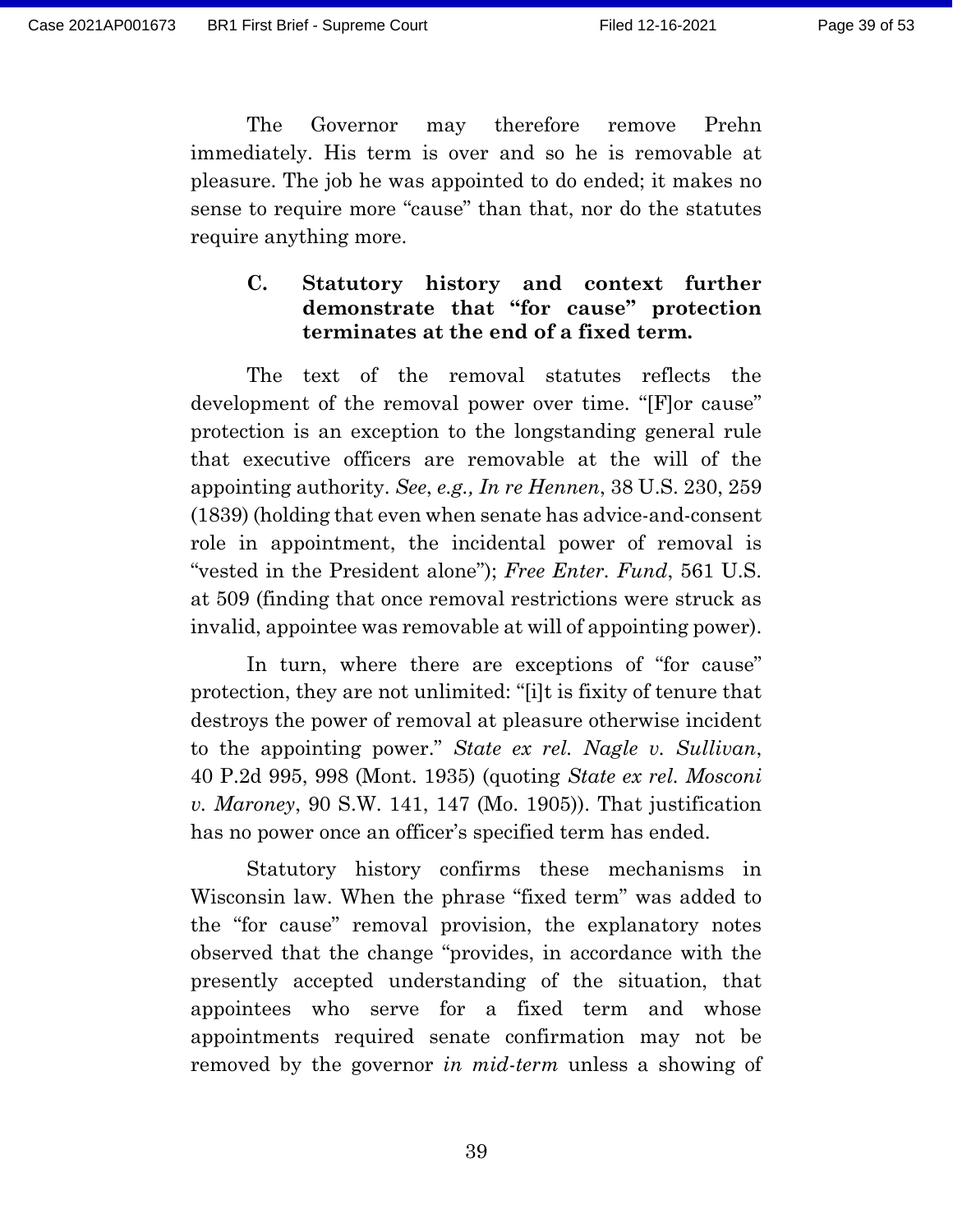cause is made." Department of Administration, Explanatory Notes for Statutory Changes Appearing in the 1980 Annual Review Bill, Appendix to 1980 Assembly Bill 1180 (available in drafting file for 1979 Wis. Laws ch. 221, Wis. Law Library, Madison, Wis.); *see also* Analysis by Wis. Legis. Reference Bureau, LRB-9352 (available in drafting file for 1979 Wis. Laws ch. 221, Wis. Law Library, Madison, Wis.) (same).

Developments in the removal law highlight why this is correct. Under the removal law in effect when *Thompson* was decided, every officer who was "appointed by the Governor by and with the advice and consent of the senate" had "for cause" protection. Wis Stat. § 17.07(3) (1963–64). As noted, the law was later amended in 1979 to create the critical division between individuals serving a "fixed term" and those that are not. 1979 Wis. Laws ch. 221, §§ 85–88 (adding "for a fixed term" to Wis. Stat.  $\S$  17.20(3) and creating subsection (4)). Under the current version of the law, Prehn's "for cause" protection stopped when the office was no longer filled "for a fixed term." Wis. Stat. § 17.07(3). That statutory change must be given effect. *State ex rel. DNR v. Wis. Court of Appeals, Dist. IV*, 2018 WI 25, ¶ 38 n.16, 380 Wis. 2d 354, 909 N.W.2d 114 ("[W]hen the legislature changes the structure of a statute, we must construe it anew.").

Further support is evident in the context of the appointment and removal provisions. The senate has the power of advice and consent for certain appointees, but the appointment and removal powers remain an executive function. *See* Wis. Stat. § 15.07(1). By establishing "for cause" protection for "fixed term" officials, the law temporarily insulates certain officers who are serving for a limited, fixed duration. *See* Wis. Stat. § 17.07(3). Extending that protection to holdover officials—especially someone like Prehn, who was appointed to a position that lacks a specific holdover provision, Wis. Stat.  $\S$  15.34(2)(a)—would curb both the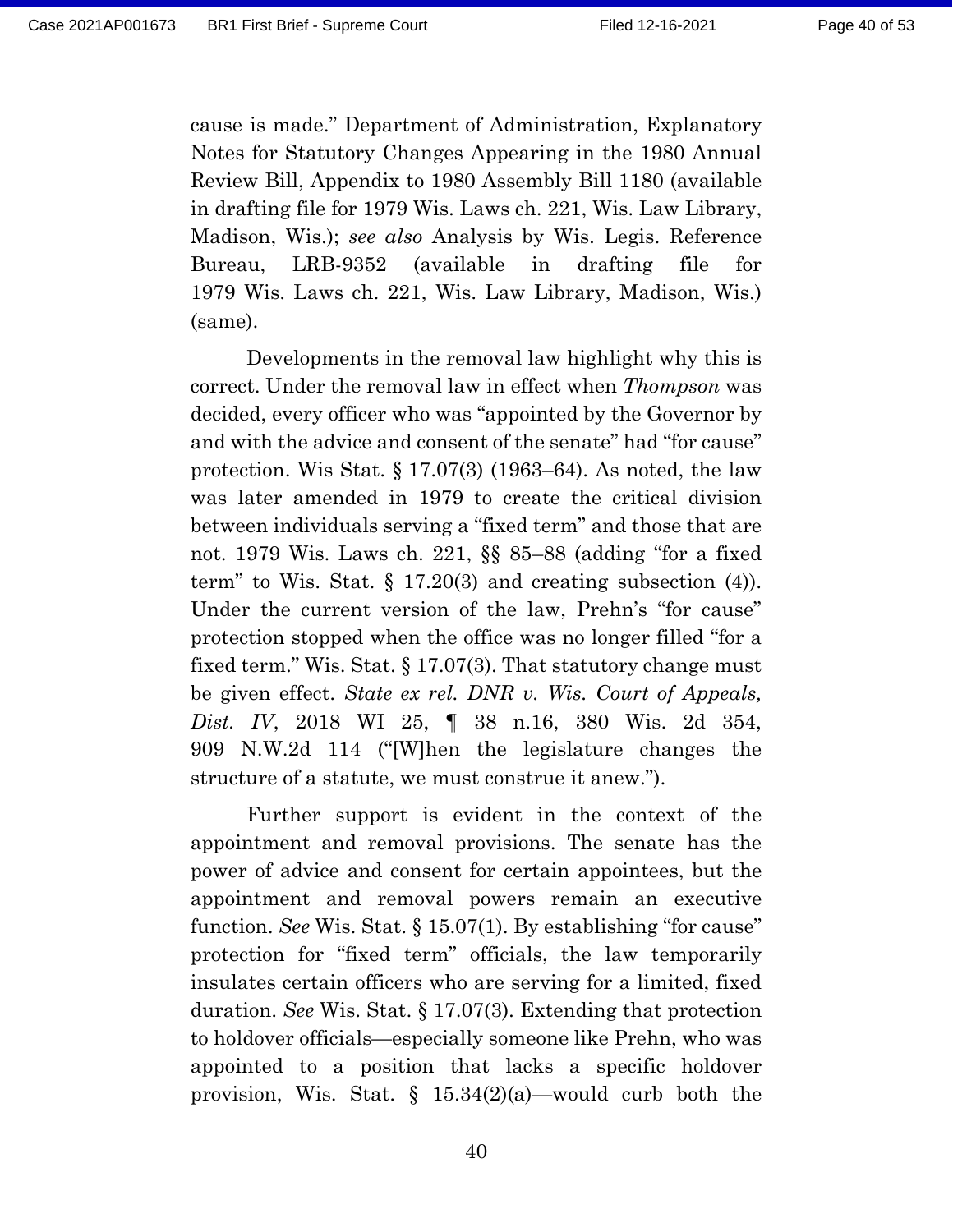Governor's removal power and the appointment power, allowing the senate to choose candidates through inaction.

That is not authorized by the statutes or our system of government. *See, e.g.*, *Seemann v. Kinch*, 606 A.2d 1308, 1312 (R.I. 1992) ("The Senate cannot postpone its confirmation decision indefinitely by such delay in action in confirming or prevent the Governor from making an interim appointment because the Senate would then possess more power and control over the selection process."). Rather, the statutes sensibly create a fixed term position of limited duration, and limit the "for cause" tenure protection to it. *See Metivier v. Town of Grafton*, 148 F. Supp. 2d 98, 104 (D. Mass. 2001) (finding extension of "for cause" tenure protection to holdover official would render meaningless "designation of her threeyear term").

At best, Prehn's position could be analogized to an officer serving an indefinite term without the concurrence of the Governor—who would be removable "at any time" or "at pleasure." Wis. Stat. § 17.07(4), (6). And the Governor has decided not to keep him, having already appointed someone else who currently has the right to the office. For this additional reason, Prehn must vacate it.

### **III. Interpreting the statutes as Prehn urged below would violate the separation of powers.**

There are two independent statutory reasons that Prehn should be removed from office: (1) by statute, his term is over, his office is vacant, and the Governor's provisional appointee has a right to it; and (2) with his fixed term having expired, Prehn no longer enjoys "for cause" tenure protection and is removable at the Governor's pleasure. The statutes, by their terms, require both of those results, and the Court may stop there.

However, if there were any doubt about adopting that interpretation, it would be resolved by a final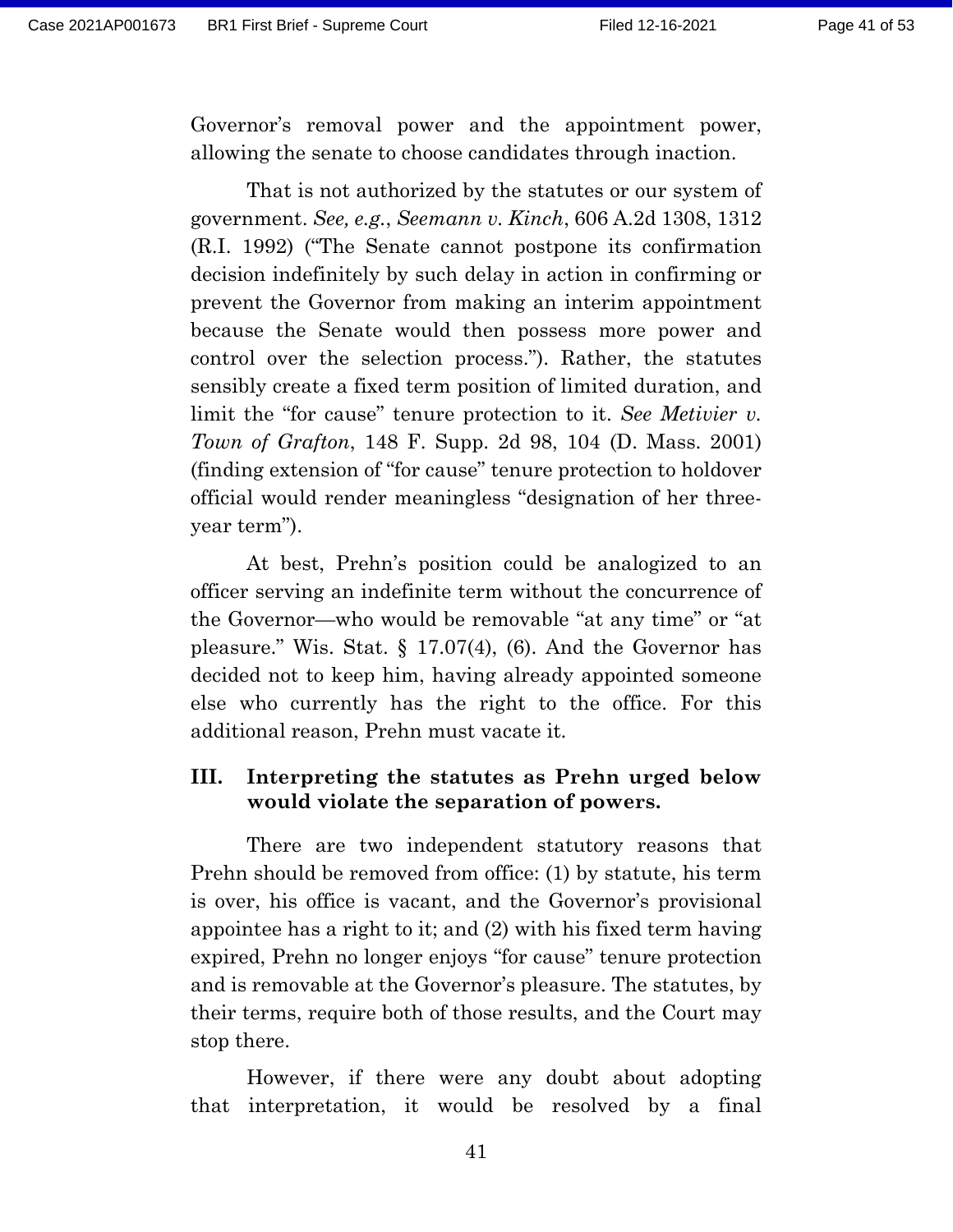consideration: the separation of powers requires it. When interpreting statutes, courts "should avoid interpreting a statute in such a way that would render it unconstitutional when a reasonable interpretation exists that would render the legislation constitutional." *Am. Family Mut. Ins. Co. v. DOR*, 222 Wis. 2d 650, 667, 586 N.W.2d 872 (1998). This canon would apply here because Prehn's view of the law is unconstitutional.

Like in the federal system, the separation of powers is a bedrock of Wisconsin's system of democratic, divided government. Here, it requires that the chief executive be able to act as the head of the executive branch. Central to that power is the authority to remove executive officers where the officer's term expired. Prehn's contrary approach is untenable under that framework.

#### **A. The structure of the Board in the executive branch.**

The Board's executive officers oversee and control, together with the DNR Secretary, various acts and decisions of DNR.

DNR and the Board are creatures of Wis. Stat. ch. 15, titled "Structure of the executive branch." DNR is a "principal administrative agency within the executive branch of Wisconsin state government." Wis. Stat. § 15.01(5). In other words, DNR, along with certain other departments, is a core executive agency. *See* Wis. Stat. §§ 15.02(2), .34(1).

A "department" may be "headed by," for example, "a secretary" or "a board." Wis. Stat. § 15.02(2). When a board heads a department, it functions as the "policy-making unit." Wis. Stat. § 15.01(1r). Generally, a "board shall be regulatory, advisory and policy-making, and not administrative"; it also approves the promulgation of rules. Wis. Stat.  $\S$  15.05(1)(b). Among other things, department heads may "plan, direct, coordinate and execute the functions vested in the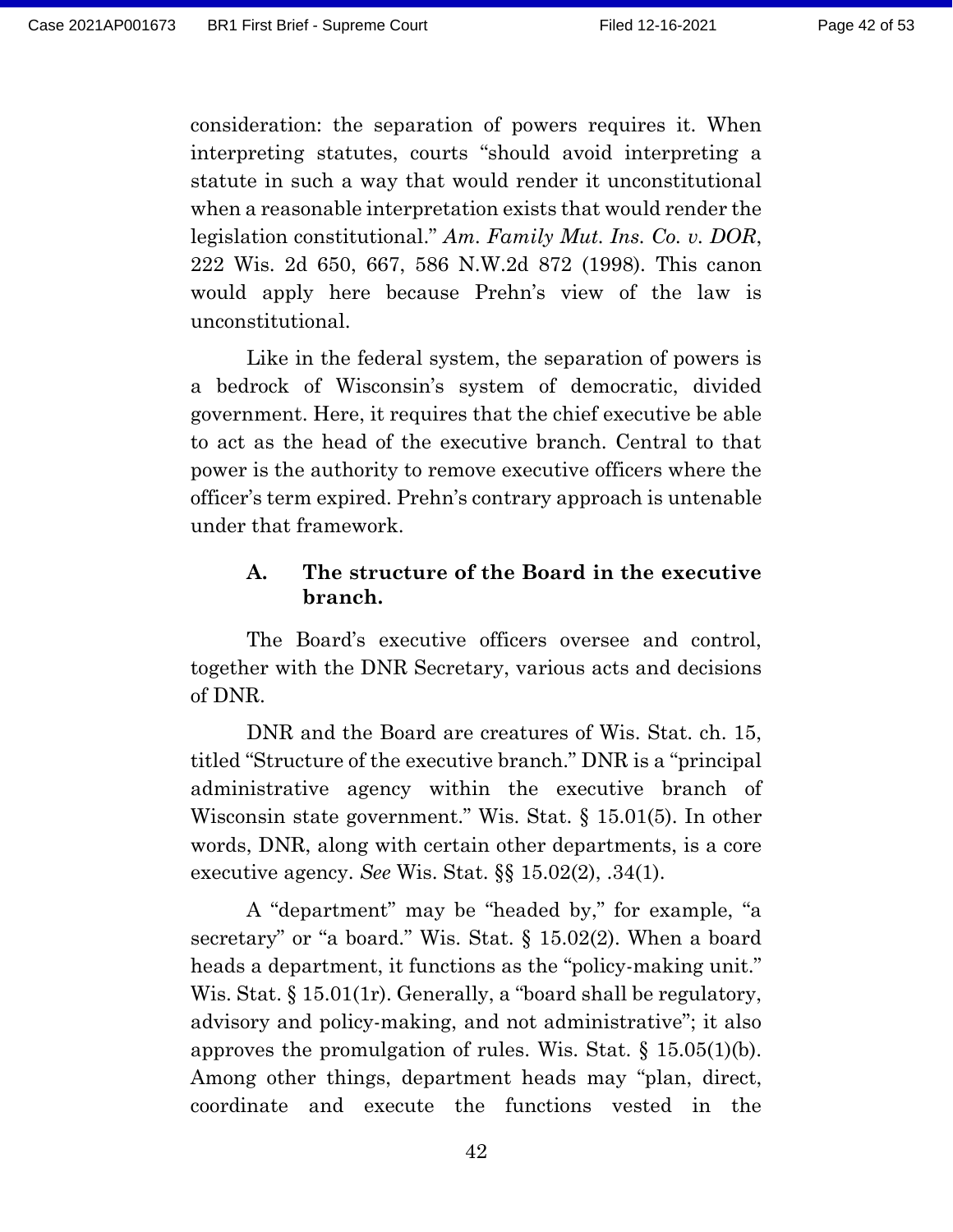department," compile a budget, and engage in various other functions and duties. Wis. Stat.  $\S 15.04(1)–(1)(a)$ .

DNR's "head" is divided in two. It has a secretary that exercises certain duties, as well as a board that also exercises certain of those duties. Wis. Stat. §§ 15.05(1)(c), 15.07(1). Both the secretary and the board members are appointed by the Governor. *Id*. Here, the Board's role is "the direction and supervision" of DNR. Wis. Stat. § 15.34(1). DNR oversees a significant swath of the code touching on fish, wildlife, forests, parks, and water resources. *See, e.g.*, Wis. Stat. chs. 16, 26–31, 33, 281.

### **B. Separation of powers principles.**

### **1. It is exclusively the province of the executive branch to take care that the laws are faithfully executed.**

The separation of powers plays a fundamental role in Wisconsin's governmental structure. The Legislature's authority is "the power to make the law," whereas the executive's authority is "executing the law." *SEIU*, 393 Wis. 2d 38, ¶ 95. The distinction is "the difference between the power to prescribe and the power to put something into effect." *Id.*

That distinction is constitutional: Wisconsin's constitution "vests executive power in the governor," *id.* ¶ 60, and it is the executive's "exclusive province to 'take care that the laws be faithfully executed.'" *Id.* ¶ 87 (quoting Wis. Const. art. V, § 4). Thus, under our constitution, the chief executive "must determine for himself what the law requires (interpretation) so that he may carry it into effect (application)." *Id.* ¶ 96 (citation omitted).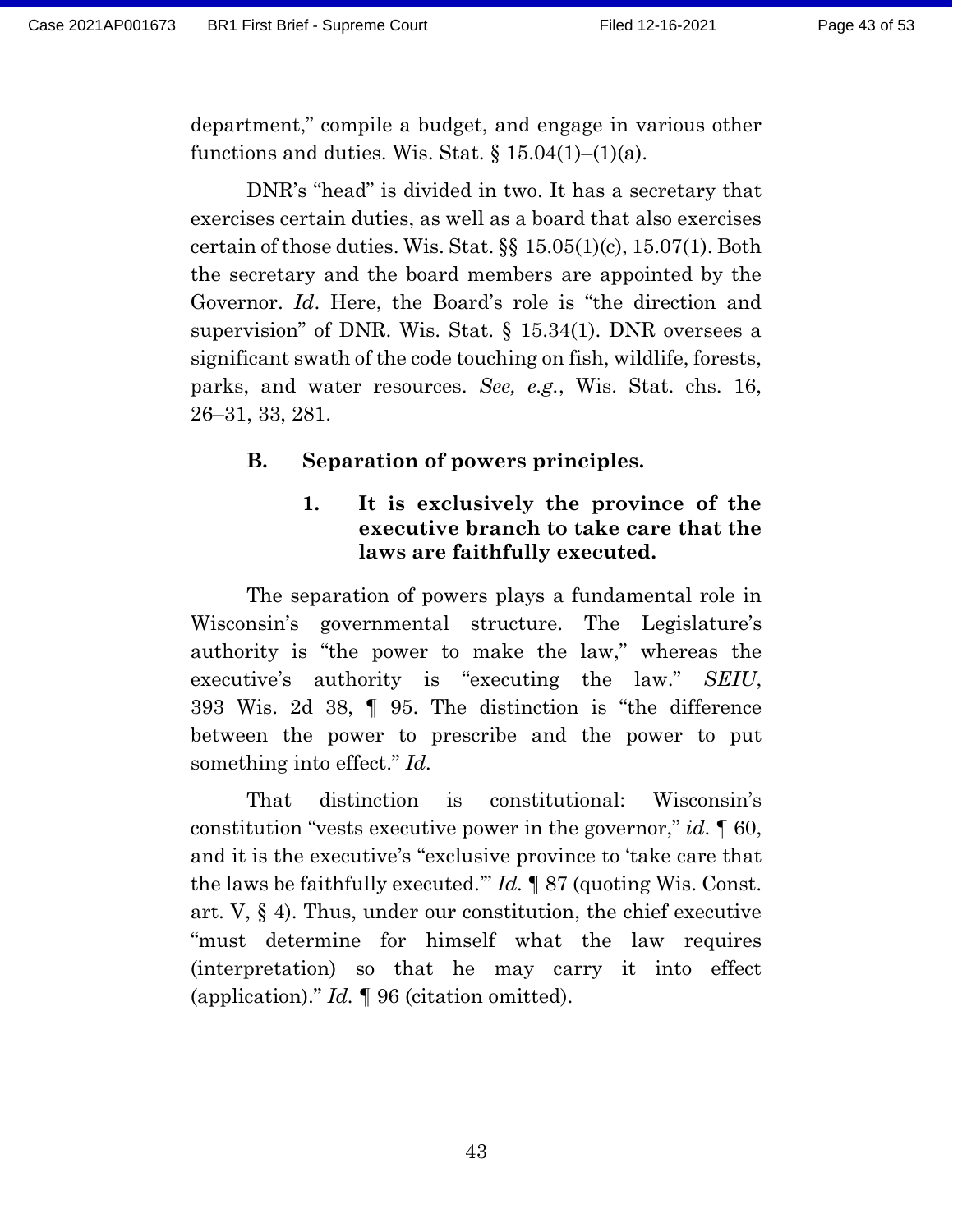**2. The acts of executive officers are a manifestation of the chief executive, and the Legislature may not intrude into their oversight.**

While the constitution "places primary responsibility on the governor to see that the laws are faithfully executed," it is administrative officers that carry out executive functions. *Id.* ¶ 60; *see also Seila Law LLC v. Consumer Fin. Prot. Bureau*, 140 S. Ct. 2183, 2191 (2020) (explaining parallel principles in the U.S. Constitution, that "the Framers expected that the President would rely on subordinate officers for assistance").<sup>9</sup>

Not only are administrative agencies "part of the executive branch," but they are "one manifestation of the executive." *SEIU*, 393 Wis. 2d 38, ¶ 97 (citation omitted). Thus, in general,<sup>10</sup> when an administrative agency acts, "it is exercising executive power." *Id.*

Applying these principles in *SEIU*, this Court addressed a statute that required executive agencies to identify laws that support those agencies' written guidance and to follow certain procedures when creating "guidance documents." *Id.* ¶ 90. That was unconstitutional: "the executive's mind with respect to the law he is to execute" concerns a "core power" on which the Legislature could not

<sup>9</sup> This Court has recognized on multiple occasions that principles related to the separation of powers under the U.S. Constitution "inform [Wisconsin courts'] understanding of the separation of powers under the Wisconsin Constitution." *Gabler v. Crime Victims Rights Bd.*, 2017 WI 67, ¶ 11, 376 Wis. 2d 147, 897 N.W.2d 384); *accord League of Women Voters of Wis. v. Evers*, 2019 WI 75, ¶ 31, 387 Wis. 2d 511, 929 N.W.2d 209.

<sup>10</sup> The exception is that the Legislature may pass laws dictating certain authority and procedures for agency rulemaking, as that is a delegated legislative act. *SEIU*, 393 Wis. 2d 38, ¶ 79. But there are limits even then: an "endless suspension of rules could not stand." *Id.* ¶ 81.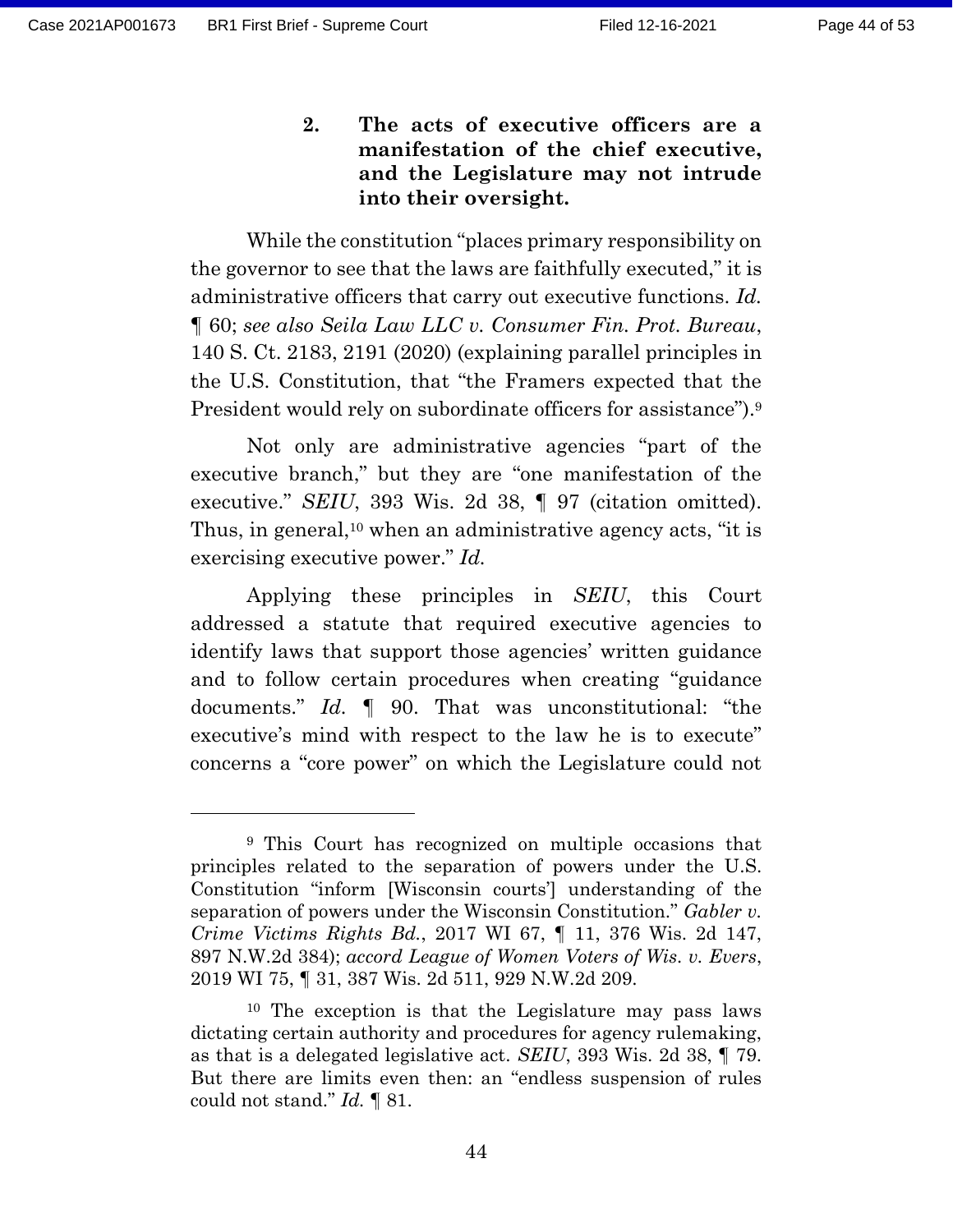intrude. *Id.* ¶¶ 102, 104–05. It is the executive's "inseparable" "constitutionally-vested power," *id.* ¶ 106, to "be clearly satisfied as to the meaning of . . . a law" and "to see that the subordinate officers of his department conform with fidelity to that meaning." *Id.* (quoting *Kendall v. U.S. ex rel. Stokes*, 37 U.S. 524, 600 (1838)). Restated, the Legislature cannot be "a gatekeeper between the analytical predicate to the execution of the laws and the actual execution itself." *Id.* ¶ 107. If it were otherwise, the Legislature would "control the execution of the law itself." *Id.*

### **3. The chief executive's power to remove an executive officer after his term has expired cannot be limited to for-cause removal.**

A necessary corollary to these principles is that a legislative body cannot limit a chief executive's authority to remove executive officers where, as here, the officer's term expired.

This Court has long recognized that appointments are generally "within the executive function." *State ex rel. Gubbins v. Anson*, 132 Wis. 461, 112 N.W. 475, 479 (1907). This is true of officers of the Board, who, like DNR's Secretary, are appointed by the Governor. Wis. Stat.  $\S$   $15.05(1)(c)$ , 15.07(1). Indeed, this Court has recognized the Governor's appointment power of cabinet secretaries as quintessentially executive. *SEIU*, 393 Wis. 2d 38, ¶ 97 n.8 (citing Wis. Stat.  $§ 15.05(1)(a)).$ 

Removal power for executive officers is even more fundamental. A restriction on removal "is a much greater limitation upon the executive branch, and a much more serious blending of the legislative with the executive, than a rejection of a proposed appointment." *Myers v. United States*, 272 U.S. 52, 121 (1926). In both Wisconsin and the federal system, the chief executive must ultimately be able to remove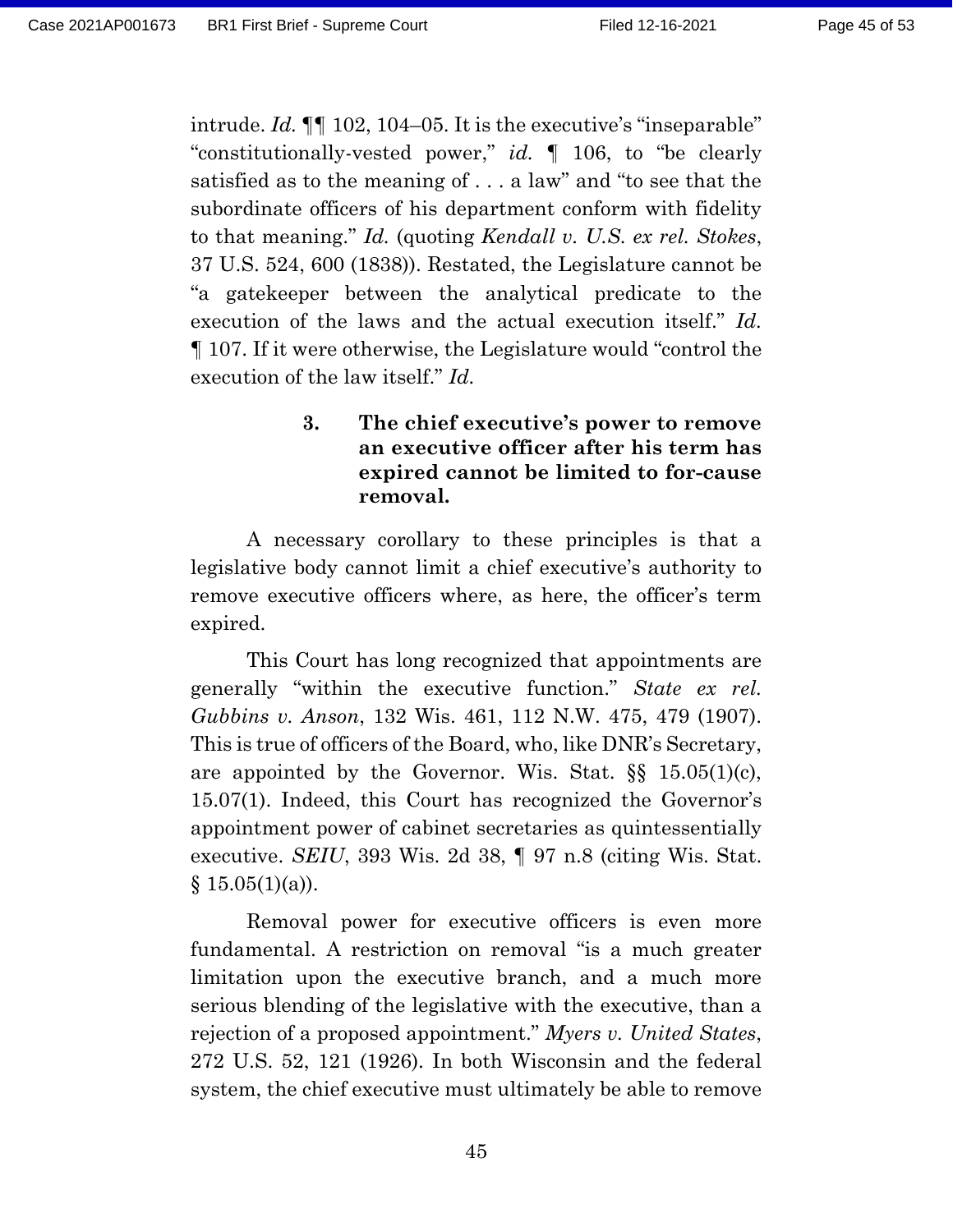officers "who have 'different views of policy'" or in whom he lacks confidence. *Collins v. Yellen*, 141 S. Ct. 1761, 1787 (2021) (citation omitted).

Courts continue to recognize that the removal power is "vital" and part-and-parcel to our democratic system of "electoral accountability." *Id.* at 1784. For example, in *Collins*, the U.S. Supreme Court invalidated for-cause protection during the *pendency* of an executive officer's 5-year term. *Id*. at 1770–71. The for-cause protection was invalid because the "removal power helps the President maintain a degree of control over the subordinates he needs to carry out his duties as the head of the Executive Branch, and it works to ensure that these subordinates serve the people effectively and in accordance with the policies that the people presumably elected the President to promote." *Id.* at 1784; *see also SEIU*, 393 Wis. 2d 38, ¶¶ 60, 87, 96–97, n.8.

Similarly, in *Seila Law*, the U.S. Supreme Court explained that the separation of powers is violated where a chief executive "may not have any opportunity to shape [the agency's] leadership and thereby influence its activities"—for example, where an "unlucky President might get elected on a consumer-protection platform and enter office only to find herself saddled with a holdover Director from a competing political party who is dead set against that agenda." *Seila*  Law LLC, 140 S. Ct. at 2204. Thus, a chief executive's removal power "is the rule, not the exception." *Id*. at 2187.<sup>11</sup>

<sup>11</sup> As discussed *infra*, the U.S. Supreme Court has recognized only two limited exceptions, neither of which apply here, and has "declined to extend those limits to 'a new situation." *Seila Law LLC*, 140 S. Ct. at 2198.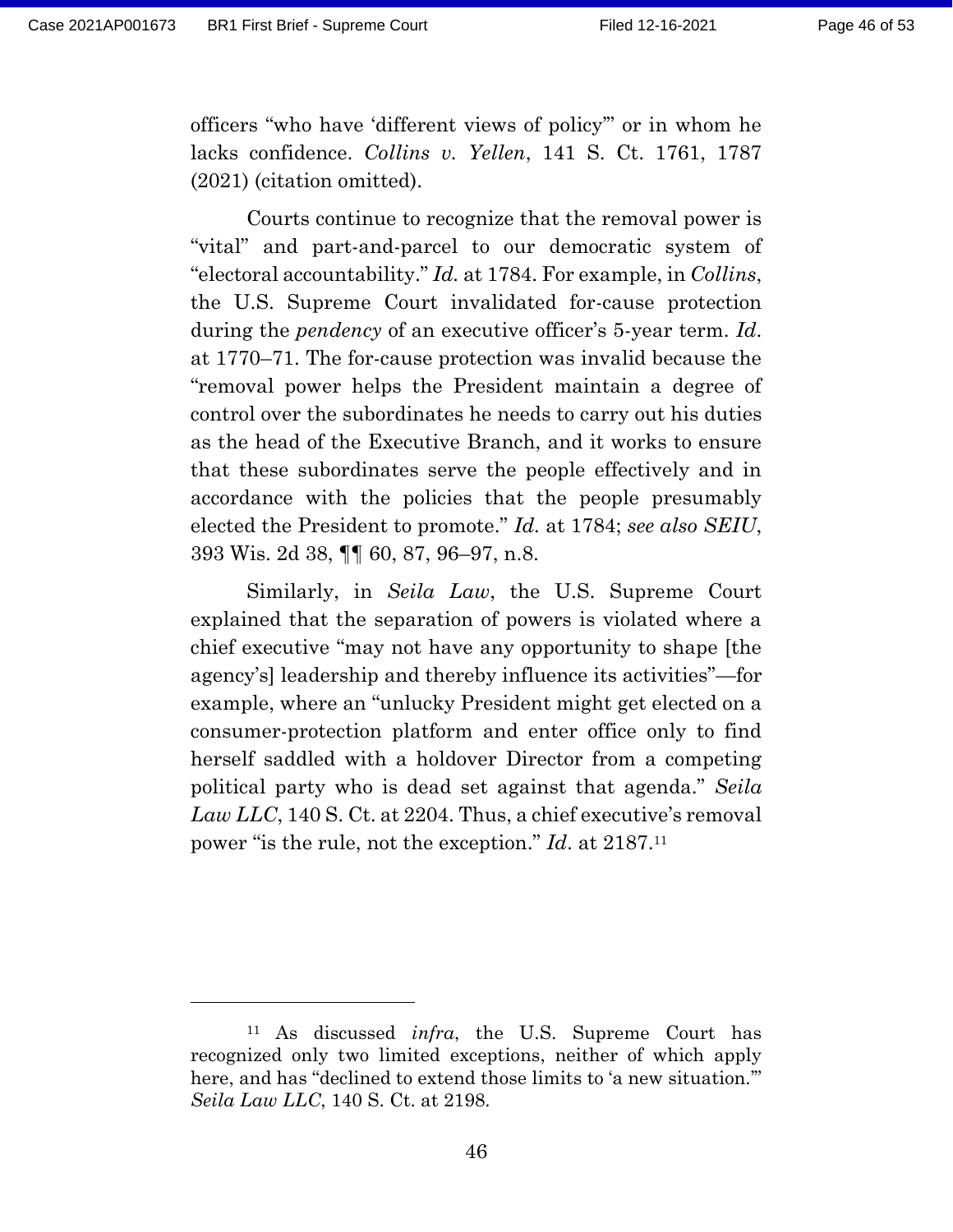### **4. The Legislature cannot control the executive's removal power.**

Another vital principle is that the legislative branch "cannot reserve for itself the power of removal of an officer charged with the execution of the laws except by impeachment." *Bowsher v. Synar*, 478 U.S. 714, 715 (1986). A different rule would vest with a legislature "control over the execution of the laws." *Id.* at 726. This Court also has long recognized as much: "the continuance of a person in office by legislative interference, beyond the specific term for which he was elected or appointed, is . . . void if the office be one that the Legislature cannot fill by direct appointment or election." *State ex rel. Dithmar*, 110 N.W. at 184 (citation omitted).

This implicates the Founders' fears that the legislative branch "will aggrandize itself at the expense of the other two branches." *Bowsher*, 478 U.S. at 727 (citation omitted). Thus, the clear rule is that the legislative branch's "participation in the removal of executive officers is unconstitutional" under separation-of-powers principles. *Id.* at 725.

**C. Interpreting the statutes to allow Prehn to continue serving after his term expired, contrary to the wishes of the chief executive, would violate the separation of powers.**

Prehn's view of the law would violate separation of powers in two independent ways: (1) it unlawfully prevents the Governor from removing an executive officer after his term has expired; and (2) it unlawfully puts the power of removal in the hands of the Legislature.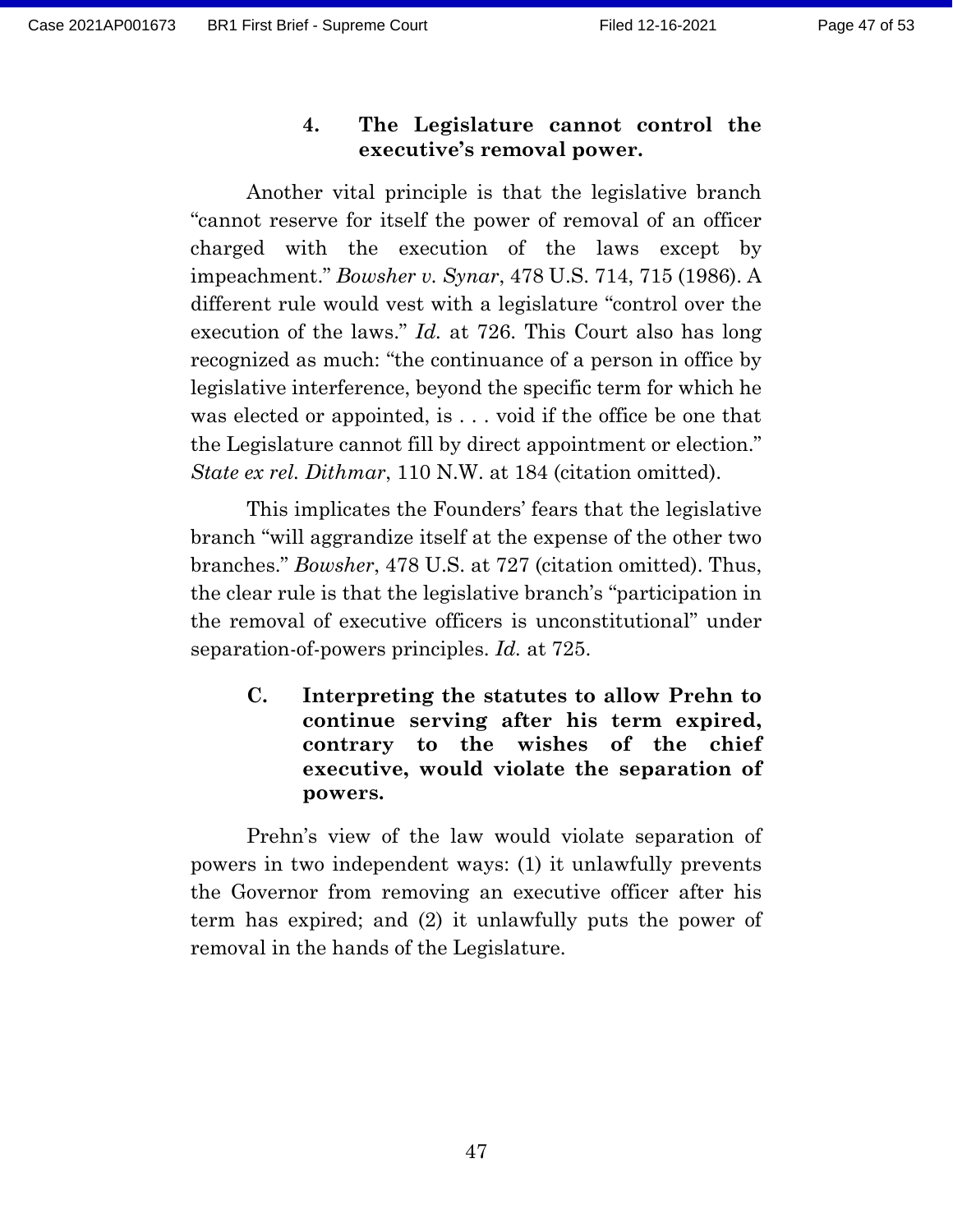**1. Prehn's view would unconstitutionally prohibit the chief executive from removing, at pleasure, executive officers whose terms have expired.**

The Governor has the exclusive power of removal of executive officers like Prehn, unless one of two narrow exceptions apply. *Seila Law LLC*, 140 S. Ct. at 2187, 2198. The two recognized exceptions are seen as "the outermost constitutional limits" of restrictions on the chief executive's removal power. *Id.* at 2199–200 (citation omitted). Neither applies here.

First, removal may be restricted during a set term when the officer is "inferior," meaning they lack "policymaking" authority and are otherwise limited in their duties and jurisdiction. *Id.*; *Morrison v. Olson*, 487 U.S. 654, 671–72 (1988) (stating that inferior officers have narrowly limited duties and jurisdiction and do not formulate policy). Board officers have none of the qualities of an inferior officer. Rather, by statute, Board members are co-heads of DNR, and exercise "policy-making," "regulatory," and "supervis[ory]" authority. Wis. Stat. §§ 15.01(lr), 15.05(1)(b), 15.07(1), 15.34(1).

Second, removal may be restricted for certain multi-member boards, as in *Humphrey's Executor*. But, among other differences, *Humphrey's* concerned removal restrictions *during* a fixed term. *Humphrey's Ex'r v. United States*, 295 U.S. 602 629 (1935) (discussing the power to set a term and limit removal "in the meantime"). Further, the *Humphrey's* Court understood its exception to apply only to an officer "who occupies no place in the executive department and who exercises no part of the executive power." *Id.* at 628.

The logic of this exception has no application when the officer is squarely in the executive department,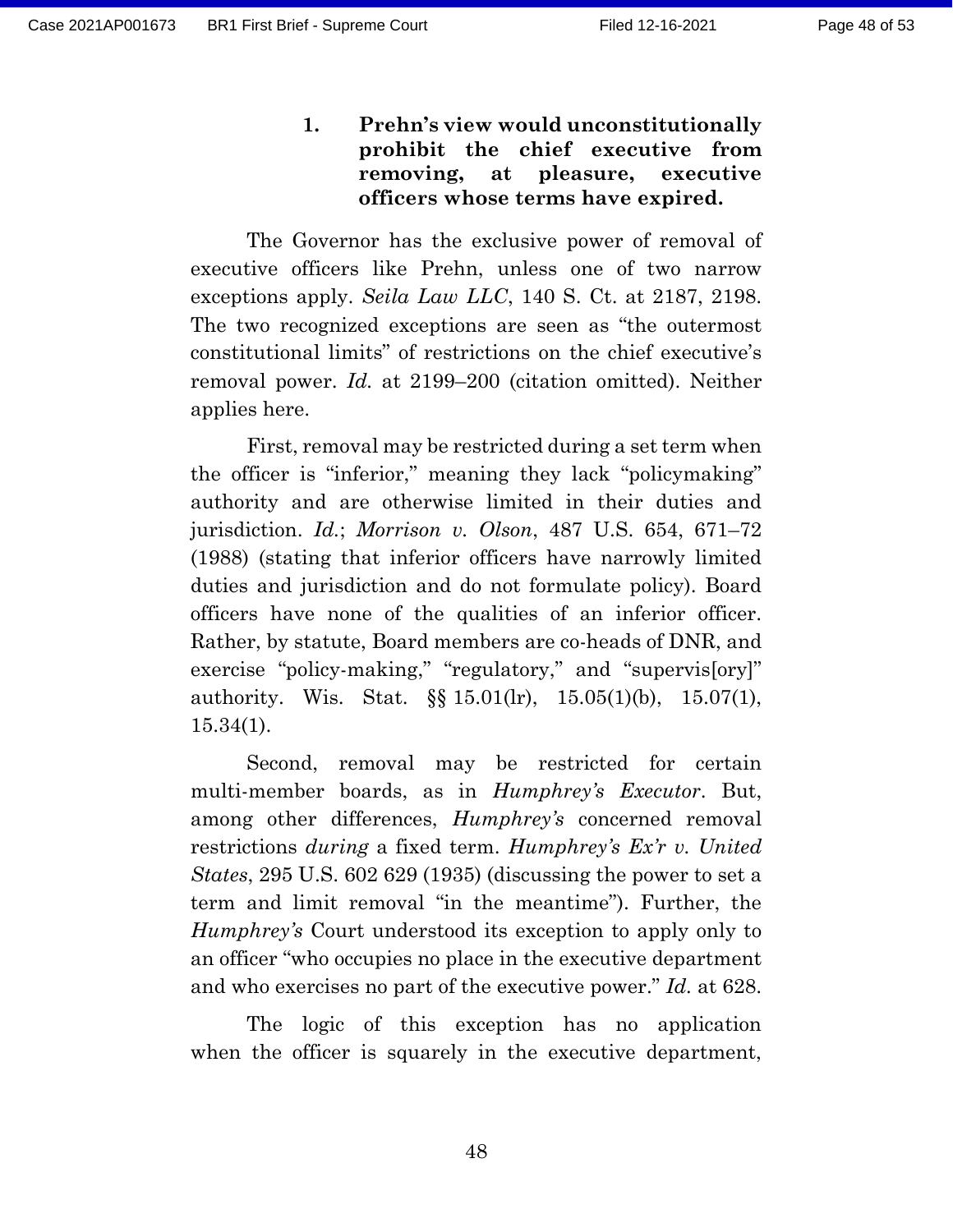*see* Wis. Stat. § 15.01(5), <sup>12</sup> much less when he insists on staying *after* his term expires. Restricting removal *during* a fixed term may sometimes be tenable because multi-member boards have recurring openings, and the executive can gradually assert his view by replacing the old members as their terms end. But when those members refuse to leave after their term ends, limiting their removal runs headlong into the separation-of-powers problem: a chief executive "may not have any opportunity to shape [the agency's] leadership and thereby influence its activities," especially if "saddled with a holdover Director from a competing political party." *Seila Law LLC*, 140 S. Ct. at 2204.

If Prehn were correct, the Governor could be indefinitely saddled with a critical mass of Board members that do not share his view on executing the law. That system ceases to reflect the democratic principles embodied in the separation of powers. *See SEIU*, 393 Wis. 2d 38, ¶¶ 87, 106; *see also Collins*, 141 S. Ct. at 1784. The Governor must have the authority to remove, at pleasure, an executive officer whose term has expired.

The *SEIU* decision demonstrates just how far afield Prehn's contrary view is. The guidance-document law addressed there unlawfully intruded into a core executive power, with the Court recognizing that if the Legislature would "regulate the necessary predicate to executing the law, then the legislature can control the execution of the law

<sup>12</sup> *Humphrey's* addressed an apolitical board thought to exercise "no part of the executive power," but rather only authority to make reports and recommendations to the legislature and judiciary. *Seila Law LLC*, 140 S. Ct. at 2198–99 (citation omitted). Here, however, the Board is co-head of a principal executive agency with "policy-making," "regulatory," and "supervis[ory]" authority. Wis. Stat. § 15.01(1r), 15.05(1)(b), 15.34(1). And, unlike in *Humphrey's*, the governor appoints all members of the Board without regard to party-based restrictions. Wis. Stat. § 15.07(1).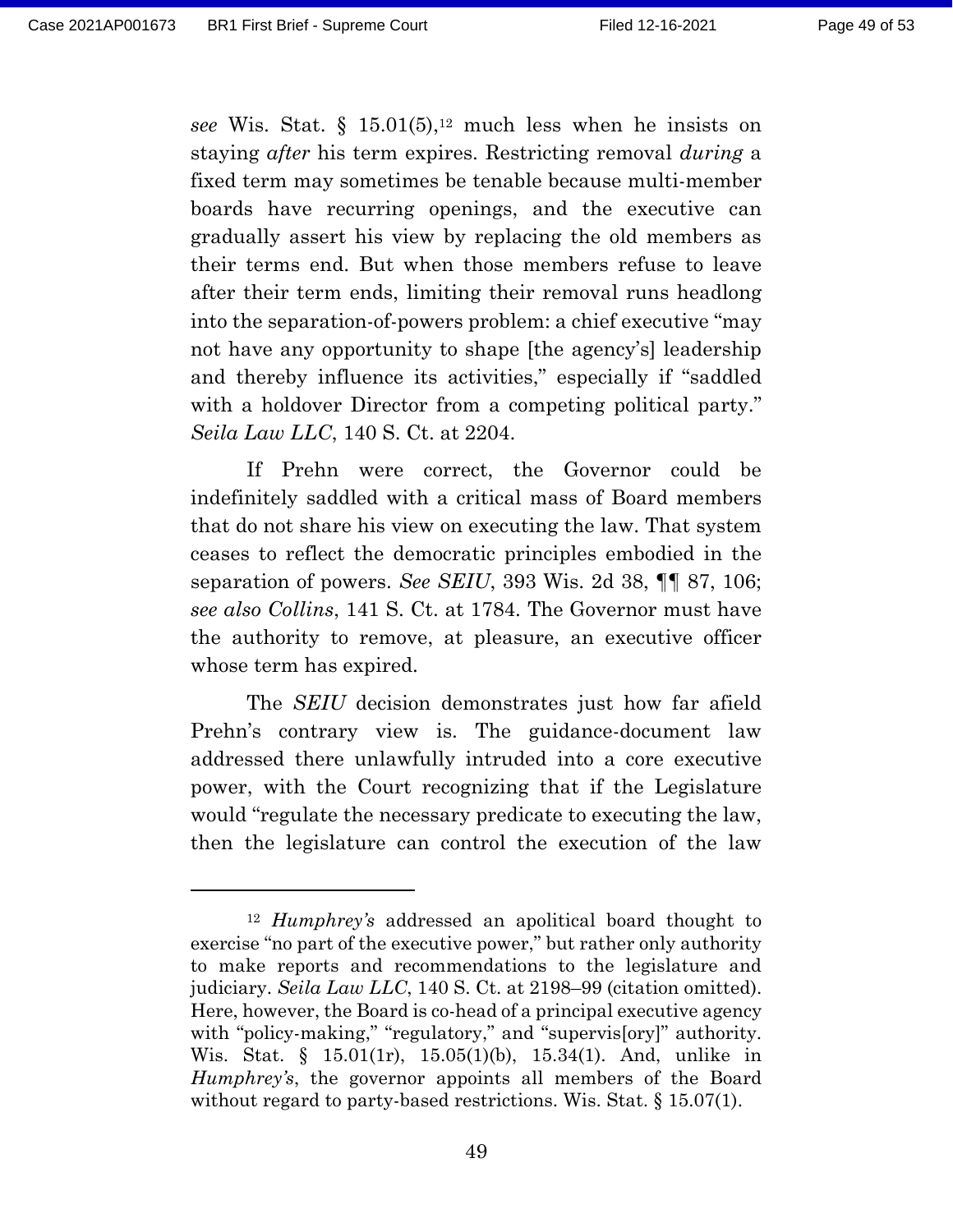itself." *SEIU*, 393 Wis. 2d 38, ¶ 107*.* In other words, the encroachment there was one step removed from executive action, but unlawful all the same.

Here, Prehn's proposed encroachment is direct: prohibiting the chief executive the power to "control the execution of the law itself" because the officers executing it are beyond his reach, indefinitely. *Id.* The unlawfulness of that premise is not a close call.

> **2. Prehn's view also would violate the separation of powers by granting legislative oversight in the removal of an executive officer.**

A related but independent problem with Prehn's theory is that it allows the Legislature to participate in removal. That also is not allowed.

Legislative control over removals is a more serious limitation upon the executive branch than a rejection of an executive's appointment. *See Myers*, 272 U.S. at 121. For that reason, there is a clear rule: the legislative branch "cannot reserve for itself the power of removal of an officer charged with the execution of the laws except by impeachment." *Bowsher*, 478 U.S. at 715. Rather, the Legislature's "participation in the removal of executive officers is unconstitutional." *Id.* at 725.

Prehn's theory violates that rule. Prehn would have it that he can continue to serve on the Board until the Legislature chooses to confirm his replacement, which has no time limit. In Prehn's view, if the Legislature decides not to confirm a replacement, he could serve indefinitely, as could any other board member whose term ends. The Board's makeup—and its policy views—would remain static at the pleasure of the Legislature.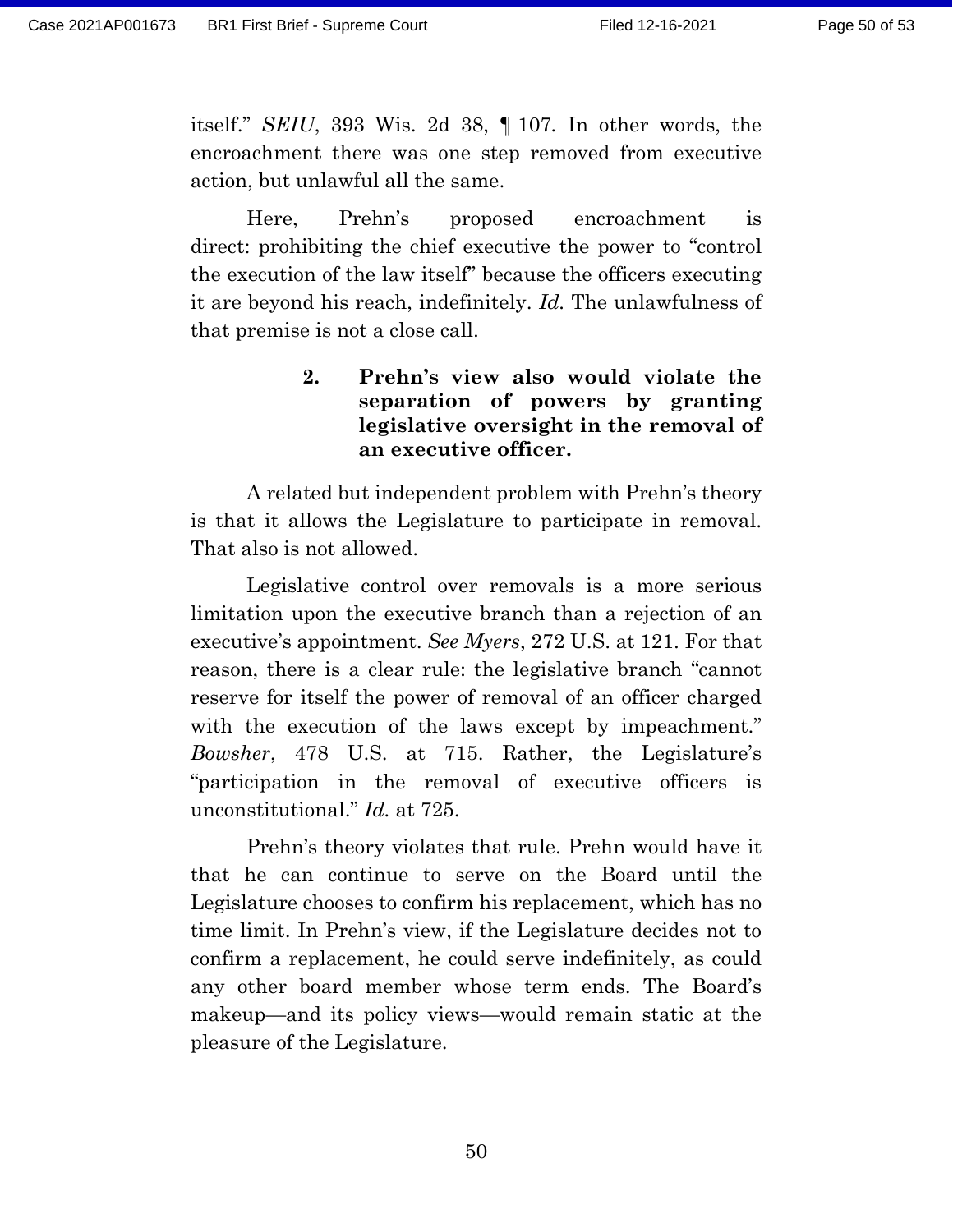Further, in the system Prehn has conceived, a Board member may go out of his way to conform to the *Legislature's* preferences, just to keep his job longer.<sup>13</sup> *See id*. at 726–27 (describing similar ills). So long as the Legislature likes Prehn's policy views, it could keep this up, relenting only if presented with an appointee who mirrors the Legislature's views about how the laws should be executed.

Prehn's preferred system would therefore do grave violence to the separation of powers, which allows for no legislative role in removals. *See*, *e.g.*, *SEIU*, 393 Wis. 2d 38, ¶¶ 60, 87, 96–97, 106–07; *State ex rel. Dithmar*, 110 N.W. at 184; *Collins*, 141 S. Ct. at 1784, 1787; *Bowsher*, 478 U.S. at 726; *Myers*, 272 U.S. at 121–22. It brings to mind the Founders' worry that the legislative branch, if left unchecked, "will aggrandize itself at the expense of the other two branches." *Bowsher*, 478 U.S. at 727 (citation omitted). Prehn's interpretation is forbidden under the separation of powers, and no proper statutory construction can adopt it.

<sup>13</sup> For example, it has been reported that Prehn consulted with legislative leaders' offices and lobbyists when deciding to remain in office past his fixed term. Associated Press, *Emails: DNR Board Chairman Consulted With GOP About Staying*, U.S. News (Aug. 30, 2021, 12:48 p.m.), https://www.usnews.com/news/best-states/wisconsin/articles/2021 -08-30/emails-dnr-board-chairman-consulted-with-gop-aboutstaying.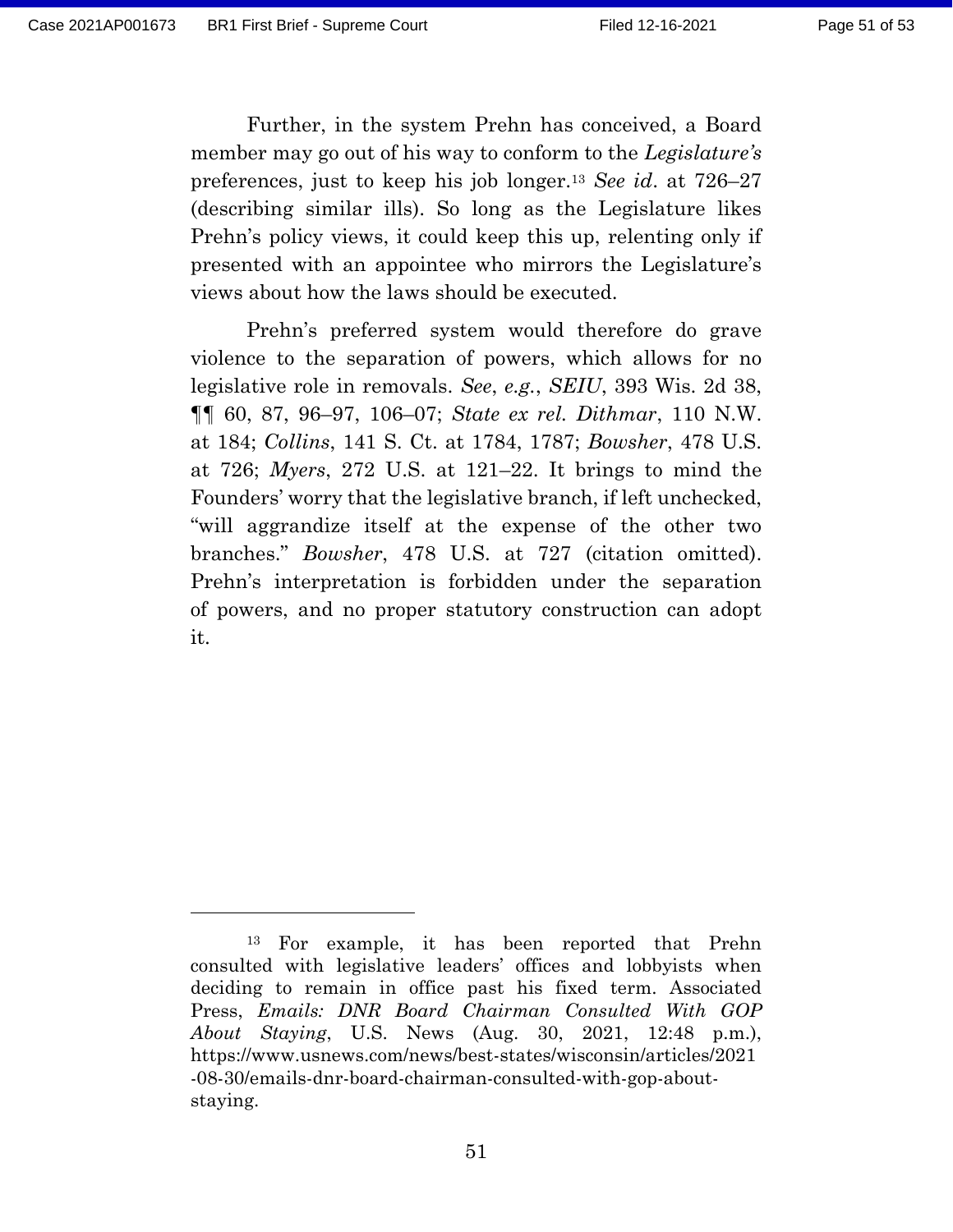#### **CONCLUSION**

The circuit court's decision should be reversed and this Court should hold that the State is entitled to a writ of quo warranto excluding Prehn from the office of Board member. In the alternative, the Court should direct the circuit court to declare that Prehn is subject to immediate removal by the Governor at his pleasure.

Dated this 16th day of December 2021.

Respectfully submitted,

JOSHUA L. KAUL Attorney General of Wisconsin

GABE JOHNSON-KARP Assistant Attorney General State Bar #1084731

ANTHONY D. RUSSOMANNO Assistant Attorney General State Bar #1076050

COLIN A. HECTOR Assistant Attorney General State Bar #1120064

Attorneys for Plaintiff-Appellant

Wisconsin Department of Justice Post Office Box 7857 Madison, Wisconsin 53707-7857 (608) 267-8904 (GJK) (608) 267-2238 (ADR) (608) 266-8407 (CAH) (608) 294-2907 (Fax) johnsonkarpg@doj.state.wi.us russomannoad@doj.state.wi.us hectorca@doj.state.wi.us